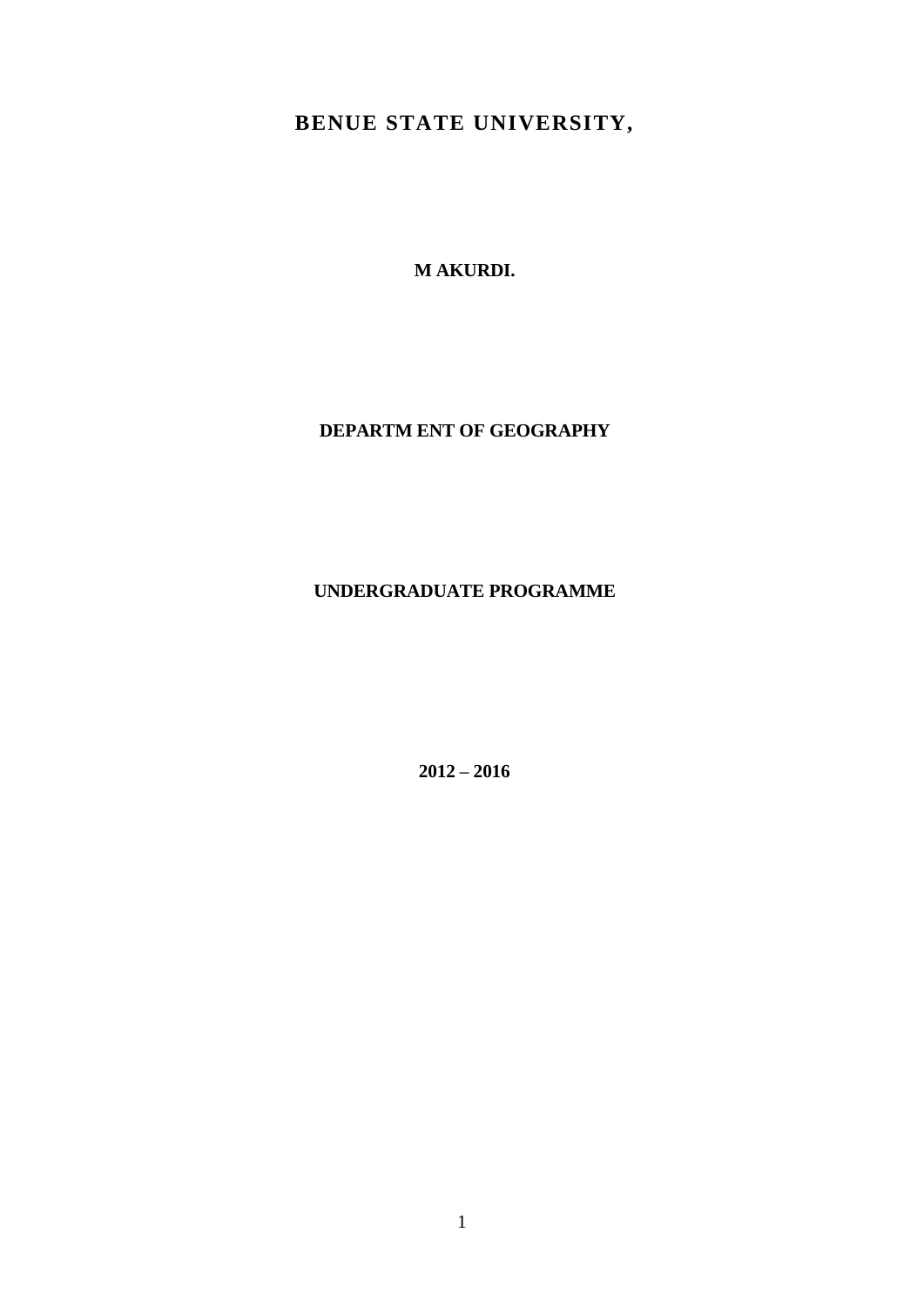#### **A brief History**

The Department of Geography was one of the departments established in the Faculty of Social Sciences when the University was started in 1992 under the leadership of Dr. John Laha Nyagba now deceased. Other teaching staff included Mr. A. T. Kerenku, Mr. G. M. Kwanga and Mr. H. S. Kapu (deceased). Dr. A. Lyam joined the Department on a full-time basis in 1994, thus increasing the staff membership to 5. Towards the end of 1995, Mr. D. S. Ortserga joined the staff list. Later in 1996, Mr. S. A. Iorkua also came in. In 1997, Mr. James Ikyernum and J. A. Aper were also employed in the Department. Mr. Bernard Tyubee joined in 1998 and later Mr. Ocheri Idoko assumed duty in 2001. Dr. Henry Hwakar (Part-time), Dr. L. O. C. Anene (Contract). Professor T. T. Gyuse, Mr. Jonathan Abawua, Dr. T. E. Ologunorisa, Mrs. E. N. Jeiyol, Miss L. O. Oklobia also joined the department. Mr. J. Agber joined the staff on a visiting basis to teach in the Urban and Regional Planning Programme. Mr. P. T. Anulewas employed as the Departmental Cartographer. In 2007, Dr. C. Y. Oche, Dr. J. Ogwuche, Mrs. I. D. M ngutyo, Mr. S. Iorliam and Miss A. Ade joined the staff of the Department in varied capacities. In 2008, Mr. P. Anule was converted as catographer to Assistant Lecturer. Mr. Hula joined as Graduate Assistant. Mr. T. Shabu and P. O. David jointed the department in 2009. Dr. O. Akinbamijo joined as a sabbatical staff. The current staff list is as listed in this document. In addition, the work in the department is currently enhanced by visiting and sabbatical academic staff including Mr. J. Agber and Dr. H. A. Hwakar who taught planning and urban issues, Professor Ezeashi taught climatology and fluvial geomorphology, Associate Professor Dung-Gwom taught urban and regional planning, and Dr. E. Udofia who teaches statistical applications.

Mr. M.A. Onah and Miss T.I. Kile came in 2014 while Mr. J.O. Ahile came in 2015 as graduate assistants in the Department. Other staff who joined the Department in visiting capacity include Professor Adesola Ogidiolu who teaches introduction to environmental science, statistics; Dr. K. A. U chua who teaches geographic information system, land use mapping and computer application in geographic research.

#### **ACADEMIC PHILOSOPHY**

The guiding philosophy of the programme is to produce graduates in a variety of specialties ranging from social, economic, environmental and earth sciences, with emphasis on spatial analysis and integration, so that they can play key roles in environmental and areal analysis and planning.

Geography is rightly referred to sometimes as the "spatial science", that is a discipline that is concerned with earth space and how it is being used. Geography's name is reputed to have been coined by the Greek Scientist Eratosthenes around 200 BC from the word "geo" which means "the earth" and "graphein" which means "to write". Thus from its formative stages as a discipline geography's concern was "writing about the earth". From the very beginning, geographic writing concentrated on both the physical structure of the earth as well as the nature and activities of the inhabitants of different parts of the earth. As a matter of fact, it is curiosity about the nature of the earth and its inhabitants that fuelled explorations of "our home" by men through the centuries.

Geographers study spatial variations. They seek to understand how and why things differ from place to place and over time. Geography is about space and the content of space. This interest developed as a formal discipline over time beginning with Greek and Roman scholars who did much to map the Mediterranean world, devising techniques such as the grid of parallels and meridians. They studied climates, landforms, animals and peoples. The Chinese similarly developed interest in geographic information.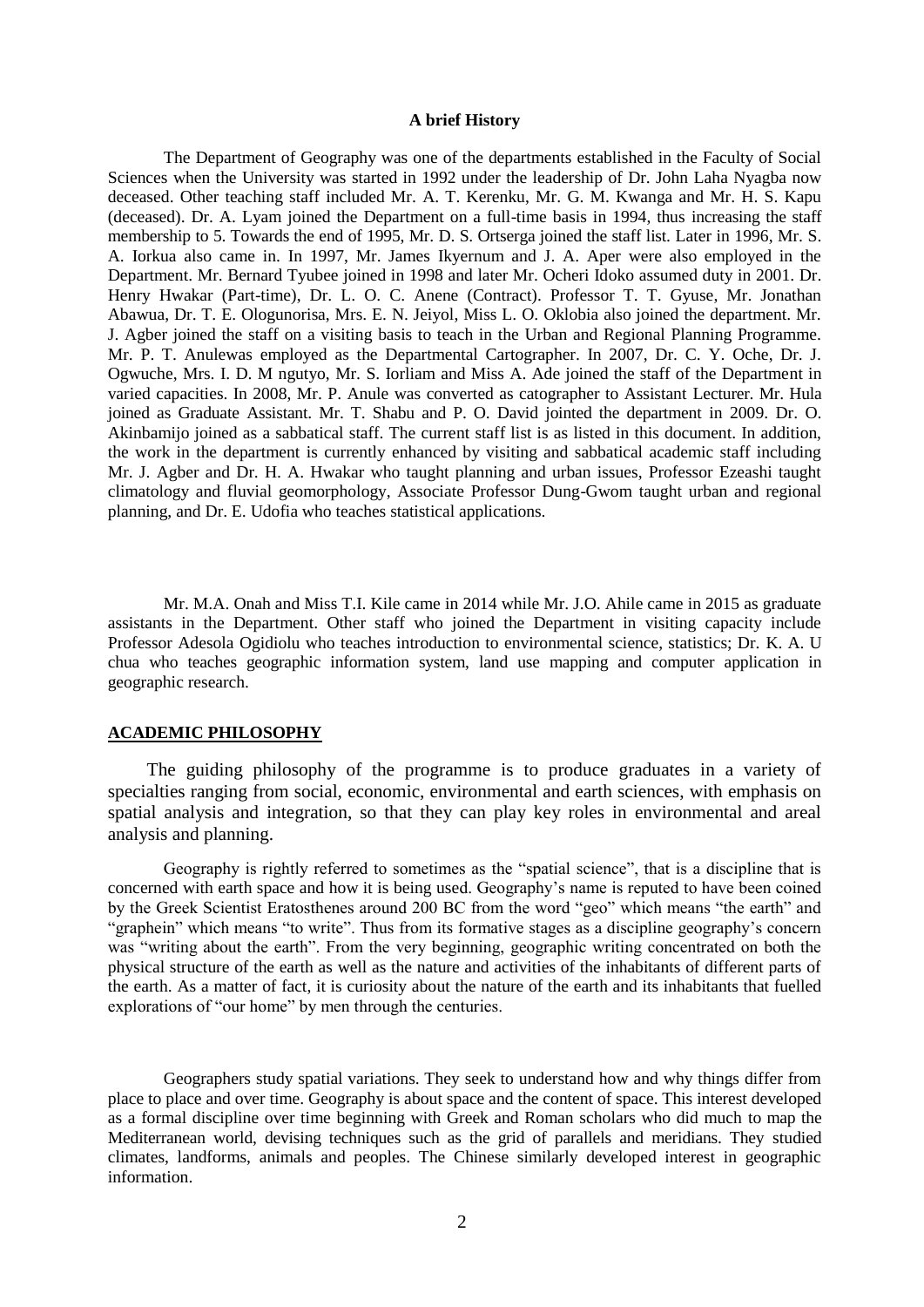Modern geography owes its rebirth from the surge of scholarship that followed the European Renaissance. From the beginning the discipline was recognized as being broad and integrative in nature. Initial interests were with patterns and processes of change in physical landscapes. This was combined with an interest in variations in people and customs and how this interplayed with the physical environment. As the discipline from matured, there was a proliferation of subdivisions in the discipline ranging from physical sciences oriented subdivisions like climatology, biogeography, geomorphology and water resources, soils to the more human subfields such as economic geography, human geography, urban geography, political geography and so on. But these subdivisions are closely related and are characterized by three overarching interests, first they are all concerned about spatial variation of physical and human phenomenon on the surface of the earth and the interaction between them; secondly they are interested on spatial systems that link man-environment interactions in one area with interactions in another; and thirdly growing out of the first two is concern with regional systems of human ecology.

At BSU we recognize that this broad geographic interest can be organized in a number of unifying categories or traditions. These include the (1) earth science tradition which covers studies in landforms, and its derivatives; weather and climate, (2) the culture environment tradition which covers studies in areas such a population, cultural, political geography and the geography of spatial behavior; (3) the locational tradition which would include areas like economic and urban geography and the geography of natural resources and (4) are analysis focusing on regional concept.

Our programme therefore begins by building a foundation in skills such as maps and map making, surveying and computer aided strategies including familiarity with Geographic Information Systems (GIS). We also include in the foundation basic knowledge of the earth systems: climatic, geomorphic, environmental, human and social. This foundation is required for all students before they can graduate from our programme. We regard the first two years of university as foundational. The last two years of the programme allow the students more choice in direction and concentration. While they must still continue to be familiar with material in all traditions, they are allowed to take electives such that they can have a concentration, first by including towards a focus on human or physical geography and then within this broad category focusing on a sub-discipline from which their project or capstone essay is derived.

Being located in the southern Guinea Savannah biome, along a major river, with a state that straddles several river basins and a population that is primarily agrarian, our programme aims at relevance by increasing electives in areas that can address our unique environment and be relevant to the emerging needs of the populations in the immediate environment.

### **OBJECTIV ES**

The B. Sc Geography programme at Benue State University is based on the following objectives;

- 1. To give students a sound knowledge of the principles of spatial organization of natural and human phenomena on the earth's surface;
- 2. To make students appreciate the nature and distribution of natural resources and the impact of these on human activities and problems.
- 3. To equip students with suitable analytical and technical skills required for tackling problems of spatial planning and development.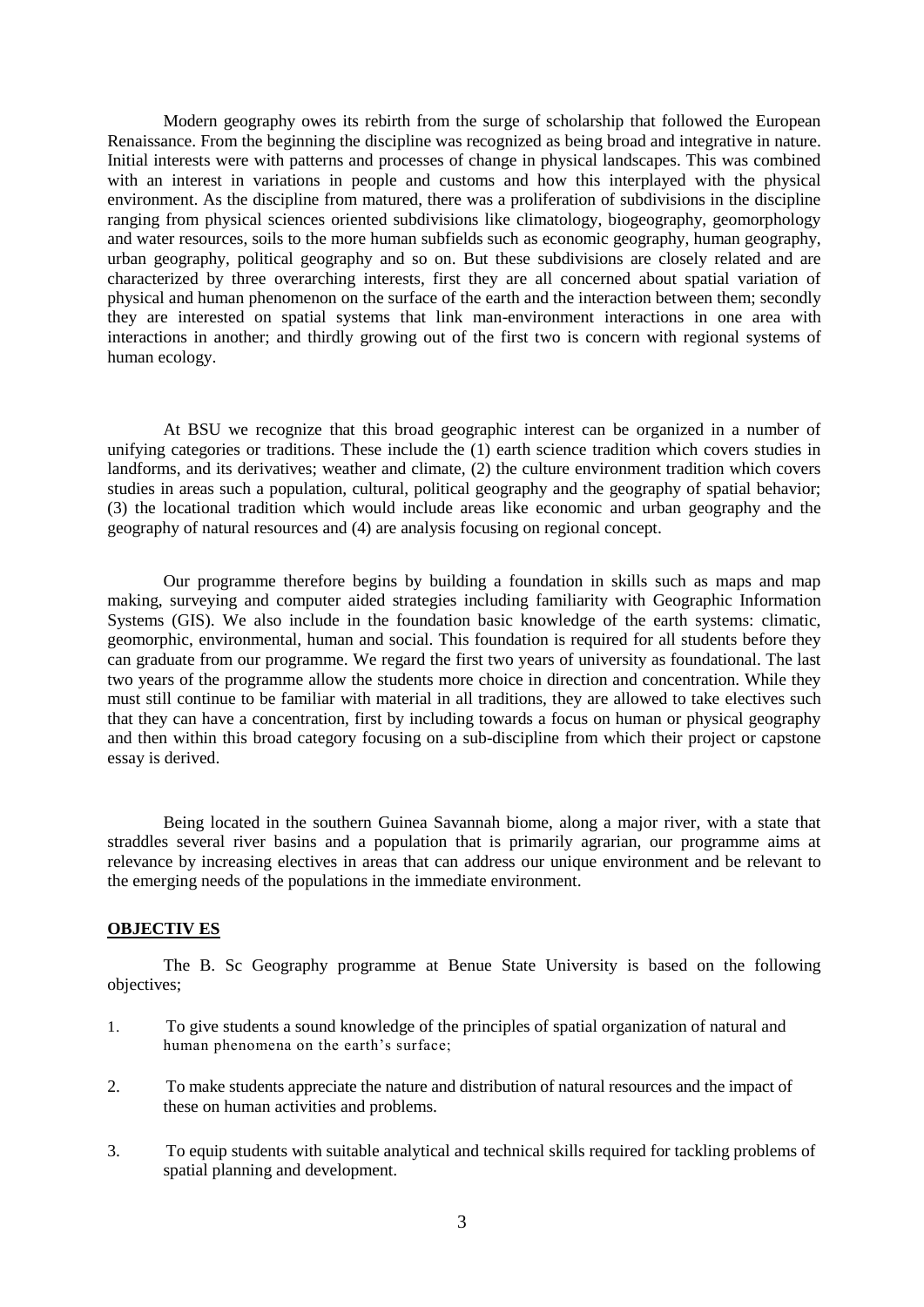4. To enable students to specialize in areas of relevance.

The students graduating from the Department are expected to acquire the following competencies.

- $\{i\}$ Creative thinking abilities so that they can analyse and synthesize geographic data not just for academic purposes but for solving practical problems they might encounter in the course of contributing to national development;
- Deep understanding of the Nigerian environment and how it fits in and interacts with  $(ii)$ global environment.
- Ability for self-reliance;  $(iii)$
- Acquisition of values such as hardwork, commitment, discipline; integrity and  $(iv)$ patriotism.

### **ENTRY REQUIREMENTS**

The Department provides a four-year programme leading to the award of B. Sc. Degree in Geography. For admission into the Bachelor's degree programme, intending applicants are expected to:

- 1. Pass the UTM E (U niversity Tertiary Matriculation Examination) in acceptable subjects.
- 2. Have the University entry requirement of at least 5 credits, which must include Geography, English and Mathematics.
- 3. Have GCE (General Certificate of Education) O-Level passes in five subjects at credit level which must include Geography, English and Mathematics.
- 4. Teacher's Grade II Certificate with merits and similar provisions in the subjects mentioned above.
- 5. Direct entry candidates in addition to the O-Level qualifications, should have at least 2 HSC (Higher School Certificate), A-Level GCE or NCE (National Certificate in Education) subjects one of which must be geography. DEEM (Diploma in Estate and Environmental Management) graduate must have their 5 O-Level Credits including Geography in addition to an Upper Credit at the DEEM examinations.

### **REQUIREM ENTS FOR SELECTION AND REGISTRATION OF COURSES**

- 1. There are two semesters in an academic year at BSU. Courses are organized by semesters. Some courses are offered only in the first semester and others may only be in the second semester. Other courses run through the two semesters. Courses are weighted according to their credit hours or credit-load. The credit hour indicates the number of contact hours needed to complete the course. Generally one credit hour is the equivalent of 13 one-hour contacts. This usually works out to 1 contact period/week/semester.
- 2. To graduate; students entering the programme at the 100 level must earn a minimum of 144 credit units (including General Studies and Entrepreneurship Studies Units and Core Courses). Students admitted into 200 Level (Direct Entry) must earn a minimum of 102 credits. Students need to understand that a student graduates by completing the credit requirements for the degree in view, not by staying for a specified number of years.
- 3. In any given semester, a student must register a minimum of 18 credit units and a maximum of 24 credit units. Carry over courses must be registered first before any new courses are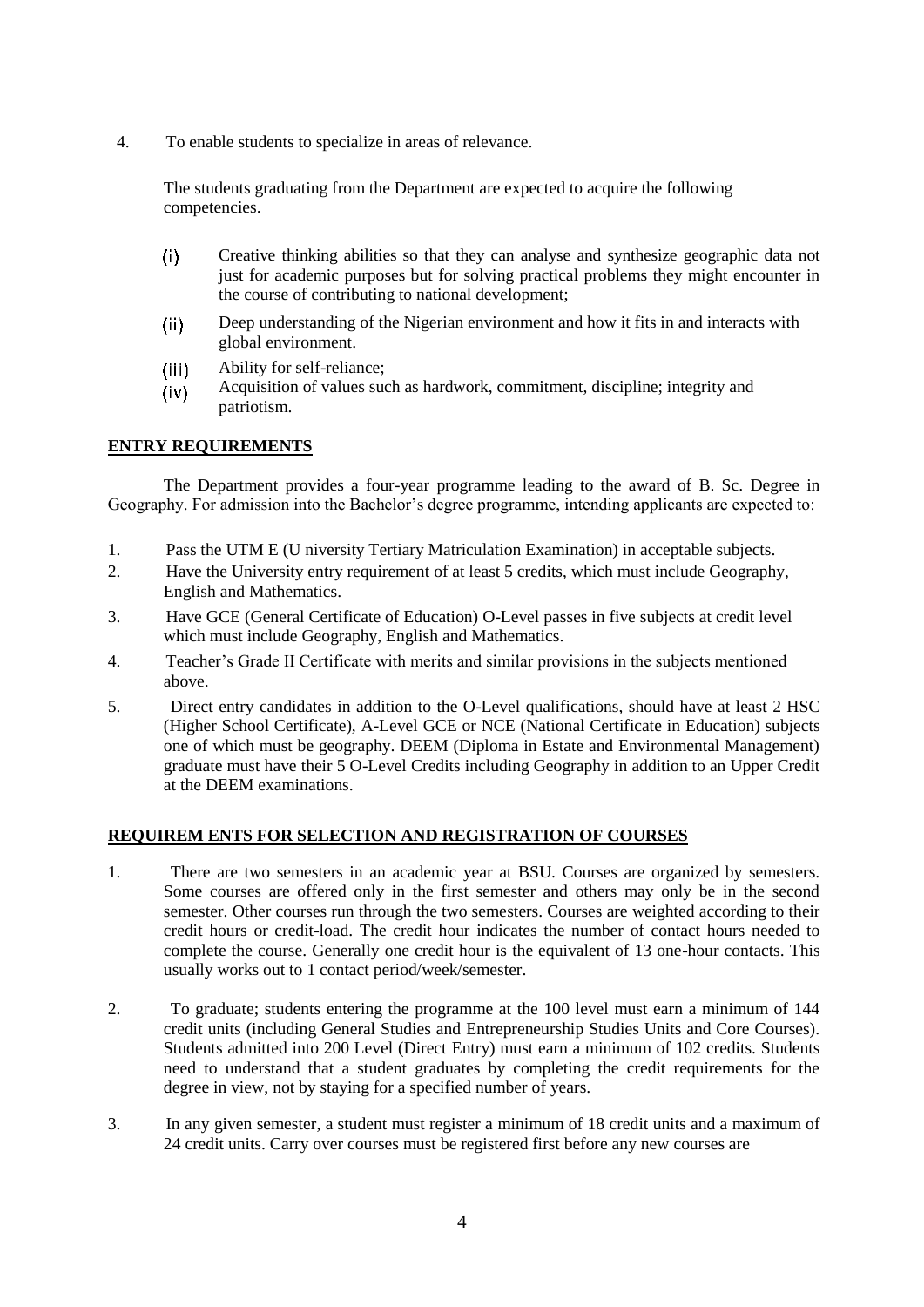added to the registration. Carry over courses are required courses that the student might have failed in the previous semesters.

- 4. Students need to know that geography is a science, social science and arts subject. This needs to be kept in mind while selecting electives. Students intending to have an emphasis in physical geography (climatology, geomorphology, soil science, biogeography, hydrology and water resources, and environmental geography) should seek their electives in biology and chemistry or physics. Students intending to have an emphasis in human geography (economic geography, rural geography, urban geography, regional geography) should take their electives in sociology, economics, psychology and history. All students are encouraged to take courses in technical drawing offered in Department of Vocational and Technical Education. This will help them in cartography and graphic presentation. When in doubt, candidates should consult their staff advisers for advice and guidance in the choice of courses especially electives.
- 5. If any student has cause to change any course(s) already registered, the student should first discuss it with the appropriate staff and further obtain clearance from the Head of Department before effecting such a change. He will be required to complete and submit the **Add and Drop**  forms within the time limits specified on the academic calendar for the session.
- 6. Students are to keep in mind that many courses require prerequisites. This means that the prerequisite must be taken and passed before the student is allowed to take the course that follows in the sequence.Direct entry students are deemed to have satisfied the registration requirement for all 200 level courses during their post secondary school course.The following are courses and their prerequisites:

| <b>COURSE</b>  | PREREQUISITE(S) |
|----------------|-----------------|
| <b>GEO 221</b> | <b>GEO 121</b>  |
| <b>GEO 232</b> | GEO 131, 132    |
| <b>GEO 293</b> | <b>GEO 191</b>  |
| <b>GEO 294</b> | <b>GEO 191</b>  |
| <b>GEO 352</b> | <b>GEO 351</b>  |
| <b>GEO 392</b> | GEO 291, 292    |
| <b>GEO 412</b> | <b>GEO 231</b>  |
|                |                 |

### **AN OVERVIEW OF THE B. SC GEOGRAPHY PROGRAMME The First Year**

This consists of the introductory courses which aim at bridging the gap between pre-university Geography and the new orientations of the more advanced courses at the second year. There is an introduction into elements of physical and human environments especially from the perspective of Environmental Sciences. Students are also expected to take electives from other departments that will enhance their knowledge in the direction of their career path. Courses not relevant to geography as a spatial science or which do not complement geography will not be allowed (see paragraph iv under Requirements for Selection and Registration of Course).

#### **The Second Year**

The aim in this year is at presenting the general theories and models of the natural ecosystems and spatial organizations as well as the major world problems of the physical and human environments. Elementary techniques in the study of Geography are also introduced in this year. To increase the students awareness and understanding of the concepts and patterns studied in lectures, students are taken to the field where examples/illustrations given at lectures can be found and observed or particularly studied. This usually takes four days.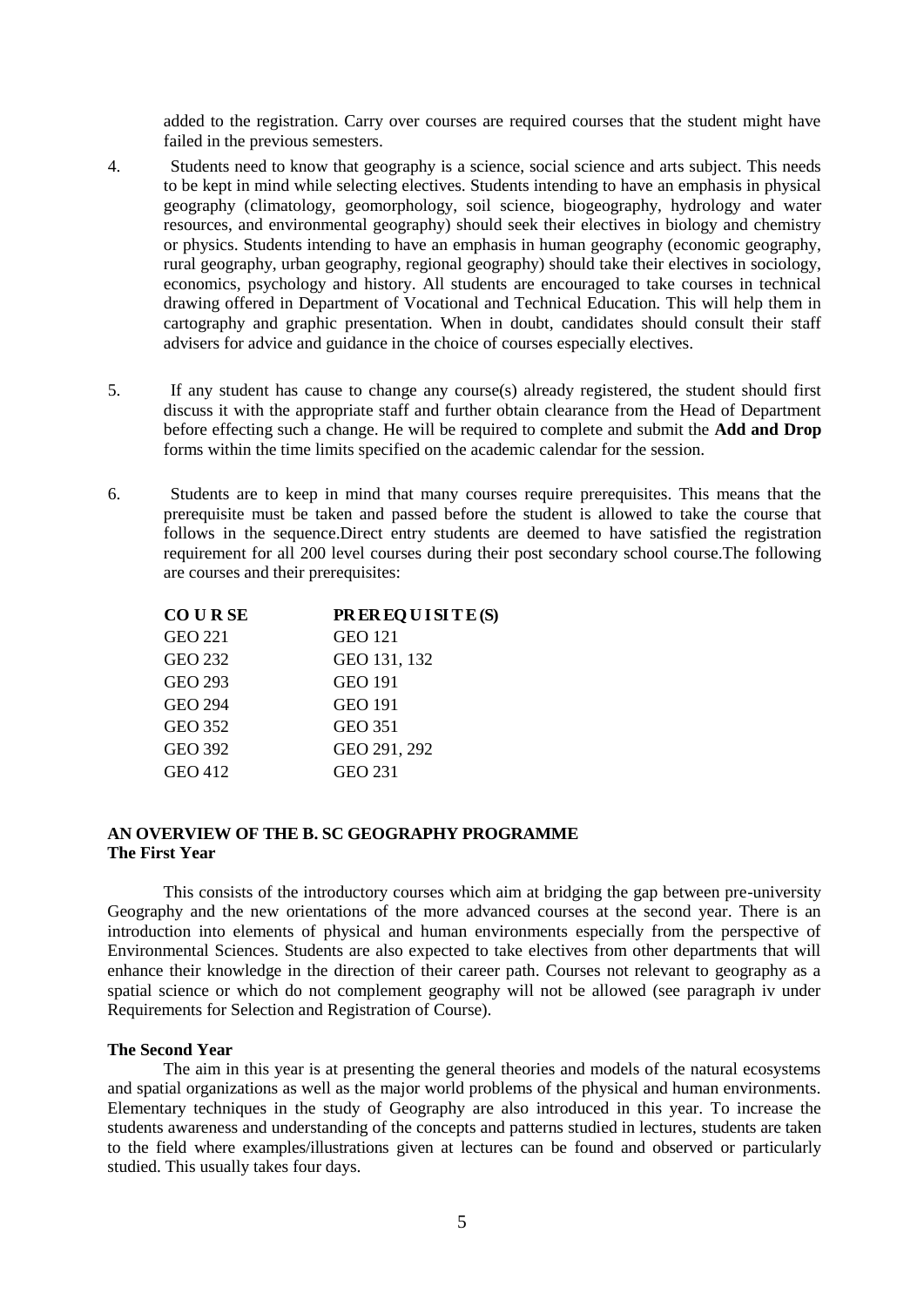#### **The Third Year**

In this year, the aim is to help the students to become more grounded in the systematic knowledge in Geography as well as the analytical techniques employed by geographers. Students are expected to begin to become aware of the fact that each systematic branch of the subject deals with the major theories and concepts and that there are methodological and analytical techniques appropriate to these branches. The students are also introduced into the problem solving approach using data collection and data handling techniques. These are examined on the basis of the project carried out in the field.

#### **The Fourth Year**

Courses in this year intend to especially emphasize the applied/advanced aspects of the various specialized areas/options. Research and geographical methods are, therefore, seen as most useful in this case. Teaching at this level is intended to be more of seminars and group field projects which will encourage the presentation and discussion of the specific problems and the findings. Where possible, local studies will be made and the projects will be reported from time to time for continuous assessment. Students are also expected to submit the original essay (projects) started at the end of the third year. The general aim is to give the students a broad based education for the degree but at the same time providing them with the specialized knowledge and skills to equipment them for employment at the managerial or supervisory level.

#### **Programme Structure**

|                       |                                                | 100 LEVEL                                         |                                            |
|-----------------------|------------------------------------------------|---------------------------------------------------|--------------------------------------------|
| <b>First Semester</b> | <b>Core Courses</b>                            |                                                   |                                            |
| Code                  | <b>Course Title</b>                            |                                                   | Credit                                     |
| <b>GEO 121</b>        |                                                | Introduction to Elements of Physical Geography I  | Units                                      |
| <b>GEO 131</b>        |                                                | Introduction to Elements of Human Geography I     | 2                                          |
| <b>GEO 191</b>        | <b>Introduction to Practical Geography</b>     |                                                   | $\overline{c}$                             |
| <b>GEO 193</b>        | <b>Elementary Surveying</b>                    |                                                   |                                            |
| <b>GST 101</b>        | Nationalism                                    |                                                   | $\begin{array}{c} 3 \\ 3 \\ 2 \end{array}$ |
| <b>GST 103</b>        | <b>English and Communication Skills</b>        |                                                   |                                            |
| <b>GST 105</b>        | Use of Library                                 |                                                   |                                            |
| <b>GST 107</b>        | History of Scientific Ideas                    |                                                   | $\mathbf{1}$                               |
| <b>Electives</b>      |                                                |                                                   | $\mathbf{1}$                               |
| <b>EDT</b> 102        | Introduction to Technical Drawing              |                                                   | $\overline{4}$                             |
| <b>SOC 101</b>        | Introduction to Sociology I                    |                                                   |                                            |
| <b>BIO 101</b>        | General Biology I                              |                                                   |                                            |
| <b>ECO 101</b>        | Principles of economics                        |                                                   | $\begin{array}{c} 2 \\ 3 \\ 3 \end{array}$ |
|                       |                                                |                                                   | $\overline{\mathbf{c}}$                    |
|                       | <b>Second Semester</b>                         | <b>Core Courses</b>                               | <b>Credit</b>                              |
|                       | Code                                           | <b>Course Title</b>                               | <b>Units</b>                               |
| <b>GEO 122</b>        | Introduction to Environment Science            |                                                   | $\frac{2}{2}$                              |
| <b>GEO 124</b>        |                                                | Introduction to Elements of Physical Geography II |                                            |
| <b>GEO 132</b>        | Introduction to Elements of Human Geography II |                                                   | $\overline{2}$                             |
| <b>GEO 194</b>        | <b>Local Field Studies</b>                     |                                                   | 3                                          |
| <b>GST 102</b>        | <b>Environmental Health</b>                    |                                                   | $\mathbf{1}$                               |
| <b>GST 104</b>        | <b>English for Academic Purposes</b>           |                                                   | $\overline{2}$                             |
| <b>GST 106</b>        | <b>Scientific Thinking</b>                     |                                                   | $\mathbf{1}$                               |
| <b>GST 108</b>        | Introduction to Computer Science               |                                                   | $\overline{2}$                             |
| <b>Electives</b>      |                                                |                                                   |                                            |
| <b>CMP 102</b>        | Introduction to Basic Programme                |                                                   | $\overline{2}$                             |
| <b>SOC 102</b>        | Introduction to Sociology II                   |                                                   | 3                                          |
| <b>BIO 102</b>        | General Biology II                             |                                                   | 3                                          |
| <b>PSY 104</b>        | <b>Learning Process II</b>                     |                                                   | 3                                          |
| <b>ECO 102</b>        | Principles of Economics II                     |                                                   | 3                                          |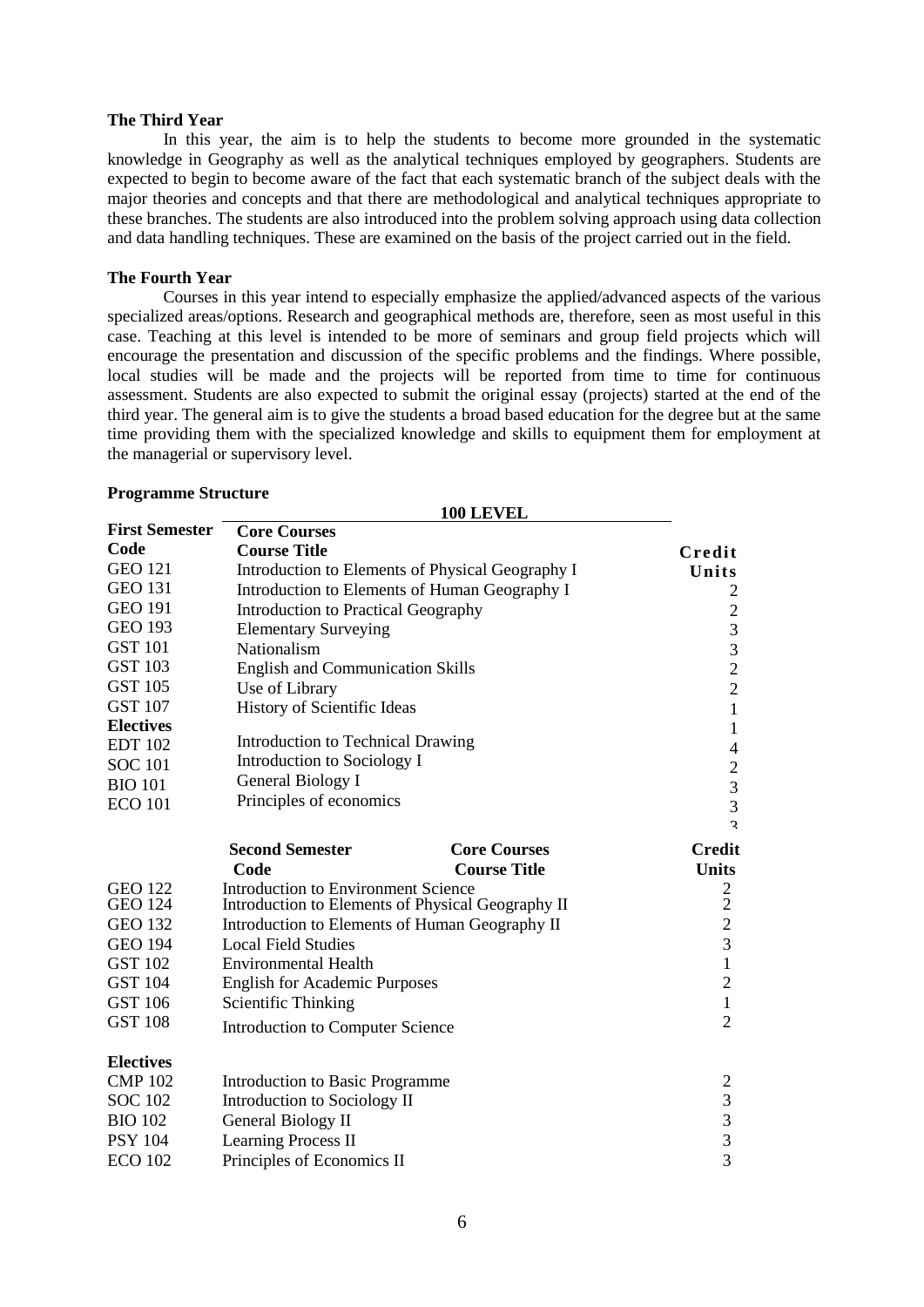**200 LEVEL**

| <b>First Semester</b> | <b>Core Courses</b>                            |        |
|-----------------------|------------------------------------------------|--------|
| Code                  | <b>Course Title</b>                            | Credit |
| <b>GEO 221</b>        | Introduction to soil Geography & Geomorphology | Units  |
| GEO 231               | Spatial Organization of Society                | 3      |
| <b>GEO 291</b>        | <b>Elementary Statistics for Geographers I</b> |        |
| GEO 293               | Introduction to Cartography                    | 2      |
| <b>GST 201</b>        | Moral Philosophy and Logic                     | 3      |
|                       |                                                |        |
| <b>Elective</b>       |                                                |        |
| <b>GEO 211</b>        | Geographical Thought Theory I                  |        |
| <b>ECO 205</b>        | Nigerian Economy                               | 2      |
| <b>MTH 203</b>        | Set, Logic and Algebra                         | 2      |
| H IS 203              | Africa in the 19 <sup>th</sup> Century         | 3      |
| <b>PHY 205</b>        | <b>Thermal Physics</b>                         | 3      |
| <b>PSY 205</b>        | Developmental Psychology                       | 3      |
|                       |                                                | 2      |

| <b>Second Semester</b> | <b>Core Courses</b>                          |                     |
|------------------------|----------------------------------------------|---------------------|
| C ode                  | <b>Course Title</b>                          | <b>Credit Units</b> |
| GEO 224                | Introduction to Biogeography and Climatology | 3                   |
| GEO 232                | Introduction to Population Geography         | 3                   |
| GEO 242                | Local Field Studies                          | 2                   |
| GEO 292                | Elementary Statistics for Geographers II     | $\overline{2}$      |
| <b>GEO 294</b>         | <b>Advanced Practical Geography</b>          | $\overline{2}$      |
| GEO 202                | M oral Philosophy and Discipline             |                     |
| Elective               |                                              |                     |
| GEO 212                | Geographical Thought Theory II               | 2                   |
| GEO 262                | Geography of Benue State                     | 3                   |
| <b>BIO 202</b>         | Introduction to Ecology                      | 2                   |
| <b>ECO 204</b>         | Introduction to Macro Economic Analysis      | 2                   |
| <b>SOC 208</b>         | Sociology of Development                     | $\overline{2}$      |

### **300 LEVEL**

| <b>First Semester</b>  | <b>Core Courses</b>                       |                     |
|------------------------|-------------------------------------------|---------------------|
| C ode                  | <b>Course Title</b>                       | <b>Credit Units</b> |
| GEO 321                | Soil Science I                            |                     |
| GEO 331                | Population Geography                      | $\overline{2}$      |
| GEO 335                | <b>Economic Geography</b>                 | $\overline{2}$      |
| <b>GEO 351</b>         | Geographical Research M ethods I          | $\overline{2}$      |
| <b>GEO 385</b>         | Field Course I                            | $\overline{2}$      |
| GEO 391                | <b>Advanced Quantitative Techniques I</b> | $\overline{2}$      |
| <b>Electives</b>       |                                           |                     |
| GEO 324                | Biogeography                              | 2                   |
| GEO 327                | Hydrology                                 | $\overline{2}$      |
| GEO 361                | <b>Land Evaluation</b>                    | $\overline{2}$      |
| <b>Second Semester</b> | <b>Core Courses</b>                       |                     |

| C ode   | <b>Course Title</b>              | <b>Credit Units</b> |
|---------|----------------------------------|---------------------|
| GEO 322 | Geomorphology                    |                     |
| GEO 342 | Regional Geography of Africa     |                     |
| GEO 352 | Geographical Research Methods II |                     |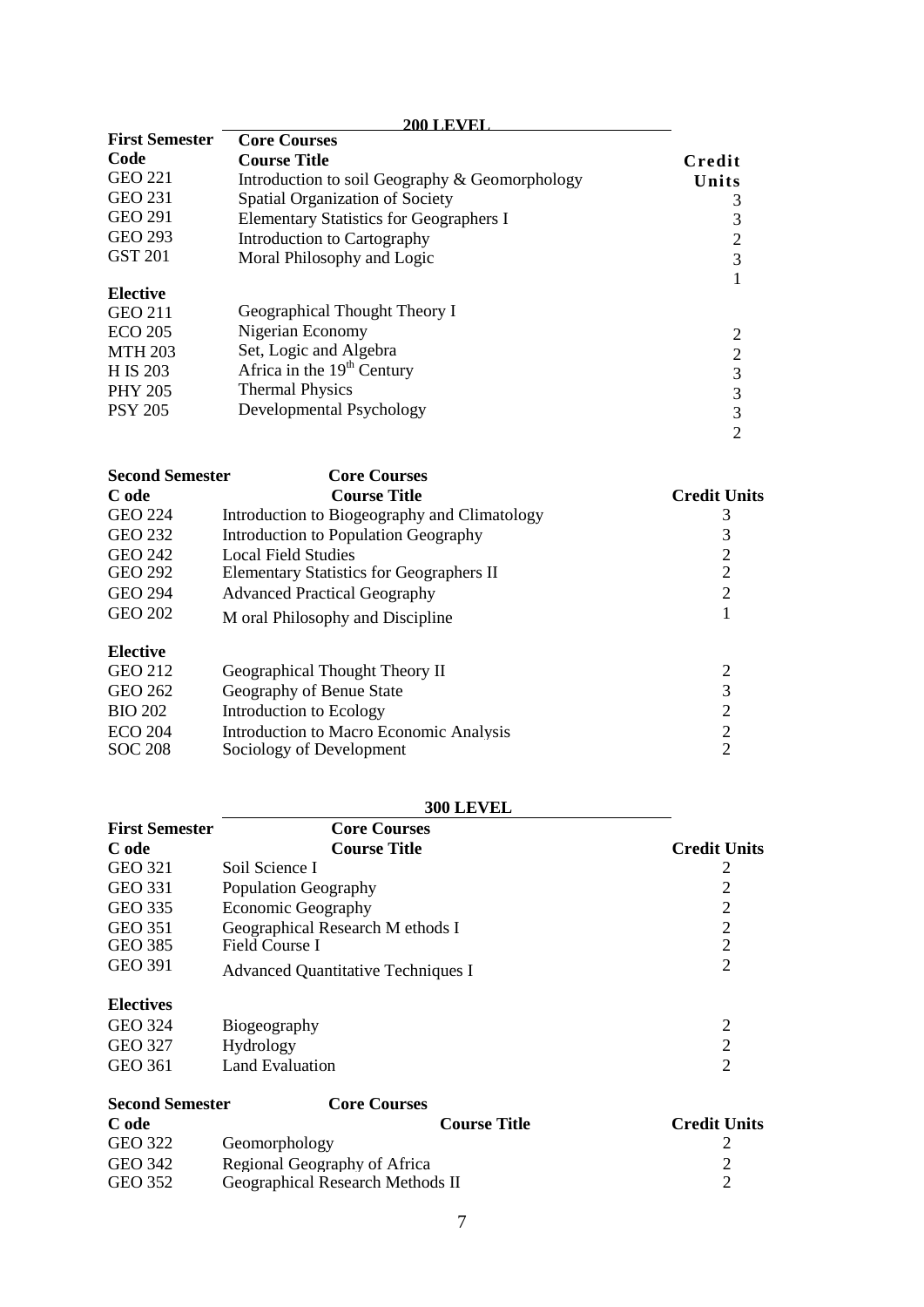| <b>GEO 384</b><br>GEO 392<br><b>GEO 394</b> | Field Course II<br><b>Advanced Quantitative Techniques II</b><br>Cartography |  |
|---------------------------------------------|------------------------------------------------------------------------------|--|
| <b>Electives</b><br><b>GEO 324</b>          | Climatology                                                                  |  |

| GEO 334 | <b>Settlement Geography</b>      |  |
|---------|----------------------------------|--|
| GEO 354 | Geographical Information Systems |  |

#### **400 LEVEL**

| <b>First Semester</b>  | <b>Core Courses</b>                           | <b>Credit</b>                              |
|------------------------|-----------------------------------------------|--------------------------------------------|
| Code                   | <b>Course Title</b>                           | <b>Units</b>                               |
| <b>GEO 431</b>         | Systematic Geography of Nigeria I             | $\overline{2}$                             |
| <b>GEO 451</b>         | Contemporary Philosophy and Methods I         | $\overline{c}$                             |
| <b>GEO 495</b>         | The Developing World                          | $\overline{c}$                             |
| <b>GEO 497</b>         | <b>Advanced Cartographic Methods I</b>        | $\overline{2}$                             |
| <b>GEO 498</b>         | Project                                       | 6                                          |
| <b>Elective</b>        |                                               |                                            |
| <b>GEO 411</b>         | Urbanization                                  | $\overline{c}$                             |
| <b>GEO 413</b>         | City Structure and Organization               | $\overline{c}$                             |
| GEO 415                | <b>Housing Studies</b>                        | $\overline{c}$                             |
| <b>GEO 421</b>         | Soil Science II                               | $\overline{c}$                             |
| <b>GEO 425</b>         | <b>Tropical Climatology</b>                   | $\overline{c}$                             |
| <b>GEO 427</b>         | <b>Vegetation Studies</b>                     | $\frac{2}{2}$                              |
| <b>GEO 433</b>         | Demography                                    |                                            |
| <b>GEO 439</b>         | Rural Geography                               | $\overline{2}$                             |
| <b>Second Semester</b> | <b>Core Courses</b>                           | <b>Credit</b>                              |
| C ode                  | <b>Course Title</b>                           | <b>Units</b>                               |
| <b>GEO 432</b>         | Systematic Geography of Nigeria II            | $\overline{2}$                             |
| <b>GEO 452</b>         | Contemporary Philosophy and Method II         | $\overline{c}$                             |
| <b>GEO 494</b>         | Advanced Cartographic Method II               | $\overline{c}$                             |
| <b>GEO 496</b>         | The Developed World                           | $\overline{2}$                             |
| <b>Electives</b>       |                                               |                                            |
| <b>GEO 412</b>         | <b>Regional Geography</b>                     | $\overline{c}$                             |
| <b>GEO 414</b>         | Political Geography                           | $\overline{c}$                             |
| <b>GEO 422</b>         | <b>Tropical Geomorphology</b>                 |                                            |
| <b>GEO 424</b>         | <b>Applied Climatology</b>                    | $\begin{array}{c} 2 \\ 2 \\ 2 \end{array}$ |
| <b>GEO 426</b>         | <b>Hydrology and Water Resources</b>          |                                            |
| <b>GEO 434</b>         | <b>Medical Geography</b>                      |                                            |
| <b>GEO 436</b>         | <b>Agricultural Geography</b>                 | $\overline{c}$                             |
| <b>GEO 438</b>         | <b>Environmental and Resources Management</b> | $\overline{c}$                             |
| <b>GEO 442</b>         |                                               | $\overline{2}$                             |

#### **Examinations**

Examinations are conducted in accordance with regulations approved from time to time by the Senate and indicated in the University Academic Calendar for the session.

To sit for any End-of course examination, candidates must be duly registered for the course and subsequently for the examination in that course. In addition, a student must have attended at least 75% of the lectures, practical etc. in a course to qualify for examination in the course. Every course shall be examined during the academic year in which it is taken.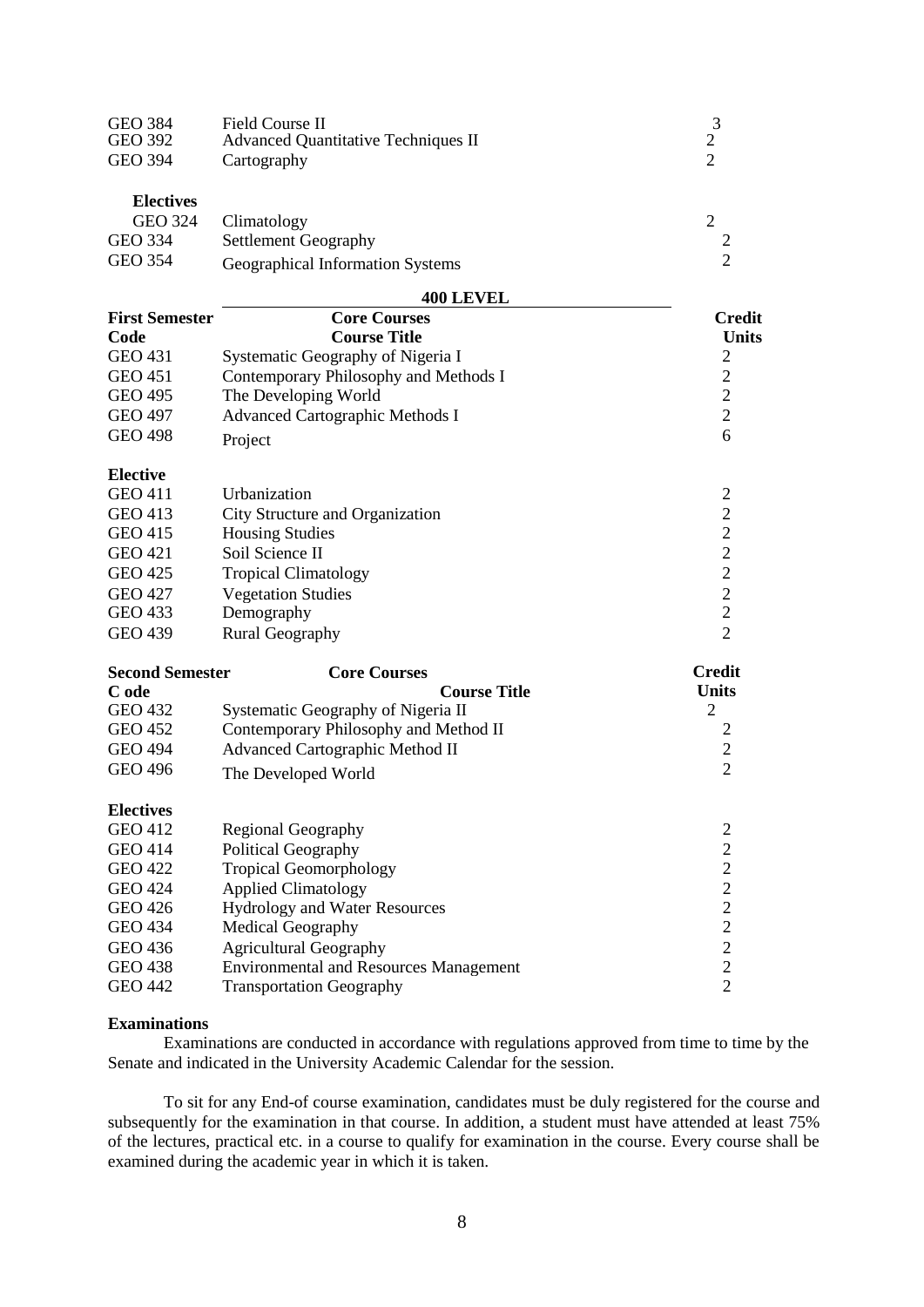#### **An End of course examination will consist of the following:**

(a) Written Examination (minimum of 70%).

(b) Continuous Assessment (maximum of 30%)

| The following letter grades are used to express scores in examination |                |                        |  |
|-----------------------------------------------------------------------|----------------|------------------------|--|
| <b>LETTER</b><br><b>GRADE</b>                                         | <b>PERCENT</b> | GRADE<br><b>POINTS</b> |  |
| A                                                                     | 70-100         |                        |  |
| B                                                                     | $60-69$        |                        |  |
| $\mathcal{C}$                                                         | 50-59          |                        |  |
| D                                                                     | 45-49          |                        |  |
| E                                                                     | 40-44          |                        |  |
| $\mathbf{F}$                                                          | $00-39$        |                        |  |

**NOTE:** A pass mark for any examination is 40%

For a student to be given a pass at the end of any level he must earn a minimum of 45% in all the courses registered and his Cumulative Grade Point Average (CGPA) must not go below 1.50. Where a student fails a required course, it is indicated as a Carryover course. He is expected to take this course at the first available opportunity before registering in courses at the next level. Electives that are failed do not have to be retaken, but it affects the number of credits available for graduation from the programme.

A student whose CGPA is less than 1.50 at the end of the session, is placed on probation. Such a student is usually advised on what measures are needed to improve on their grades or to change courses where necessary. A student shall be required to withdraw from the programme if he/she does not get his/her CGPA above 1.50 after two subsequent semesters.

A final score which determines the class of degree awarded to a candidate is calculated on the basis of the Cumulative Grade Point Average (CGPA). Thus depending on the CGPA, obtained over the years, the following classes of degree are awarded.

| <b>CLASS OF DEGREE</b>       | C G PA        |
|------------------------------|---------------|
| <b>First Class Honours</b>   | $4.50 - 5.00$ |
| Second Class Honours (Upper) | 3.50-4.49     |
| Second Class Honours (Lower) | 2.40-3.49     |
| Third Class                  | 1.50-2.39     |
| Fail                         | $0.00 - 1.49$ |

#### **Course Descriptions**

#### **GEC 121: Introduction to Elements of Physical Geography 1 – 2 credits**

The composition of the earth, Isostacy, continental drift and plate tectonics, nature of the earth's relief, rock types, structure of the atmosphere, the earth's radiation, rainfall and the hydrologic cycle.

#### **GEO 122: Introduction to Environmental Science – 3 credits**

What is environmental science; techniques of dealing with environmental problems; history and foundations of Nigerian environmental concern; basic ecological concepts and environment; limiting factors, habitat and niche; kinds of interaction between organism: predation, competition and symbiosis; energy flows and biogeochemical cycles in the ecosystems; ecosystems and communities; succession, biomes and environmental restoration; Nigerian ecosystems in the context of global ecosystems.

### **GEO 124: Introduction to Elements of Physical Geography II-2 credits**

Composition and common structure of soil: texture, structure, P.H, drainage, colour, profile; introduction to vegetation groupings, plant forms and adaptation.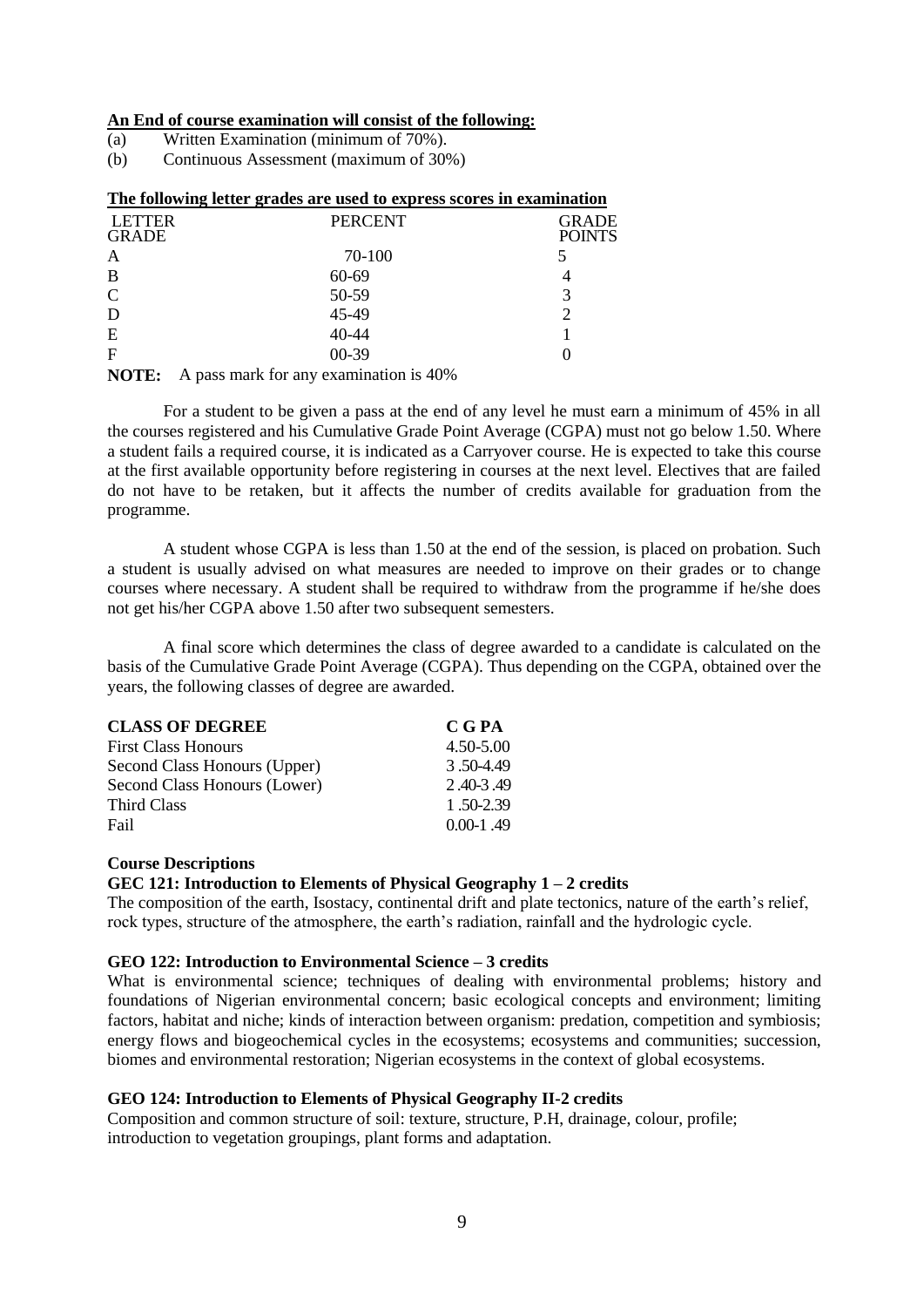### **GEO 131: Introduction to Elements of Human Geography 1 – 2 credits.**

The nature and scope of human geography; population, its distribution and patterns of growth. Human settlements, evolution, pattern and functions, Inter-relationship between urban and rural settlements.

### **GEO 132: Introduction to Elements of Human Geography 11-2 credits**

The concepts of resource, types of resources, types of resources and their global distribution, relationship between resources and tertiary activities, impact of human activities on the environment at varying levels of technology and population densities. Movement of people, goods, energy and ideas.

### **GEO 191: Introduction to Practical Geography 3 credits**

Map reading: Location/bearing, area measurement for regular and irregular shapes, conventional signs, representation of relief and recognition of relief forms. Analysis and interpretation of relief forms on maps, gradients and cross sections, long profiles; analysis and interpretation of cultural features on maps.

#### **G EO 193: Elementary Surveying – 3 credits**

Introduction to principles and practice of linear measurements, chain survey, plane table survey, compass survey, triangulation and effects, identification and interpretation of aerial photographs, measurement of slope angles and basic principles of leveling.

#### **GEO 194:Local Field Studies 3 credits**

Field Studies to familiarize students with their local environment (physical and human activities and consequences) in both physical and Human Geography. This is limited to M akurdi Urban Area and its environs.

#### **GEO 211:Geographical Thought Theory 1 – 2 credits**

History of Geographical Thought in relation to the history of science, the role of theory in science. Geographical methods in science and social science.

### **GEO 212:Geographic Thought Theory II – 2 credits**

Historical periods in the Development of the science of geography: Dark Ages, Renaissance periods etc. Schools of Geographical Thought. Nature and problems in Geographic Research.

#### **GEO 221 :Introduction to Soil and Geomorphology – 3 credits**

More soil properties bulk density, temperature, consistence. The zonal concept of soil classification; soil erosion and conservation; soil salinity. Geomorphic processes, rock minerals, formation and character of fold mountains; landforms resulting from faulting; Landforms from volcanic activities; landforms from sedimentary rocks and granitic rocks.

#### **GEO 224:Introduction to Biogeography and Climatology – 3 credits**

Plant life after Raunkiaer, mono-climax and poly-climax theories, vegetation community structure and dominance, vegetation classification according to structure and dominance, factors influencing plant growth; man's influence on vegetation with particular emphasis on Nigeria. Methods of heat energy transfer, forces controlling the movement of air, energy budget, major features of atmospheric circulation, local winds, atmospheric stability and instability, Koppen's classification of climate.

### **G EO 231: Spatial Organization of Society – 3 credits**

Some basic concepts of spatial organization, principles of classification of geographical phenomena, growth and spatial distribution of population, production systems, typology, location and spacing of human settlements, movement over space and transport networks, land use patterns and interaction in space.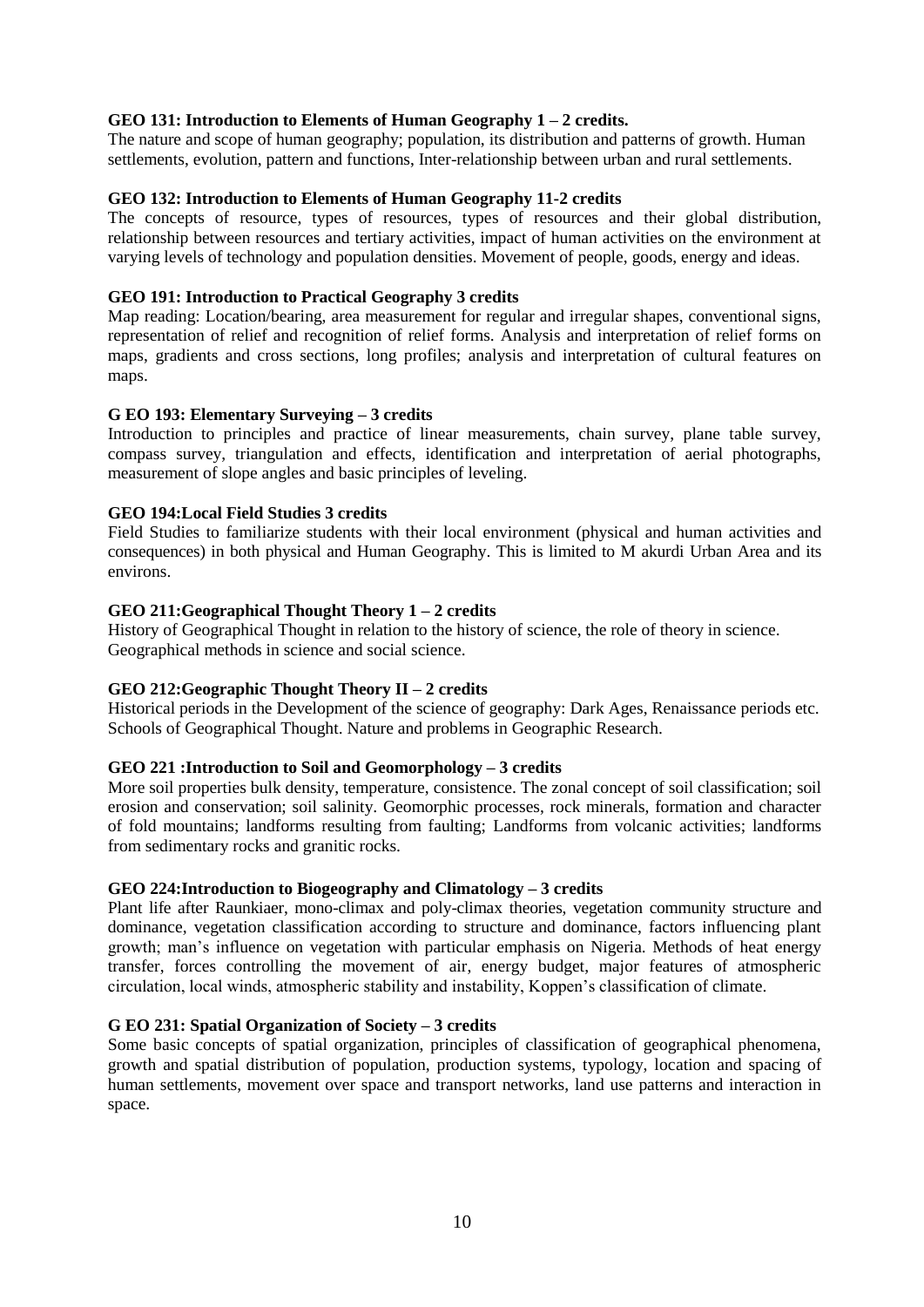#### **GEO 232:Introduction to Population Geography – 3 credits**

The Nature of Population Geography. Population data sources (a) Conventional sources; censuses, demographic sample; vital registration (b) Non conventional sources: voter's registers, hospital records, school records, tax records, court records etc. world population: history of world population growth, pattern of world population distribution; introduction to population processes: fertility, mortality, migration.

#### **GEO 242:Local Field Studies – 2 credits**

A trip around Benue State to study the industries and agriculture within the state, to look at the settlement types and pattern to observe the natural vegetation and relief, study the impact of man on the vegetation, practicalise aspects of classroom lectures.

### **GEO 262:Geography of Benue State – 3 credits**

The physical environment, agriculture, forestry, water, energy, mining and industry, transport and communication, tourism, population distribution and composition, settlement, migration and implications, education and health.

#### **GEO 291 :Elementary Statistics for Geographers I – 2 credits**

The place of statistics in research. Review of algebraic equations, data description and characteristics, analysis and presentation. Frequency distribution and graphic presentation and interpretation.

#### **GEO 292:Elementary Statistics for Geographers II – 2 credits**

Measures of central tendency, measures of variability and dispersion, scales of measurement, probability theory, sampling methods and procedures.

#### **GEO 293:Introduction to Cartography – 3 credits**

History of map making. Techniques of map making, type of maps, design and construction of physical and economic maps, basic contour compilation, profiles, flow maps, pie-graphs etc. lettering techniques.

### **GEO 294:Advanced Practical Geography II – 2 credits**

Identification and description of relief regions, relationship between physical and cultural features, measurement of areas of irregular shapes, graphical and map presentation of geographical data, isoline maps and interpolation, choroplethmaps, dot maps and flow maps.

#### **GEO 321 :Soil Science 1 - 2 credits**

Systems of soil classification worldwide. Basic soil chemistry, soil organic matter, soil water and its energy, location, exchange capacity, clay minerals, physical properties: infiltration, porosity; simple soil processes, physical, chemical and biological; composite soil process cauterization podzolization, calcification, salinization, gleization.

#### **GEO 322:Geomorphology – 2 credits**

Trends and concepts in geomorphology with emphasis on the major landform types and land forming processes e.g. slope development, planation surfaces and climatic geomorphology. Landforms associated with the geologic formations of Benue State.

### **GEO 323:Biogeography – 2 credits**

Habitat and the concept of Ecosystem. Food chains and webs. Energy flows and productivity. Ecological niche, ecosystem dynamics. Methods and types of adaptation to environment by plants and animals; physiological, behavioural, biological etc.adaptations. M ethods of vegetation investigation.

#### **GEO 324:Climatology – 2 credits**

Precipitation measurement, types, variations intensity, mid-latitude cyclones and anti -cyclones. Tropical cyclones, local climate effects of relief, water bodies and vegetation, urban climates, climates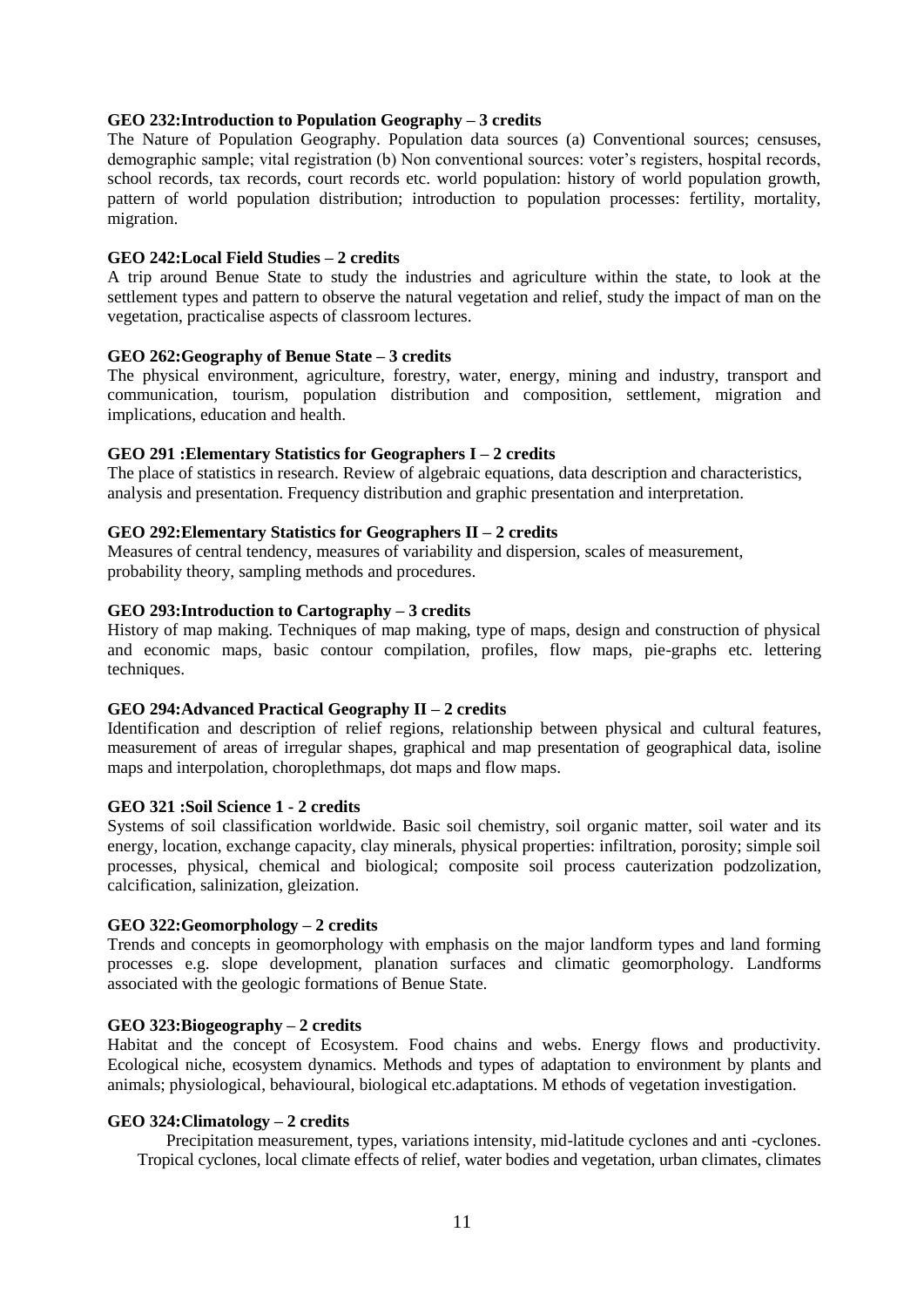near the ground, climatic change indicators and causes. The effects of ocean current on the climate of West Africa

### **GEO 327:H ydrology – 2 credits**

History and development of the science of hydrology. Scope, concepts and basic principles of hydrology. Processes in hydrology; factors affecting measurement and problems e.g. precipitation, infiltration and soil moisture generation, interception loss, evaporation and transpiration and stream discharge and drainage basins.

### **GEO 331 :Population Geography – 2 credits**

Theories of population growth. (A) The Malthusian theory. (b) The new Malthusian theory (C) The Marxist theory (d) The theory of demographic transition. Theories of population migration: (a) Raventein's laws of migration (b) Push-pull theory, (c) Gravity model (d) Todaro method. Population processes: fertility, mortality, migration. The effects of population on development: population and landuse, population and education, population – savings and investment, population, investment, migration and development etc.

### **GEO 334:Settlement Geography – 2 credits**

Settlement geography and human geography: settlement classification/differentiation: theories of settlement origin: rural settlement pattern; urban settlement; history of Urban settlements; environmental and habitat problems; settlement systems within regional settings; empirical evidence of spatial order of settlements; urbanization and urban form and problems; urbanization and social change; land use evolution.

### **GEO 335:Economic Geography – 2 credits**

Spatial variation in production costs: movements in the location of economic activity. Decision – making and control. Markets and market centres. Retail and wholesale markets. Approaches to locational analysis. Some case studies.

### **GEO 342:Regional Geography of Africa – 2 credits**

Physical geography of Africa, relief, geology, drainage, vegetation and climate, people. Culture history. Systems of resource of utilization and mining, lumbering, fishing, population and settlement patterns, agriculture, industrialization, transport development, trade flows and tourism, regional integration in Africa e.g. ECOWAS, etc.

### **GEO 351 :Geographical Research M ethods I – 2 credits**

Research should be fun; finding a research topic; providing focus; background to the research problem, methodology, research design; methods; types of data; methodology; questionnaires; samples and sampling; writing research proposal conducting your field work; content of report; preparing project manuscript for submission.

### **GEO 354:Geographical Information System s – 2 credits**

A survey of the historical development of cartography and of spatial data collection procedures. Space searching routines and sampling. Exploration, prospecting, resource inventory, land use surveys, census taking. Role of computers, computer cartography, coding procedures and data banks. Remote sensing, national atlases, agricultural atlases, topographical surveys.

### **GEO 361 :Land Evaluation – 2 credits**

Land use and land categorization, topographic mapping at various scales, land capability classification, land reforms, the Nigeria land use decree.

### **GEO 384:Field Course – 3 credits**

About 8 – 10 days of intensive field studies designed to illustrate measurements and sampling procedures in human and physical geography. First trip, 4 day to southern part of Benue State, second trip 4 – 5 day to the Jos Plateau or a place with similar geographical phenomena.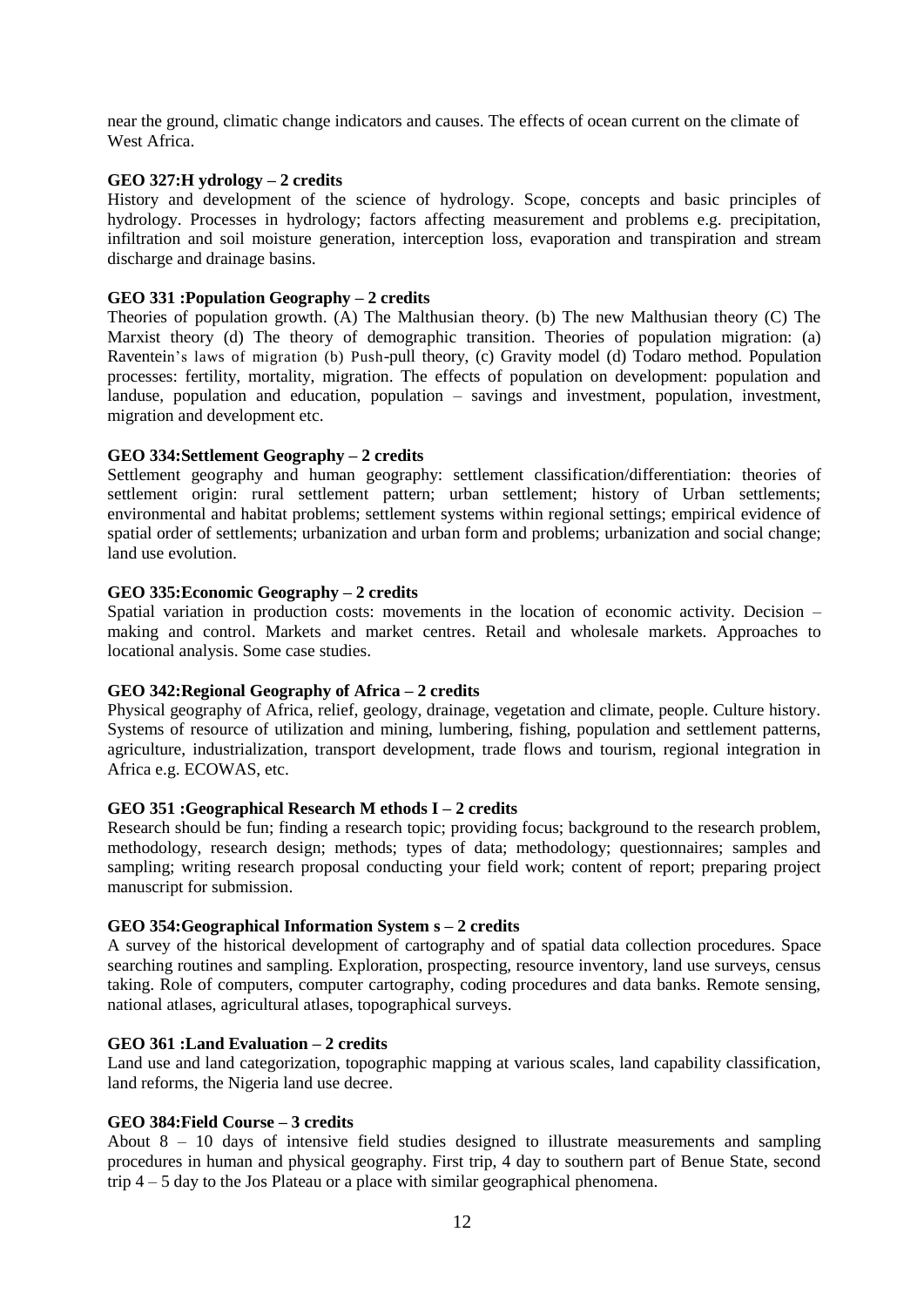### **GEO 391 :Advanced Quantitative Techniques 1 – 2 credits**

Parametric and non-parametric tests. Comparison of samples. Times series analysis, index numbers. Simples regression and correlation.

### **GEO 392: Advanced Quantitative Techniques II –2 credits**

The methods of spatial sampling. Application of spatial point analysis. Description of point patterns. Student T – test. ANOVA; F ratio, matrices.

### **GEO 394: Cartography – 2 credits**

Basic draughytsmanship, lettering and the use of symbols on maps, enlargement and reduction of maps, design and execution of map projections. Map interpretation and air-photo interpretation, types of projections such as cylindrical, conic, planar and azimuthal projections.

### **GEO 411: Urbanization – 2 credits**

The origin of cities; concepts and theory in urban geography; urbanization in Africa. Urban Systems, origin and growth of Cities; Third World urbanization; urban environmental problems.

### **GEO 412: Regional Development – 2 credits**

Analysis of the spatial structure of a regional economy,regional flows, settlements and regional growth centres. Regional development process, developmental theories

### **GEO 415: Housing Studies – 2 credits**

Introduction and overview: housing problems and policy in Europe and North America; housing for the poor in developing countries; housing in Nigeria; housing policy and programme in Nigeria housing finance in Nigeria.

### **GEO 421 :Soil Science II (Pedology) – 2 credits**

Soil Conservation, soil survey, plant nutrients, fertilizers and manure, tropical pedology tropical weathering process and products. Laterites and lateritic soils, soil catenas, soil toposequences, soil on aeolion parent material, soil on volcanic parent materials, vertisols.

### **GEO 422: Tropical Geomorphology – 2 credits**

Processes of weathering and land form evolution within the tropics. Pediments, granites, sedimentary and tropical karst land forms. Application of geomorphological methods to tropical environmental and developmental problems. The geomorphology of Benue State.

### **GEO 424:Applied Climatology – 2 credits**

Meaning and scope of applied climatology, climate and agriculture (agro-climatology). Climate and environment, climate and industry, climate and man, climate and weather modification, climate and transportation. Urban climatology (including Makurdi and Benue Trough), climate change and global warning. Climate change policies e.g. Kyoto Protocol and M ontral Protocol.

### **GEO 425:Tropical Climatology – 2 credits**

Meaning and scope of tropical climatology: definition and importance of topics. Radiation conditions in low latitudes. Temperature of the tropics. General circulation of the tropical atmosphere; tropical precipitation. Tropical disturbance; tropical climates, tropical climatic problems e.g. drought, floods, destructive winds. A pplied tropical climatology e.g. Tropical climate and agriculture.

### **GEO 426:H ydrology and Water Resources:**

Groundwater hydrology; river basin management in Nigeria. Water resources development and planning, and conservation. Field/laboratory techniques in hydrology e.g. planning and organization of hydro meteorological network, methods of drainage basic instrumentation and observation, data processing and analysis, and uses of hydrological data. Hydrological properties of Benue State.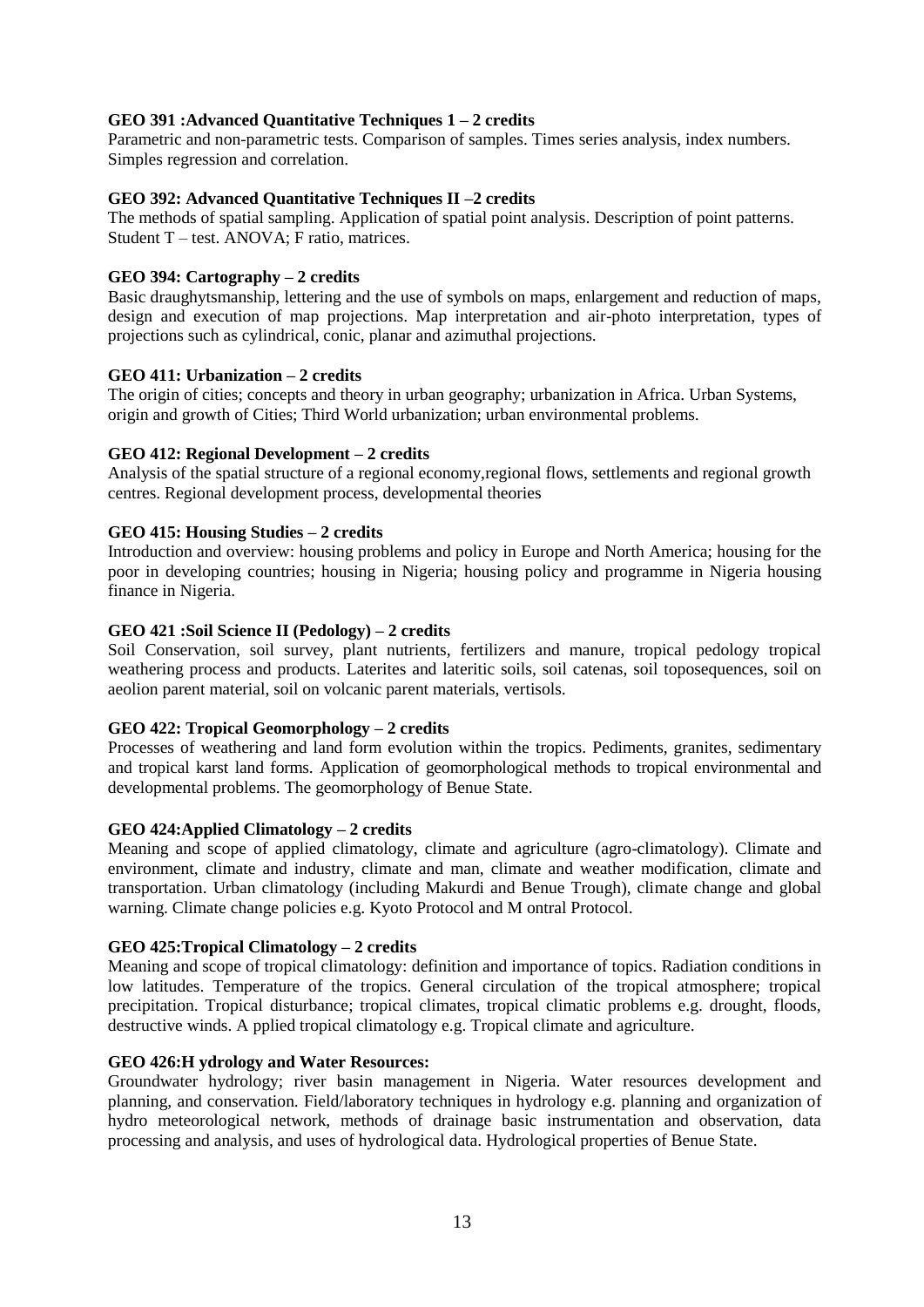### **GEO 427:Vegetation Studies – 2 credits**

Techniques of vegetation analysis, floral geography, historical changes, impact of man on vegetation communities, techniques of vegetation management including grazing lands, weeds, their effects and control, the floristic composition of M akurdi Local Government Area.

### **GEO 431 :Systematic Geography of Nigeria 1 – 2 credits**

A thematic approach to the geography of Nigeria focusing on a range of physical and human phenomena, spatial patterns, ecological zones, growth and distribution of population, natural resource base.

### **GEO 432: Systematic Geography of Nigeria II – 2 credits**

Transport development, internal and external exchange, (agricultural production and marketing systems, industrialization) concepts and models, river basin development, city and community regions, migration flows, urban systems, modernization, development strategies.

### **GEO 433:Demography I – 2 credits**

The nature of demography: indices for measuring fertility and mortality; functions and uses of life tables; population projection. Population policy, population mapping. A study of techniques of population mapping, critical population density, world population patterns, characteristics, and problems, plural societies, population and socio-economic development in different regions of the world, family planning policies and problems.

### **GEO 434:M edical Geography - 2 credits**

Environment and disease, flow pattern of diseases, diets and nutrition and the ecology of malnutrition, utilization of health facilities, environmental sanitation, implications of population growth on health, food etc. Case studies of selected tropical diseases and their socio-economic impacts (i.e. case studies from Benue State).

### **GEO 436:Agricultural Geography – 2 credits**

Classical agricultural location models, agricultural atlas, domestication of plants and animals, agricultural systems, development and spread, factors affecting agricultural production, plant nutrients, fertilizers, manure, pests and plant diseases, aspects of Benue State agriculture.

### **GEO 438:Environment and Resource Management – 2 credits**

This course is designed to help students integrate the information they have received in lower courses to see the environmental impacts of the activities of human population, needs and activities. Issues to be covered will include understanding our environment, renewable and non reviewable resources, managing population resources, managing water resources, bio-diversity, air quality; managing mineral resources; environmental law.

### **GEO 439:Rural Geography – 2 credits**

Spatial organisation of rural societies, integration of farming unit and service modes, rural industrial and non-agricultural activities, employment and population, process of rural development, urban influences. Rural infrastructures, rural settlements, rural migration, rural transportation, rural housing, accessibility of rural areas, evolution of perspectives in rural geography, techniques of studying rural geography.

## **GEO 441 :Industrial Geography – 2 credits**

General and spatial significance of industrialization, factors affecting industry location (single plant, spatial behaviour of firms), theory and reality, examples of manufacturing systems, resource orientation, processing cost and complete orientations.

### **GEO 442:T ransportation Geography – 2 credits**

Importance and significance of transportation networks in Nigeria and West Africa. Different modes of transportation networks in Nigeria and West Africa. Conceptual views of transportation. Movement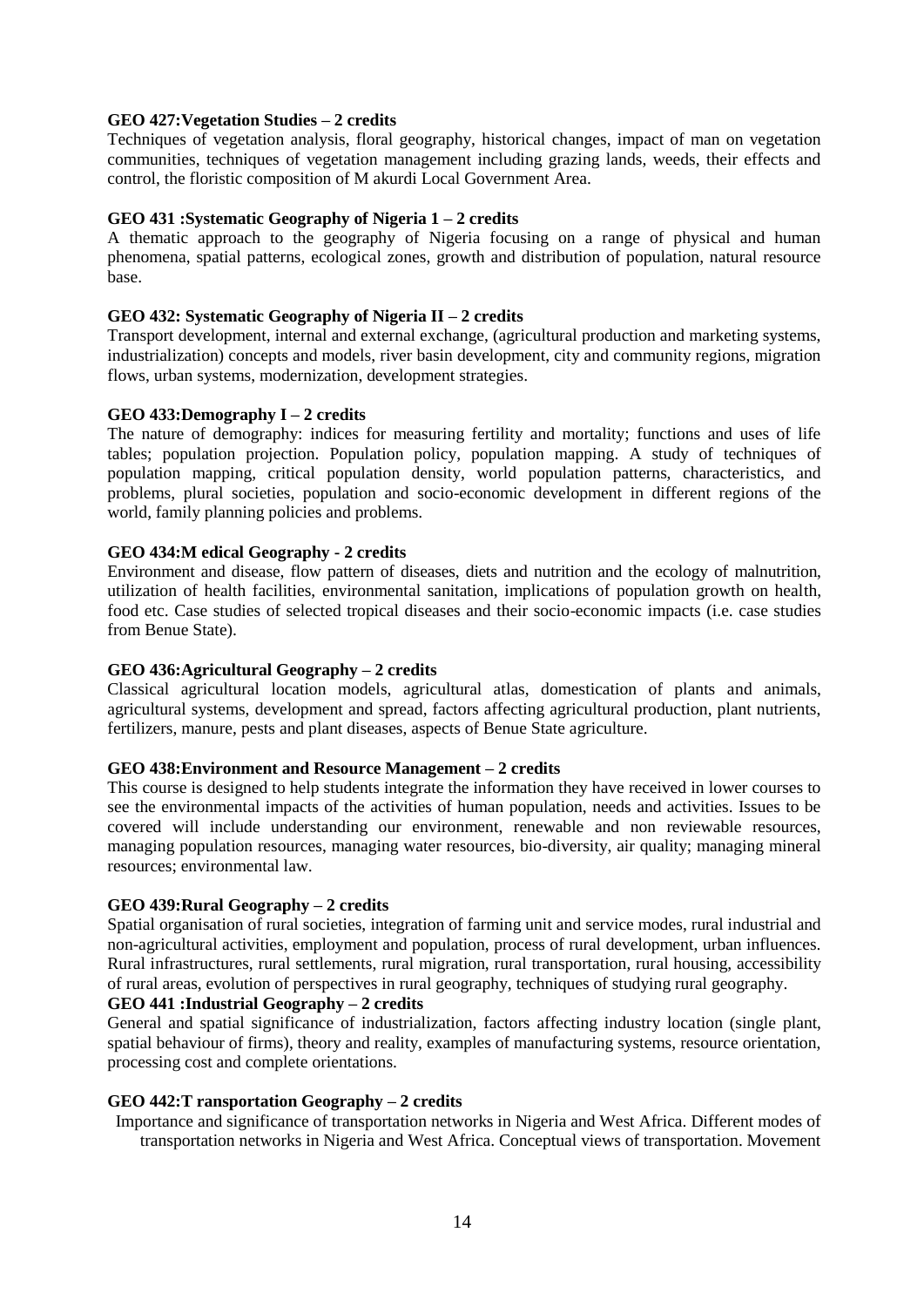geography. Classification of movement. Movement and transportation flows, kinds and patterns of trade flows.

### **GEO 451 :Contemporary Philosophy and Methodology in Geography I – 2 credits**

Current methodology of geographical research including recent paradigm shifts within geography. Scientific approach to geographical research.

### **GEO 452:Contemporary Philosophy and Methodology in Geography II – 2 credits** Quantification

in geography, classification in geography, theories and models in geography. Systems analysis in geography.

### **G EO 494:Advanced Cartographic M ethods II – 2 credits**

Graphic design in cartography; general and thematic maps; elements of map design, scale and error factors; remote sensing and cartography; mechanical and optical aids and their use in cartography; map construction; drawing surfaces; patterns in cartography; computer application in cartography, use of colours in cartography, mental maps.

### **G EO 495:T he Developing World – 2 credits**

Definition and composition of the developing or Third World. The nature of underdevelopment in the Third World; poverty and income, distribution of natural resources, human resources and technology, development strategies, agriculture, industrialization, education and manpower development, the population problem, international trade and transfer of resources.

### **GEO 496:The Developed World – 2 credits**

Differentiation of the developed world from the developing world, distribution of income and standard of living, social, economic and political framework of the capitalist, and centrally planned states. The historical evolution of the developed economies, geographical basis of the economies of western Europe, USA and USSR; growth and performance of agriculture, manufacturing and services, international trade and implications for the world economy.

### **GEO 497:Advanced Cartographic M ethods 1 – 2 credits**

Scope and limitation of visual representation; sources and manipulation of statistics for visual representation, criteria/principle of selection and choice of technique; data ordering, representation and compilation; cartographic generalization; critical review of cartographic and diagrammatic techniques.

### **GEO 498:Dissertation (Original Research Project) – 6 credits**

This is an individual research chosen by the student from his intended field of specialization with the approval of the Departmental Board (Academic Staff) and carried under the supervision of an academic member of staff. The topic must be geographical in orientation which means it needs to have spatial dimension. Work on the project should normally start during the break period between third and final year. The final report of approximately 10,000 words (40 – 50 pages typed on A4 paper, double spacing) should be submitted to the Head of Department before the arrival of the External Examiner. Such report must be counter-signed by the students' supervisor.

### **IMPORTANT NOTICE**

University Regulations are revised from time to time by organs of the University. The information provided in the Departmental Handbook is a handy guide for students of the Department. It is not to be considered as permanently final. Students are advised to check with Student Affairs Division of the University as well as the Departmental Office for the most up to date regulations especially as regards Examinations, A dmissions and Discipline.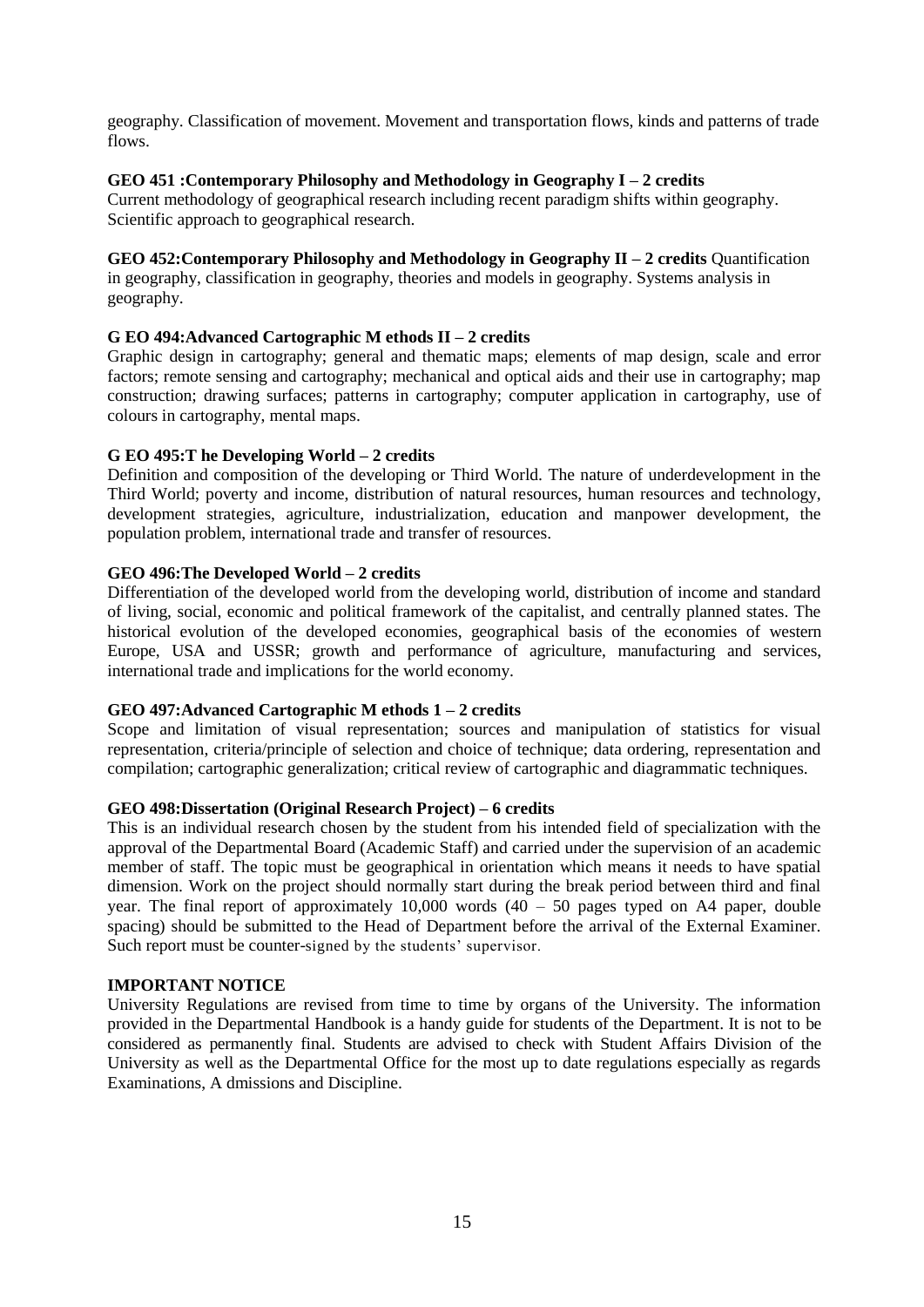| S/No | <b>Name</b>        | Qualification                    | Rank                      |
|------|--------------------|----------------------------------|---------------------------|
| 1.   | A.A. Lyam          | B.A., M .Sc., M .Ed., Ph.D       | Professor                 |
| 2.   | T.T. Gyuse         | B.A., M .Sc., M .Env. Des., Ph.D | <b>Professor</b>          |
| 3.   | C.Y. Oche          | <b>B.Sc., M .Sc., Ph.D</b>       | Professor                 |
| 4.   | Ogidiolu           | <b>B.Sc., M .Sc., Ph.D</b>       | <b>Visiting Professor</b> |
| 5.   | J.A. Ogwuche       | <b>B.Sc., M .Sc., Ph.D</b>       | <b>Associate</b>          |
|      |                    |                                  | Professor                 |
| 6.   | M .I. Ocheri       | <b>B.A., M .Sc., Ph.D</b>        | <b>Associate</b>          |
|      |                    |                                  | Professor                 |
| 7.   | E.P. Udofia        | <b>B.Sc., M .Sc., Ph.D</b>       | <b>Visiting Associate</b> |
|      |                    |                                  | Professor                 |
| 8.   | D.S. Ortserga      | <b>B.A., M .Sc., Ph.D</b>        | <b>Senior Lecturer</b>    |
| 9.   | S.A. Iorkua        | <b>B.Ed., M .Sc., Ph.D</b>       | <b>Senior Lecturer</b>    |
| 10.  | <b>B.T. Tyubee</b> | <b>B.Sc., M .Sc., Ph.D</b>       | <b>Senior Lecturer</b>    |
| 11.  | T.A. Kerenku       | B.Sc., M .Sc. Ph.D               | <b>Senior Lecturer</b>    |
| 12.  | S.I. Iorliam       | <b>B.Sc., M .Sc., Ph.D</b>       | <b>Senior Lecturer</b>    |
| 13.  | K. Uchua           | <b>B.Sc., M .Sc., Ph.D</b>       | <b>Visiting Snior</b>     |
|      |                    |                                  | Lecturer                  |
| 14.  | J. Ikyernum        | <b>B.Sc., M.Sc.</b>              | <b>Lecturer 1</b>         |
| 15.  | J.I. Abawua        | <b>B.Sc., M.Sc.</b>              | <b>Lecturer 1</b>         |
| 16.  | P.T. Anule         | <b>B.Sc., M.Sc.</b>              | Lecturer 1                |
| 17.  | E.N. Jeiyol        | <b>B.Sc., M.Sc.</b>              | Lecturer 1                |
| 18.  | T. Shabu           | <b>B.Sc., M.Sc.</b>              | <b>Lecturer II</b>        |
| 19.  | D. P. Dam          | <b>B.Sc., M.Sc</b>               | <b>Lecturer II</b>        |
| 20.  | M. Hula            | <b>B.Sc., M .Sc.</b>             | <b>Lecturer II</b>        |
| 21.  | J.O.Mage           | <b>B.Sc., M.Sc.</b>              | <b>Asst. Lecturer</b>     |
| 22.  | J. Enefu           | <b>B.Sc., M .Sc.</b>             | <b>Asst. Lecturer</b>     |
| 23.  | M. A. Onah         | B.Sc.                            | <b>Graduate Assist.</b>   |
| 24.  | T.I. Kile          | B.Sc.                            | <b>Graduate Assist.</b>   |
| 25.  | J. O. Ahile        | B.Sc.                            | <b>Graduate Assist.</b>   |

## **LIST OF STAFF TEACHING THE PROGRAMME**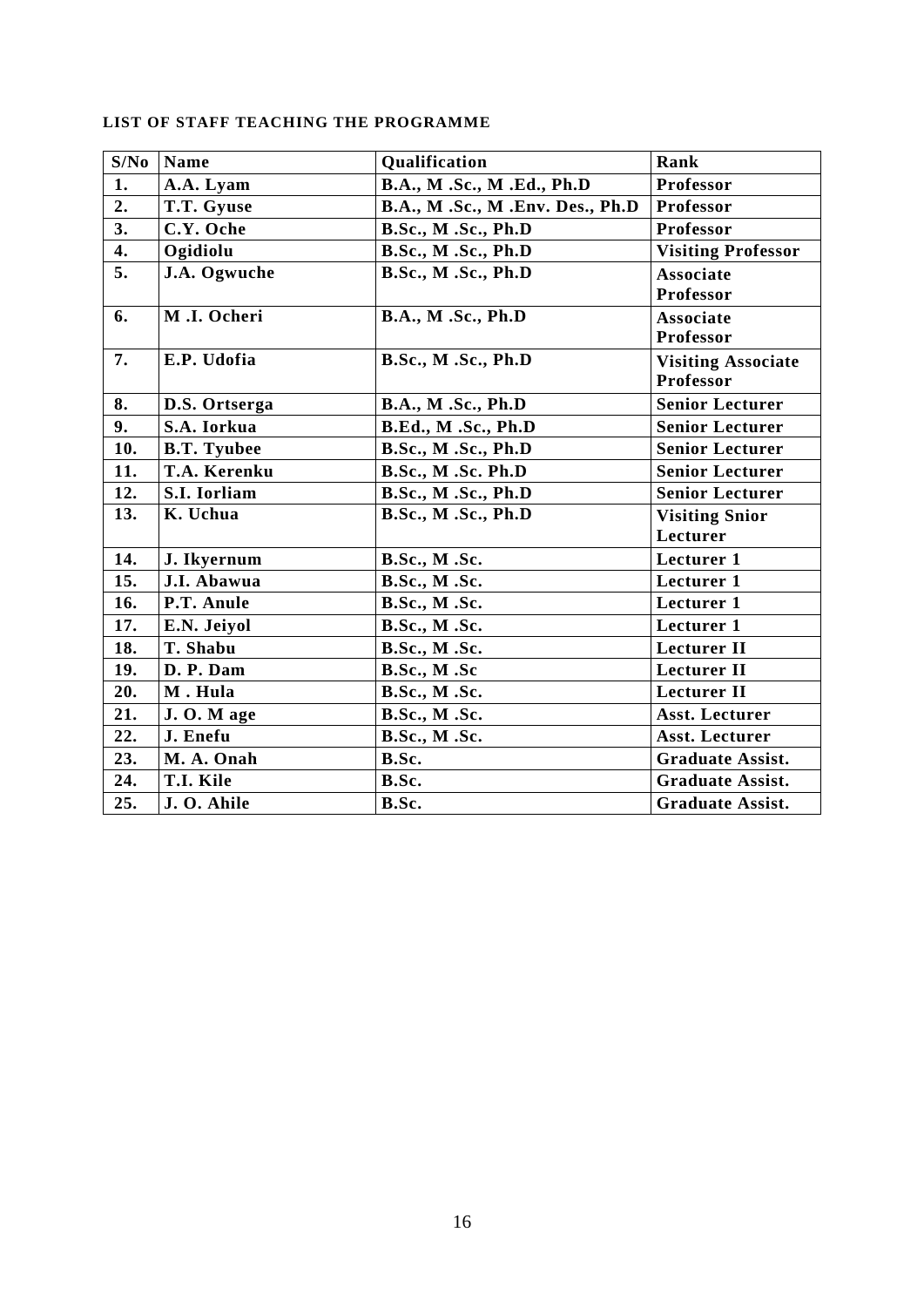# **BENUE STATE UNIVERSITY,**

## **M AKURDI, NIGERIA**

### **DEPARTM ENT OF GEOGRAPHY**

## **POSTGRADUATE PROGRAMMES**

**2012 – 2016**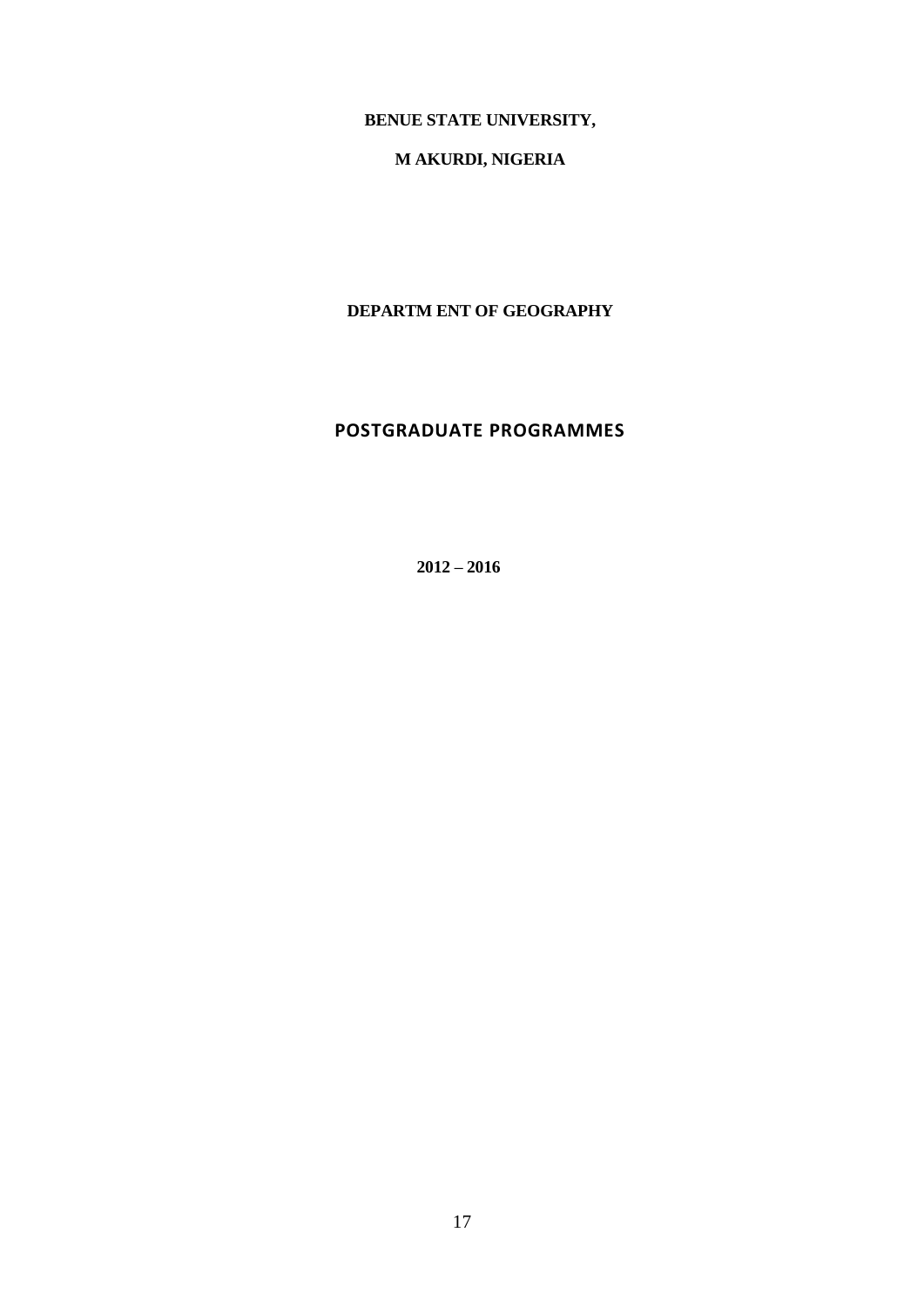- A. M.Sc.Environmental and Resources Management 1. Minimum Admission Requirement: CGPA OF 3.0 Added to Second Class or Postgraduate Diploma in Environmental Management where CGPA is Below 3.0
- B. M.Sc. Development Studies Minimum Admission Requirement: CGPA of 2.6 and above added to Second Class; OR HND with Upper Credit in relevant field. Duration: - Full-Time: Min = 4 Semesters; Max. = 6 Semesters Part – Time: Min = 6 Semesters; Max. = 8 Semesters

# **M.Sc. Geography**

Minimum Admission Requirement: CGPA OF 3.0 and above added to Second Class

# **Course Structure**

Geo 791 course content has moved from hydrology and water resources to geomorphology while the content of Geo 781 has moved from Geomorphology to hydrology and water resources.

For each of the Master's programmes, philosophy and objectives have been specified.

# **C. Ph.D Programme**

The existing PhD programme does not involve course work. In the review however, course work has been introduced. The courses introduced are: GEO 801, 802, 803 and 804 as core courses; and 805, 806, 807, 808, 810, 811, 812, 813, 814 and 815 as elective courses.

| Course work amounts to a minimum of | 12 units |
|-------------------------------------|----------|
| Thesis (GEO 809)                    | 30 units |
| Total                               | 42 units |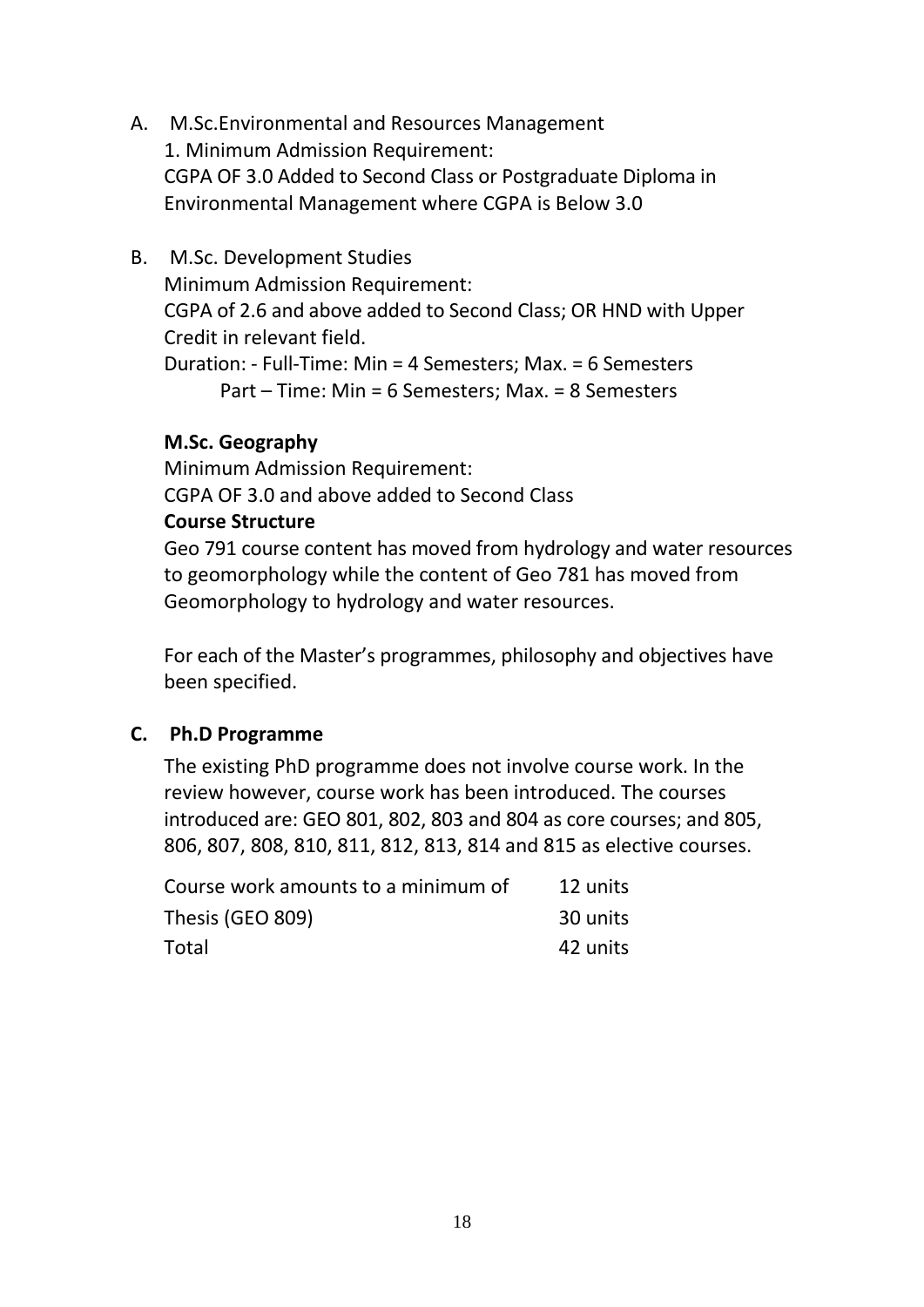## **M.SC. ENVIRONMENTAL MANAGEMENT**

## **1. Degree in View**

The Department offers course work and research leading to the award of the degree of M aster of Science in Environmental M anagement (M .Sc. EV M).

## **2. Academic Philosophy**

The philosophy that guides approach to this programme is to produce graduates who understand environmental issues, especially the issue of environmental degradation which results from man's own action, and remedial actions that can restore the environment and make development actions more friendly to the environment and more sustainable.

## **3. Status**

Registration for this course shall only be for Full-Time students.

## **4. Duration**

The course shall last for a minimum of four semesters and a maximum of six semesters or two academic years for those who are unable to make it within the first year.

## **5. Admission Requirements**

Admission to the programme shall be open to candidates who hold the following qualifications:

**Five credits at ordinary level which must include English and Mathematics**

- A minimum of 2<sup>nd</sup> class degree with a minimum CGPA of 3.0 from a University recognized by the **Senate of Benue State University in Geography, or in related applied disciplines such as Forestry, Agriculture, Engineering, Hydrology, Architecture and Urban and Regional Planning; or the Physical Sciences.**
- **Candidates who hold Postgraduate Diploma in Environmental Management with at least an upper credit from any University recognized by the Senate of Benue State University plus five credits at ordinary level including English and mathematics may be considered for admission even if they possess CGPA lower than 3.0**

**Candidates must attach to their application form a typed written statement of their interests in the subject, which should not be less than 800 words and not more than 1000 words.**

## **6. Aim and Objectives of the programme**

The aim of this programme is to bring to the understanding of students the problems often created by both the process of natural as well as human activities, the global nature and impact of these activities and what remedial action can be taken in various circumstances. The objectives of the programme are to;

- **(a) Stimulate awareness in the students on the need to protect the human environment particularly as the earth is the only planet that is known today to have a natural system that can support and sustain life.**
- **(b) Inculcate basic knowledge and training in skills and attitudes of environmental sciences.**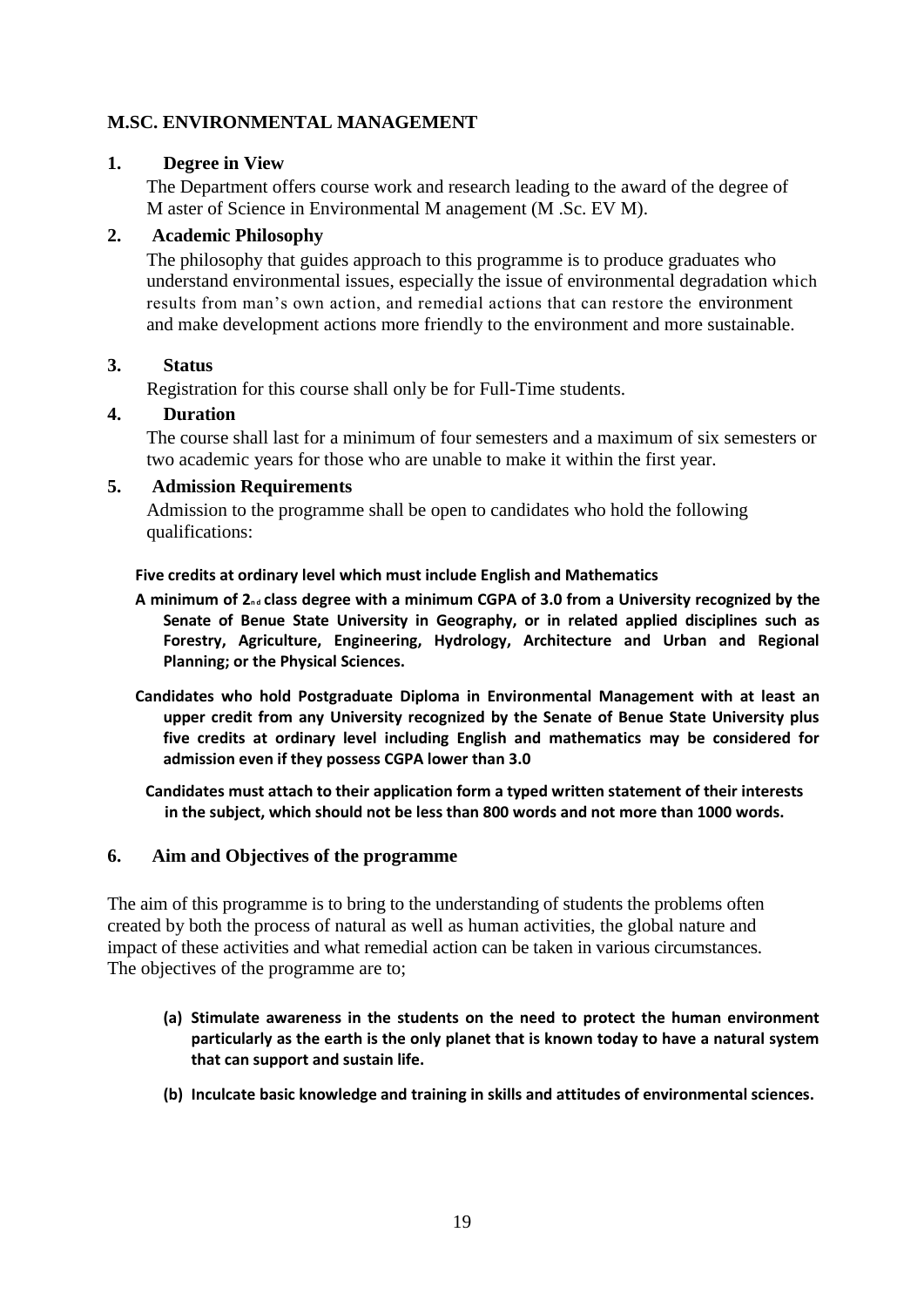- **(c) Equip the graduates with the necessary abilities and methodologies who can fill in the labour needs in environmental management through modern tools and techniques for environmental decision-making and environmental problem-solving and;**
- **(d) Prepare graduates for further research in environmental matters**

## **7. Requirement for Graduation**

- **(e) All candidates for the M.Sc. EVM Programme shall be required to register and pass not less than 30 units of courses. In addition, students must have attended a minimum of 75% of lectures in each of the courses offered.**
- **(f) Candidates shall be required to achieve a minimum grade of 'C' in each of the courses in order to pass.**
- **(g) Candidates must demonstrate competence in both written and oral English during presentation of their work.**

## **8. COURSES OFFERED**

# **First Semester**

| <b>Core Courses</b> | <b>Course Title</b>                                         | <b>Credit Units</b> |   |
|---------------------|-------------------------------------------------------------|---------------------|---|
| <b>EVM 711</b>      | Environmental Systems and the H uman Environment            |                     |   |
| <b>EVM 713</b>      | A dyanced Quantitative Techniques and Computer A pplication |                     | 3 |
| <b>EVM 715</b>      | Tools and Techniques for Environmental Decision Making      |                     | 3 |
| <b>EVM 717</b>      | M ethods in Environmental Research                          |                     | 3 |
| <b>EVM 719</b>      | <b>Environmental Law</b>                                    |                     | റ |

## **E lectives:**

| EVM 721 | <b>Conservation Techniques of Natural Resources</b> |  |
|---------|-----------------------------------------------------|--|
| EVM 723 | The Nigerian Environment                            |  |
| EVM 725 | Climates and Climate Change                         |  |

## **Second Semester:**

# **Core courses:** EVM 712 Resources of the Human Environment 2 EVM 714 Environmental Degradation, Politics, Problems and Solutions 3 EVM 716 Field Courses 3 EV M 718 Environmental/Development Relationship 3 EVM 720 Policies and Strategies for Rapid Urban Management and Housing Development 2 EVM 722 Principles of Management 2 EVM 726 Environmental Analysis 2 **3rd Semester** EVM 724 Research Project 10

Students are expected to register for all the core courses listed above in addition to one elective course in the first semester.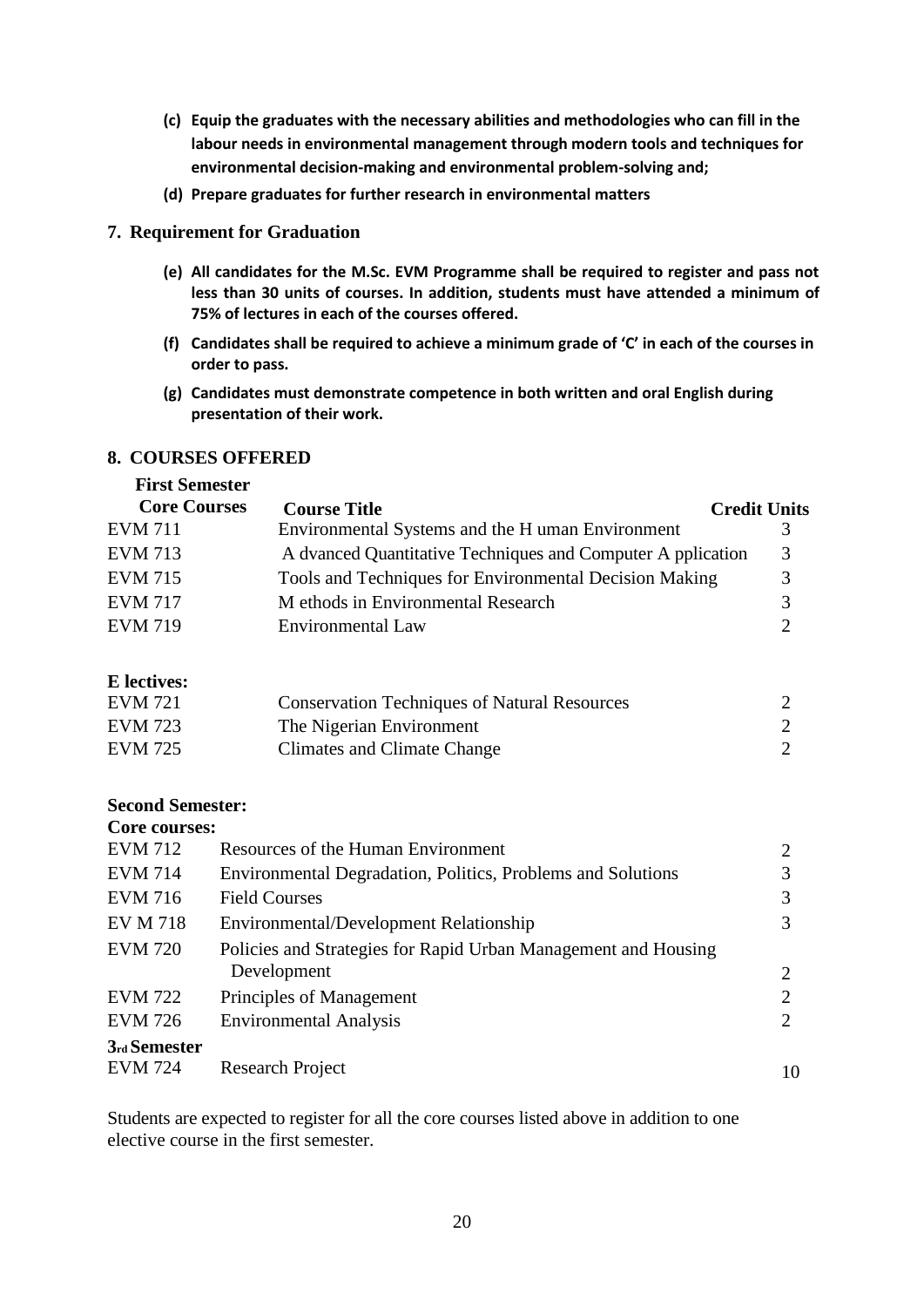## (viii) **COURSE DESCRIPTIONS**

## **EVM 711: Environmental Systems and the Human Environment:**

The course will be largely based on lectures aimed at enhancing the students' knowledge of the earth's four great material systems and the nature of the Human Environment. Specific topics will include:

- **(a) Qualities and Components of Environmental Systems;**
- **(b) The Lithosphere with special reference to the structure and composition of the Earth; Materials of the Earth's crust~ and lithospheric processes,**
- **(c) The atmosphere, its composition and structure, the energy system;**
- **(d) The hydrosphere, importance of the hydrosphere and the significance of water, the hydrological cycle, the need to manage the Earth's water resources.**
- **(e) The biosphere- the biosphere and the other main environmental systems, the biosphere as the life layer of the earth, biodiversity, evolution, human impacts on the biosphere ecosystems (concept, structure and dynamics).**

## **EVM 712: Resources of the Human Environment:**

This course shall be a taught with occasionally arranged staff-student seminars The following topics shall be taught and discussed:

- **(a) The concept of resources**
- **(b) Living Resources, Food resources, forests, rangelands, parks and wilderness, wild plants and animal resources;**
- **(c) Non-living Resources air, water, and soil resources, energy and mineral resources;**
- **(d) The concept of finite and non-finite resources.**

## **EVM 713: Advanced Quantitative and Techniques and Computer Application:**

The courses will consist of lectures and practical work/assignments. Topics will include: data handling in environmental resources, advanced statistics for environmental scientist and managers (e.g. multivariate techniques), the use of computers and computer programming; the use of selected applications software for data analysis, report writing, record keeping, information storage and retrieval.

## **EVM 714: Environmental Degradation, Politics, Problems, and Solutions:**

The course will be by lectures, seminars, and visits to selected environmentally disturbed sites. Topics to be covered will include: concept of environmental degradation, types (including pollution) symptoms and problems of degradation (rural and urban) and environmental crisis; globalism and environmental degradation; Politics and barriers to solving environmental problems; solving environmental problems.

## **EVM 715: Tools and Techniques for Environmental Decision-M aking and Environmental Analysis**

The course will be largely based on lectures and practical assignments in addition to field demonstration of modern techniques and field projects to be undertaken by the students under staff supervision. The students will be introduced to important modern tools and techniques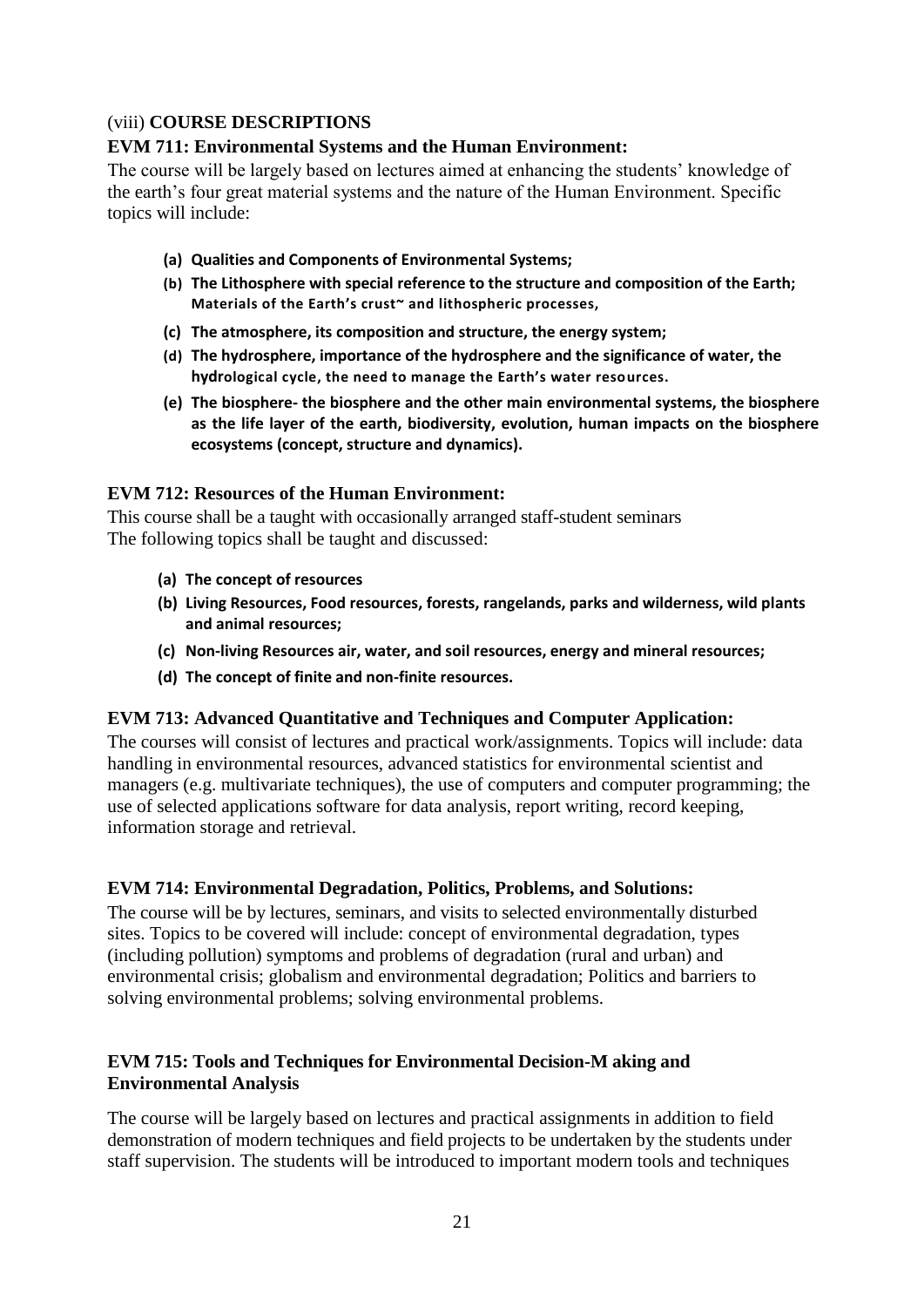for environmental decision-making and indeed for environmental problem solving. These include Environmental Auditing (EA). Environmental Databases (ED). State of the Environment Reporting (SER), Geographical Information Systems (G IS), and Ecosystems M anagement (ECO M gt). Others are Air Photo Interpretation, Remote Sensing Techniques and Surveying M ethods.

## **EVM 716: Field Course**

The field course will be largely based on at least 4-6 days field observation in each case of a detailed study of at least two environmental problems of the locality (or in the country) with the view to proffering practical solutions that can be handled by the affected people.

## **EVM 717: Research Methods**

Introduction to Research Methods, nature and purpose of environmental research; approaches to environmental problems, hypothesis testing, data collection-sources, etc. sam ple surveys and measurements, writing environment research report.

## **EV M 718: Environment/Development Relationship**

The course will be based on lectures and seminars in the following topics/issues major cultural changes in the man-environment relationships. Conceptual developments in the man/environmental relationships; e.g. cooperation with or conquest of the environment; environment/poverty linkages; developments in the conservation of natural resources and the protection of the natural environment; conceptual development in commissions and conferences; International Treaties and Obligations, the role of NGOs.

# **EVM 719: Environmental Law**

The course will be largely lecture-based. The following topics/issues will be treated; role of legislation and environmental problems and control legislation, design guides and standards, urban environmental problems and zoning laws; and such specific issues as laws and regulations on air pollution, hazardous waste. M ining, pesticide use/misuses, dumping of waste in stream channels and open spaces, and on wildlife and wilderness.

## **EVM 720: Policies and Strategies for Rapid Urban Management and Housing Development**

The course shall comprise the following:

- **(a) Urban growth and the rural-urban synergies**
- **(b) Overcrowding and social disruption**
- **(c) The city as the source of environmental degradation**
- **(d) New Management policies and strategies for urban liveability**
- **(e) Human space, population and world resources**

## **EVM 721: Conversion Techniques of Natural Resources**

The course will to a large extent be lecture-based, divided into two parts, Managing Non-Living Resources and Managing Living Resources: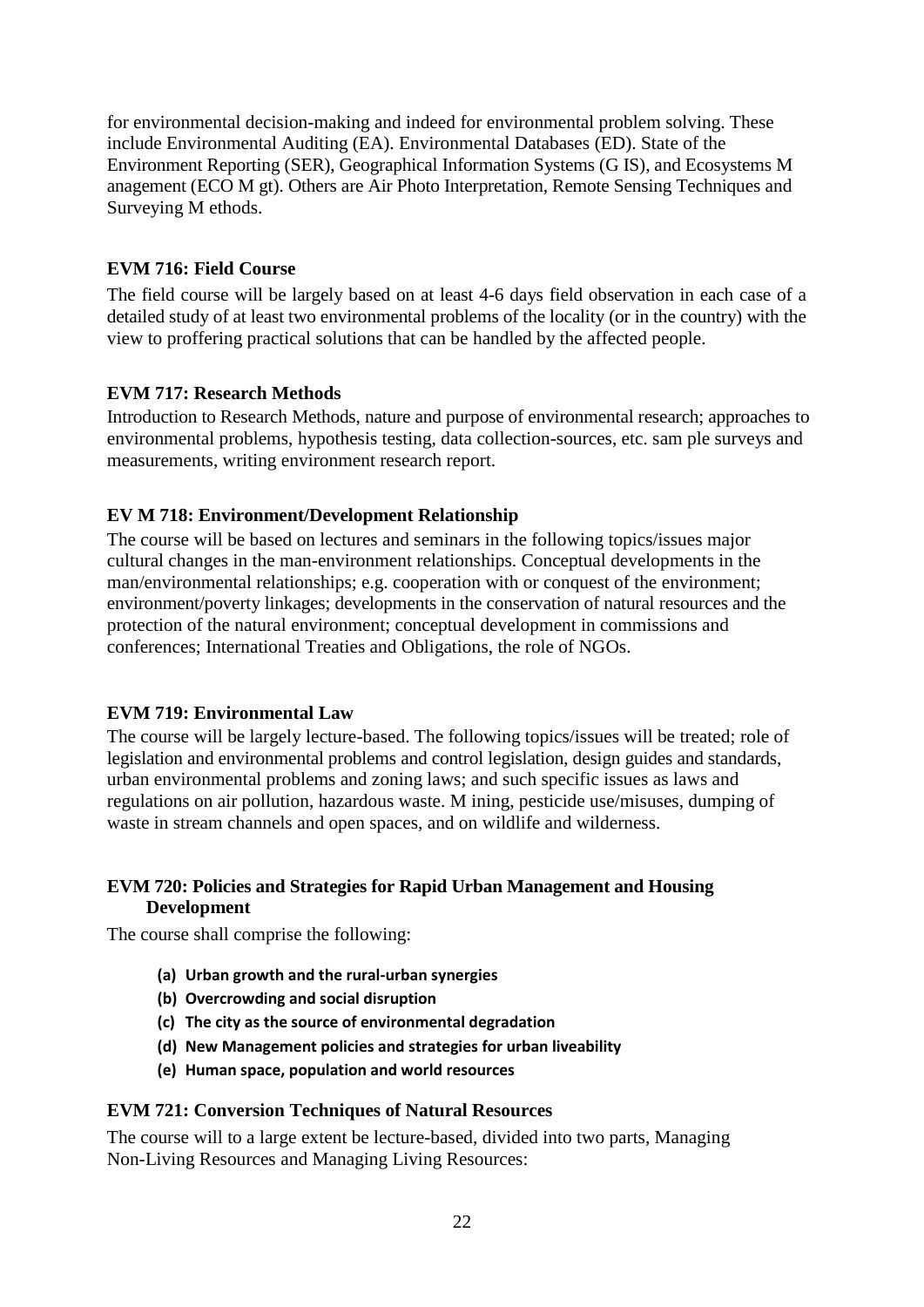- **(a) Managing Non-Living Resources. This will include how to manage such resources as soils, water, fossil fields, nuclear fuel and minerals. While the first two are renewable, at least in the long run, the last three are generally regarded as non-renewable resources.**
- **(b) Managing Living Resources. This will include Natural Communities, Natural Reserves, National Parks, Refuges and Sanctuaries and Wildlife and Fisheries Management.**

## **EVM 722: Principles of Management**

The course is about the job of the manager. Every organization including those that manage the environment sites and seek to achieve objectives. This has to do with M anagement because managers are responsible for setting and achieving objectives of formal organizations through planning, organizing, leading and controlling efforts of organizational resources whether in business or institution. The course shall therefore cover the following content:

- **(a) Introduction: Managing and Managers, management theories**
- **(b) The External Environment, Political, Economic, Socio-cultural, Technological, Global, Social Responsibility and Ethics.**
- **(c) Planning: Strategic Management, Decision Making**
- **(d) Organizing, organization structure, co-ordination, authority and delegation, Centralization, Decentralization, Human Resources Management, Change and Innovation.**
- **(e) Leading: Motivation, Performance, Evolution, Job Satisfaction, Negotiations, Individual Career Management.**
- **(f) Controlling: Effective control, Operations Management Information Systems.**
- **(g) Management tools and techniques**
- **(h) Conclusions and Recommendations.**

## **EVM 723: The Nigerian Environment**

This course will be based on lectures, seminars and filed observation (visits to selected environmental degradation and environmental problem sites). The course will be centred on

- **(a) The state of the Nigerian Environment**
- **(b) The major environmental problems facing Nigeria**
- **(c) The causes and sources of those problems**
- **(d) Prospects of solving the problems**
- **(e) The Federal Environmental Protection Agency (FEPA) and the National Policy on the Environment (Revised Edition 1999).**
- (f) An Agenda for Action

## **EVM 724: Research Project**

**Each student will be expected to undertake a research study of an environmental problem requiring remedial management, selected and conducted under staff supervision. The research project is expected to span a period of three to four months while the project report (dissertation) will be between 80 and 160 pages maximum on A-4 size paper.**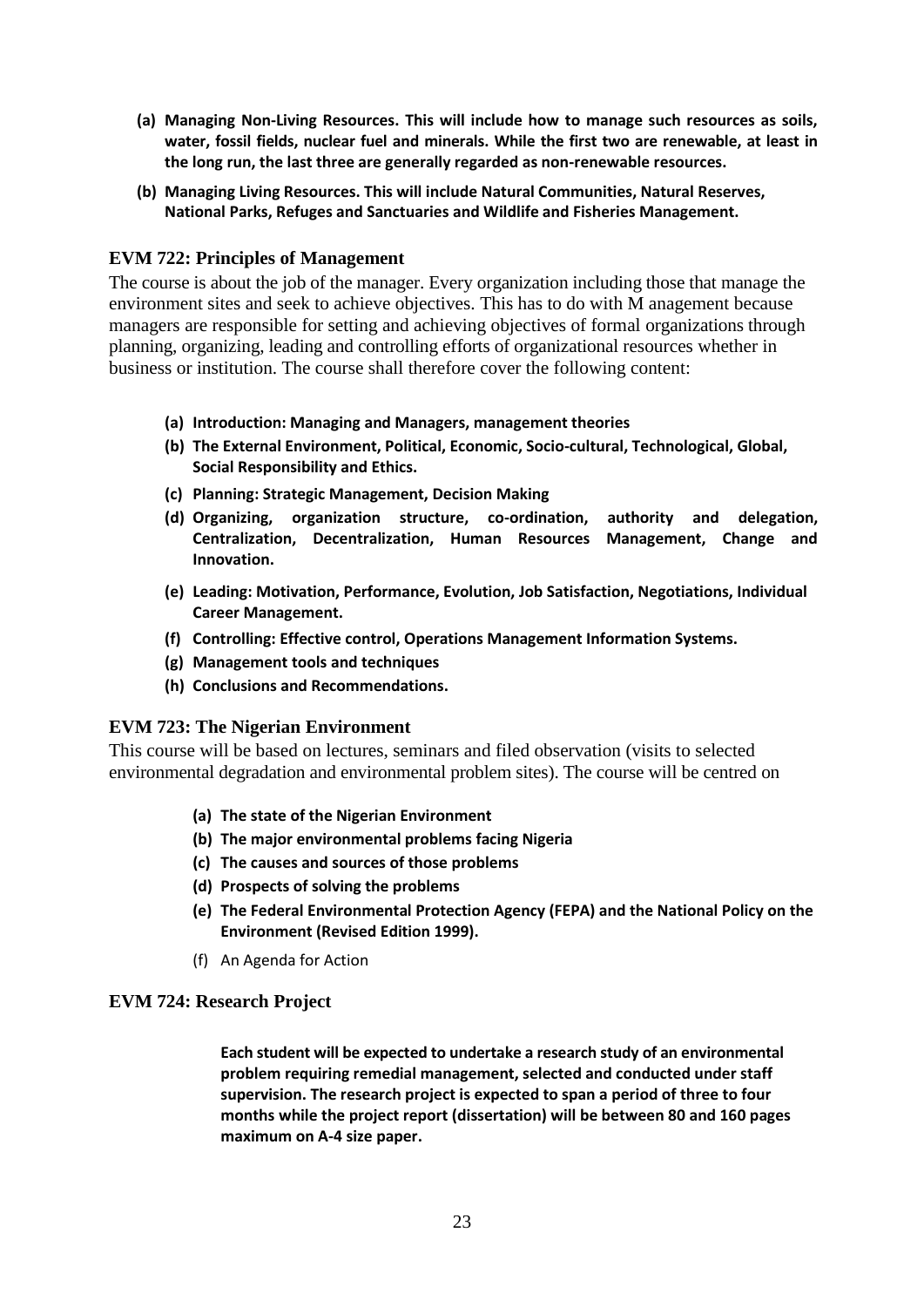### **EVM 725: Climates and Climate Change**

- (a) Climate regions of the world; broad temperature zones wind circulation and rainfall zones of the world
- (b) Circulation and rainfall zones of the world
- (c) Cause of global climate change
- (d) Green house gases and their effects
- (e) The ozone layer and its depletion
- (f) Micro climate changes

#### **EVM 726: Environmental Analysis**

- **(a) Environmental trends and objectives**
- **(b) Policy changes**
- **(c) Safe minimum standards and safeguards in project design**
- **(d) Environmental tradeoffs and cost recovery**
- **(e) Project design process LIST OF**

### **TEACHING STAFF AND QUALIFICATIONS**

| S/No | <b>Name</b>        | Qualification                              | Rank                   |
|------|--------------------|--------------------------------------------|------------------------|
| 1.   | A.A. Lyam          | B.A., M .Sc., M .Ed., Ph.D                 | Professor              |
| 2.   | T.T. Gyuse         | B.A., M .Sc., M .Env. Des., Ph.D Professor |                        |
| 3.   | C.Y. Oche          | <b>B.Sc., M .Sc., Ph.D</b>                 | Professor              |
| 4.   | Ogidiolu           | <b>B.Sc., M .Sc., Ph.D</b>                 | <b>Visiting</b>        |
|      |                    |                                            | <b>Professor</b>       |
| 5.   | J.A. Ogwuche       | <b>B.Sc., M.Sc., Ph.D</b>                  | Associate              |
|      |                    |                                            | Professor              |
| 6.   | M.I. Ocheri        | <b>B.A., M.Sc., Ph.D</b>                   | Associate              |
|      |                    |                                            | Professor              |
| 7.   | D.S. Ortserga      | <b>B.A., M .Sc., Ph.D</b>                  | <b>Senior Lecturer</b> |
| 8.   | S.A. Iorkua        | <b>B.Ed., M .Sc., Ph.D</b>                 | <b>Senior Lecturer</b> |
| 9.   | <b>B.T.</b> Tyubee | <b>B.Sc., M .Sc., Ph.D</b>                 | <b>Senior Lecturer</b> |
| 10.  | T.A. Kerenku       | <b>B.Sc., M .Sc. Ph.D</b>                  | <b>Senior Lecturer</b> |
| 11.  | S.I. Iorliam       | <b>B.Sc., M .Sc., Ph.D</b>                 | <b>Senior Lecturer</b> |
| 12.  | K. Uchua           | <b>B.Sc., M .Sc., Ph.D</b>                 | <b>Visiting Snior</b>  |
|      |                    |                                            | Lecturer               |
| 13.  | J. Ikyernum        | <b>B.Sc., M.Sc.</b>                        | <b>Lecturer I</b>      |
| 14.  | J.I. Abawua        | <b>B.Sc., M.Sc.</b>                        | <b>Lecturer I</b>      |
| 15.  | P.T. Anule         | <b>B.Sc., M.Sc.</b>                        | <b>Lecturer II</b>     |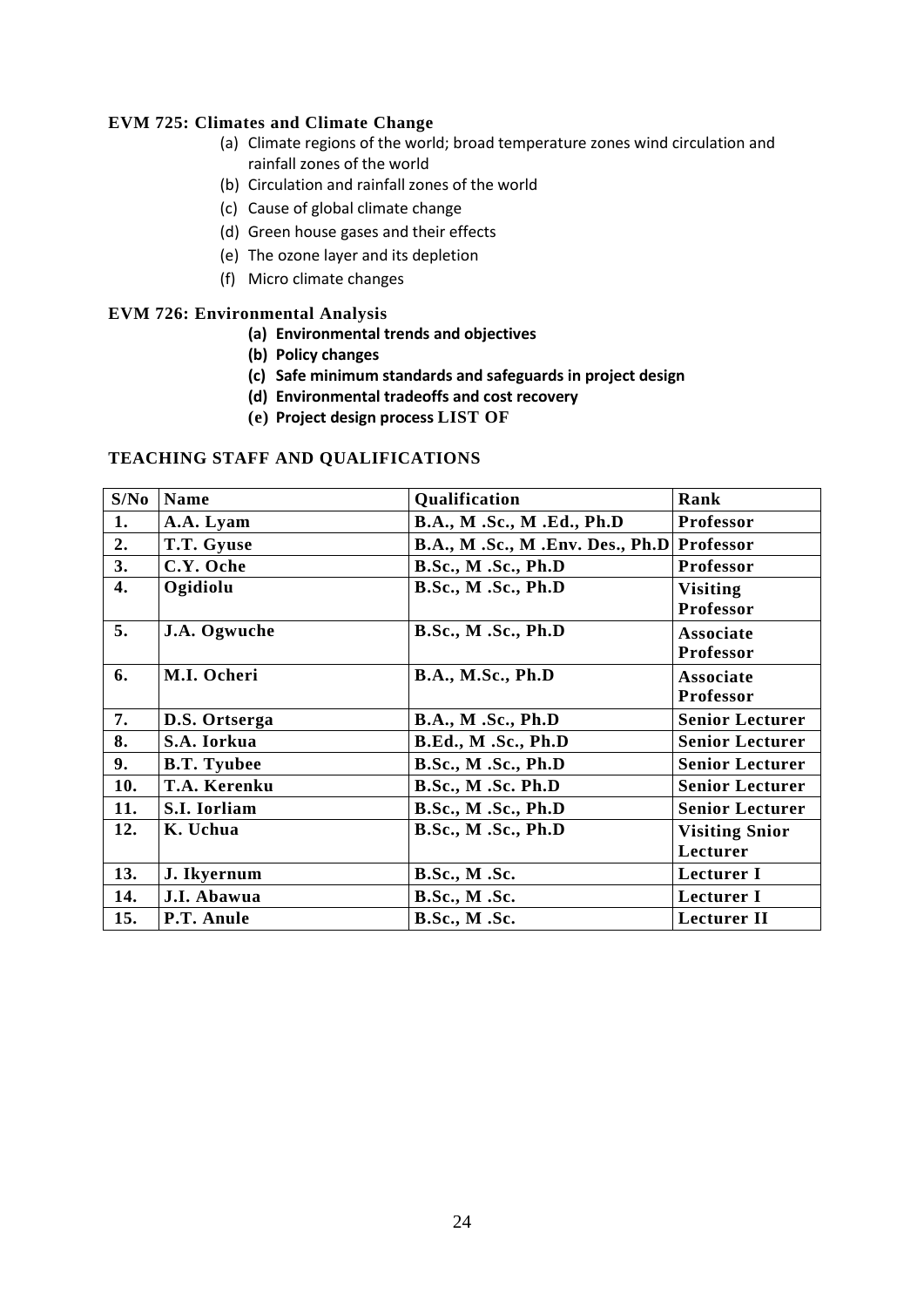## **M.SC. DEVELOPMENT STUDIES**

1. The Faculty will offer courses and research leading to the award of degree of Master of Science (M .Sc.) in Development Studies with emphasis in the following areas:

- (a) Regional Development
- (b) Sector Planning and Development
- (c) Urban Development

## 2. **Philosophy of the Programme**

The philosophy guiding the Master Degree Programme is to produce graduates who are equipped with theoretical grounding and practical skills that can enable them plan and/or translate plans and policy decisions into concrete projects in the development process, and to critically analyse and advise on policy.

## 3. **Aim and Objectives of the programme**

The aim is to produce high level man power that can fill critical positions in development planning offices as well as specific development project monitors and

evaluators. The objectives are:

**(a) To give graduates the requisite intellectual and practical preparation to tackle development challenges;**

## **(b) To give students personal satisfaction in the skills and techniques needed for quick and useful research in the area of development;**

**© To provide qualified man power which can fill a critical and growing need in the development.**

#### **Status 4.**

This programme will be coordinated by the Department of Geography in the Faculty of Social Sciences. It shall be open to full time as well as part-time candidates. **Duration**

After registration, every full-time candidate shall pursue his/her studies and research for a minimum of four semesters and a maximum of six semesters before being finally being examined for the degree. Part-time candidates shall, however, pursue their studies and research for a minimum of six semesters and a maximum of eight semesters before being examined for the degree.

## **Admission Requirements**

Admission to the programme shall be open to:

Candidates who possess five ordinary level credits, including English, at not more than two sittings.

Candidates who hold a B.A or B.Sc. (Hons) degree in any of the social science subjects or related disciplines with at least a Second Class Lower Division with a minimum CGPA of 2.6 from any University recognized by the Senate of Benue State University. Candidates who hold H ND with a minimum of upper credit which together with a relevant experience are deemed by the Faculty Board to be the equivalent of (a) above. **Requirement for Graduation:**

To graduate, a candidate for this M .Sc. degree must register and pass not less than 30 units of the prescribed courses. In addition each candidate must obtain 4 units minimum in workshop and practical assignments plus 10 units dissertation, giving a total of 44 units altogether.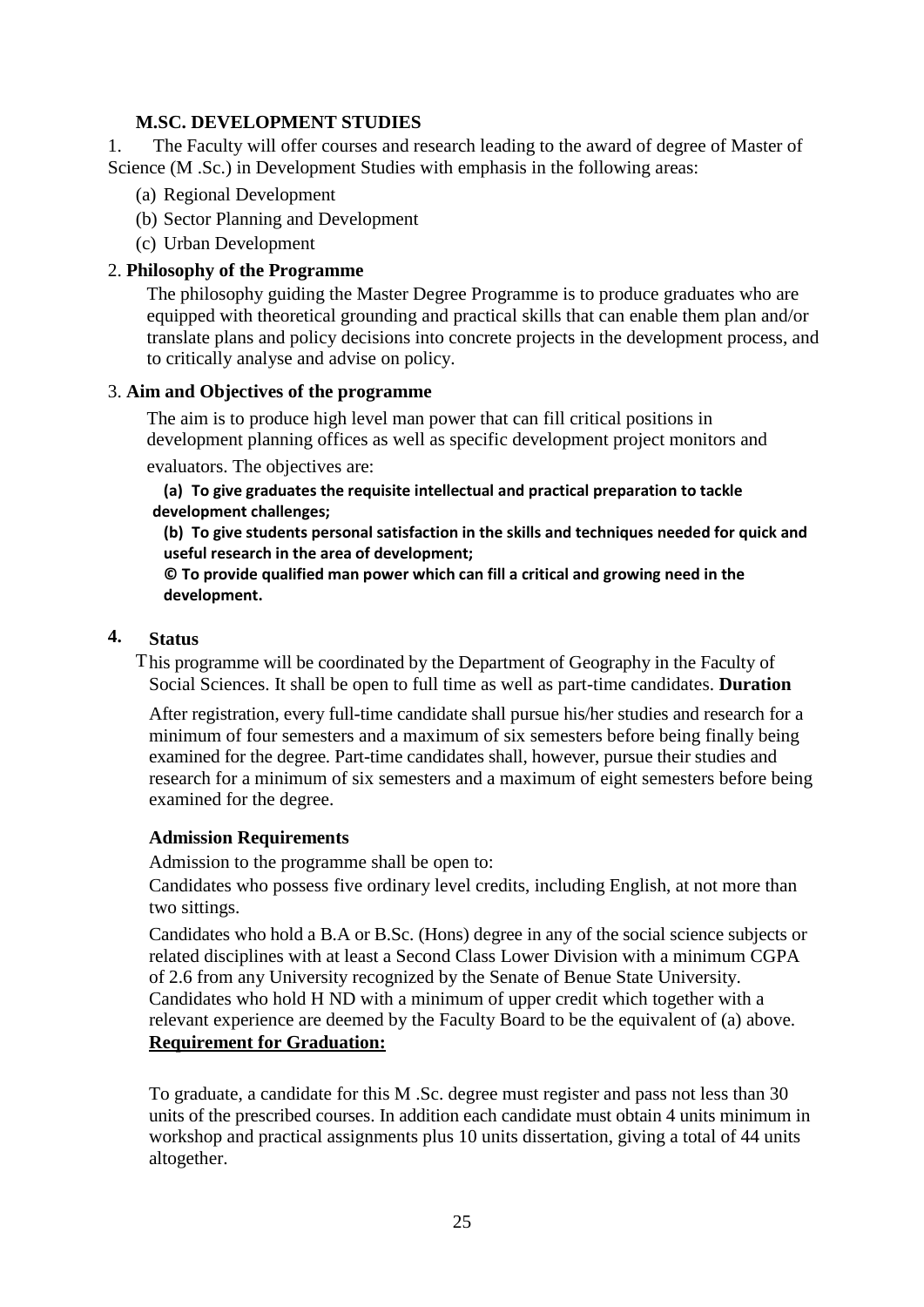## **COURSES OFFERED**

|                                                                            | <b>First Semester</b>                |                                                                                                                                                                                                |              |                     |
|----------------------------------------------------------------------------|--------------------------------------|------------------------------------------------------------------------------------------------------------------------------------------------------------------------------------------------|--------------|---------------------|
|                                                                            | <b>Course Code</b>                   | <b>Title</b>                                                                                                                                                                                   |              | <b>Credit units</b> |
| <b>Core Courses</b><br><b>SSC 701 SSC</b><br>703 SSC 705<br><b>SSC 707</b> |                                      | Development theories, issues and trends<br><b>Research Methods in Development Studies</b><br><b>Analytical Techniques in Development Research</b><br><b>Development and Resource Economics</b> | 3<br>3       |                     |
|                                                                            | Elective Courses (to choose any two) |                                                                                                                                                                                                | 3            |                     |
| <b>SSC 709</b><br><b>SSC 711</b>                                           |                                      | <b>Public Policy Analysis and Planning Decision</b><br><b>Social Change and Community Development</b>                                                                                          | $\mathbf{2}$ |                     |
| <b>SSC 713</b><br><b>SSC 715</b><br><b>SSC 717</b>                         |                                      | <b>Population Resources and Development</b><br><b>Public Investment Programming and Budgeting</b><br><b>Strategic Studies in Development</b>                                                   |              | 22                  |

## **SECOND SEM ESTER**

| <b>Course Code</b><br><b>Core Courses</b> | <b>Title</b>                                      | <b>Credit Units</b> |
|-------------------------------------------|---------------------------------------------------|---------------------|
| <b>SSC 702</b>                            | <b>Political Economy and Development</b>          | 3                   |
| <b>SSC 704</b>                            | Law Relating to Land Policy and Administration    | 3                   |
| <b>SSC 706</b>                            | <b>Project Design Appraisal and Evaluation</b>    | 2                   |
| <b>SSC 708</b>                            | <b>Development Financing and Cooperation</b>      | 2                   |
|                                           | <b>Elective Courses (to choose any two)</b>       |                     |
| <b>SSC 710</b>                            | <b>Spatial Structure of Regional Economy</b>      |                     |
| <b>SSC 712</b>                            | <b>Structure and Functioning of Rural Systems</b> | 2                   |
| <b>SSC 714</b>                            | <b>Development and Environment</b>                | 2<br>$\overline{2}$ |
| <b>SSC 716</b>                            | <b>Sectoral Analysis and Management</b>           | 2                   |
| <b>SSC 718</b>                            | <b>Development Communication</b>                  | 2                   |

## **THIRD SEM ESTER**

Courses in this semester will be compulsory

| Workshops, practical assignment on research and       |          |
|-------------------------------------------------------|----------|
| analytical techniques (e.g. RRA-Rapid rural appraisal |          |
| and RUEA Rapid urban environmental assessment;        |          |
| Rapid poverty assessment skills                       |          |
| Dissertation                                          | 1044     |
|                                                       | $\Delta$ |

# **Total minimum credits for graduation**

## **COURSE DESCRIPTION**

## **SSC 701 DEVELOPMENT THEORIES, ISSUES AND TRENDS**

This course unit shall consist of the following: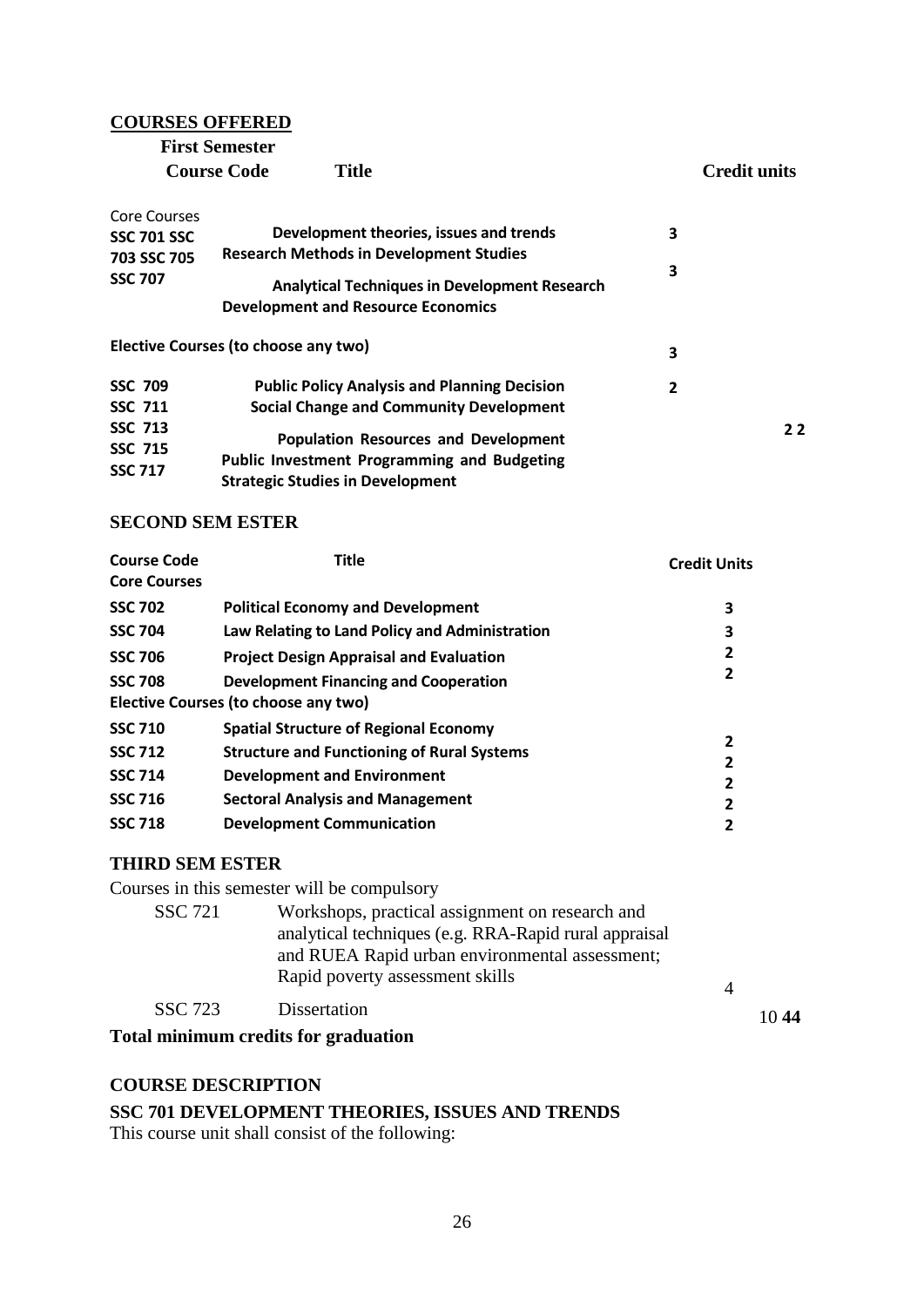The meaning of development, development theories and their implementation strategies, third world, African development, dynamic factors in regional transformation e.g. transfer of technological innovations and regional changes or effects of growth on development; social institutions, and differentiation in the development process (e.g. ethnicity in third world, trade unionism, disparities and class issues).

## **SSC 702 POLITICAL ECONOMY AND DEVELOPMENT**

This course unit shall consist of the following:

Causes, consequences and options to underdevelopment (with particular reference to relationship between developed and developing economies) the core periphery concept, concept of globalism and environmental agencies and international agreements in the development process. Third world common markets (e.g. ECOWAS): Indigenous power structure as constraints to development the politics of resource distribution, agrarian reforms.

## **SSC 703 RESEARCH METHODS IN DEVELOPMENT STUDIES**

Types of methods in Development Research, Socio-economic surveys, small scale village survey, (type of survey, problem identification, education, health, agric, and land classification survey), methodology of surveys (such as interview techniques, questionnaires design and use, sampling method, coding of survey data), basic demographic concept, population censuses (objectives, methods and problems), reliability analysis and interpretation of census data. Focused Group Discussion.

## **SSC 704 LAW RELATING TO LAND POLICY AND ADM INISTRATION**

The historical development of Nigerian Land Policy and Reforms. The Land Use Act of 1978. Land/Property rights; land acquisitions revocation and compensation; Possession and Trespass; Land records and the land registry, organizational structure for land administration.

## **SSC 705 ANALYTICAL TECHNIQUES IN DEVELOPMENT RESEARCH**

Qualitative analysis basic advanced statistics including parametric and non-parametric test, correlations and regression analysis use of the computer for data analysis.

# **SSC 706 PROJECT DESIGN, APPRAISAL AND EVALUATION**

This course shall be directed to the acquisition of basic principles and practical procedure, in the design appraisal and evaluation of development projects. The design component shall examine such issues as; information input for project design; projections of demand, production project design practice. The appraisal, component shall examine such issues as prerequisites for effective project appraisal, technical, financial and organizational aspects of project appraisal; cost-benefit analysis and considerations of alternatives; discounting resource flows, and private and social profitability. The evaluation component shall also examine such issues as prerequisites; technical financial and organizational aspects and costbenef its analysis; project selection for evaluation and timing.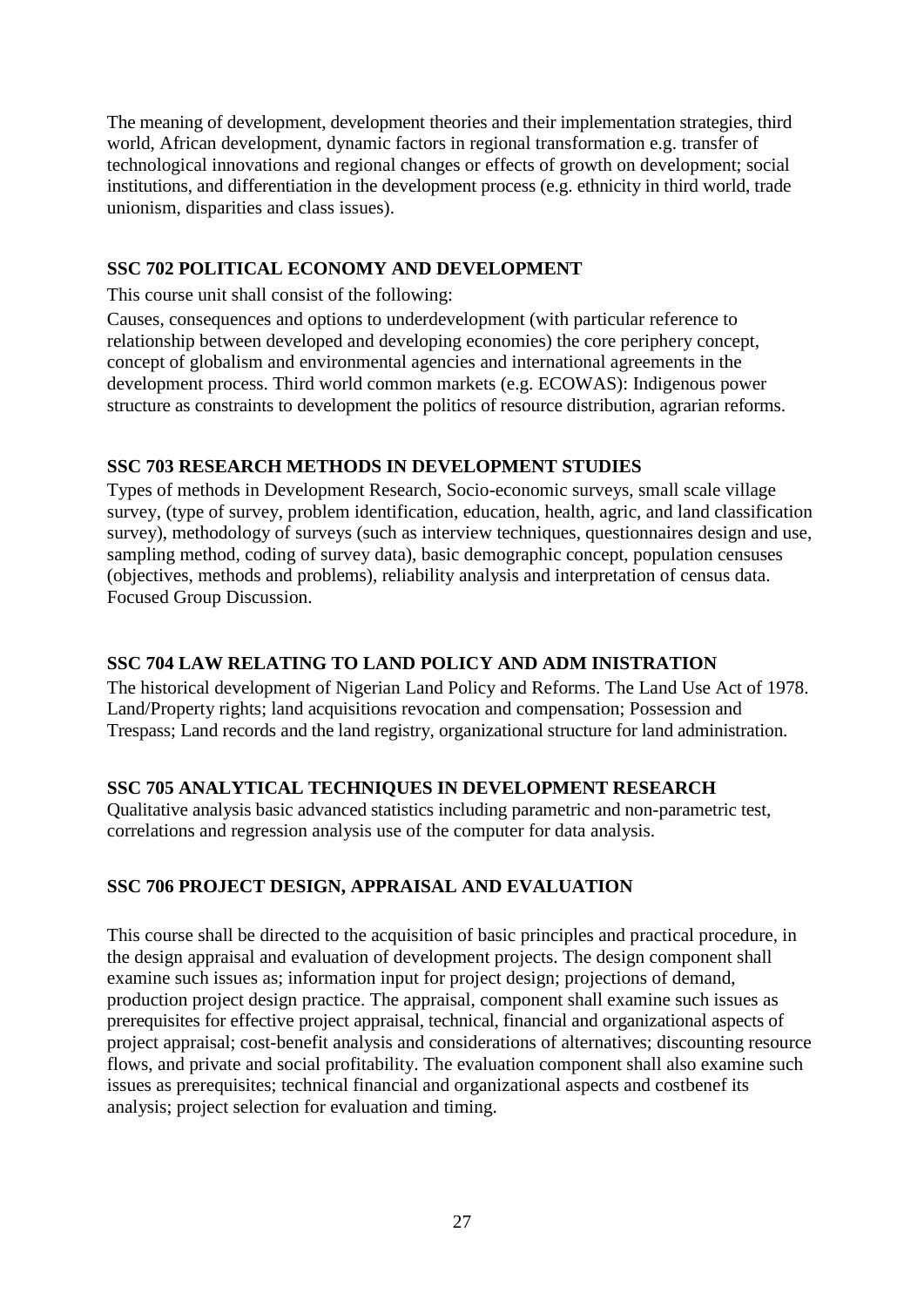## **SSC 707 DEVELOPM ENT AND RESOURCE ECONOMICS**

Natural resources (replenishable, non-replenishable, and appropriatability); resource ownership, resource allocation (efficiency and market structures, free mobility and optimal combination) resource constraints and economic exchange, effect of growth on development, natural resources' management and economic growth.

## **SSC 708 DEVELOPMENT FINANCING AND COOPERATION**

The concept of development: Models of Development; Domestic sources of financing development; Foreign Direct Investment and foreign aid.

## **SSC 709 PUBLIC POLICY ANALYSIS AND PLANNING DECISIONS** Approaches

to public policy analysis, major forces determining public policy; the role of those arms of government in decision making (executive, civil service, bureaucracy, legislature and the judiciary). Social indicators, forecasting skills, social policy implementation and administration; participation in planning; gender issues and poverty alleviation programmes.

## **SSC 710 ANALYSIS OF THE SPATIAL STRUCTURE OF A REGIONAL ECONOMY**

The distribution of land, labour and capital. The physical basis of development, environmental relations of an economic exchange networks and patterns of consumption; regional trade (in any given areas), inequalities and regional/rural development, ecological (environment) relations and limits to growth.

## **SSC 711 SOCIAL CHANGE AND SOCIAL POLICY**

This course unit intends to equip the learners with the knowledge of forces which encourage and resist change and the social consequences of change when it is accomplished. Topics to be taught shall be as follows; the psychology of social change, concept and problems; the process and target of social change; factors in and the rate of change; resistance to and acceptance of social change; social and personal disorganisation; planning of social change.

## **SSC 712 STRUCTURE AND FUNCTIONING OF RURAL SYSTEMS**

The course unit aims at creating an understanding of how rural communities are structured demographically, socially, economically and politically and to examine the functional role of these structure in the mobilization and utilization of rural resources base; (population patterns and labour characteristics, population structure and dynamics). The dynamics of rural resources. Rural social economic systems, external relations of rural systems (rural-urban and rural-rural relationships, flows of capital, goods, people and information, rural systems and national economy, conflicts and resolutions in resource use.

## **SSC 713 POPULATION DYNAM ICS AND DEVELOPMENT**

Theories and concepts of population, world population growth, distribution and patterns of change, population data and vital statistics determinants and spatial aspects of mortality,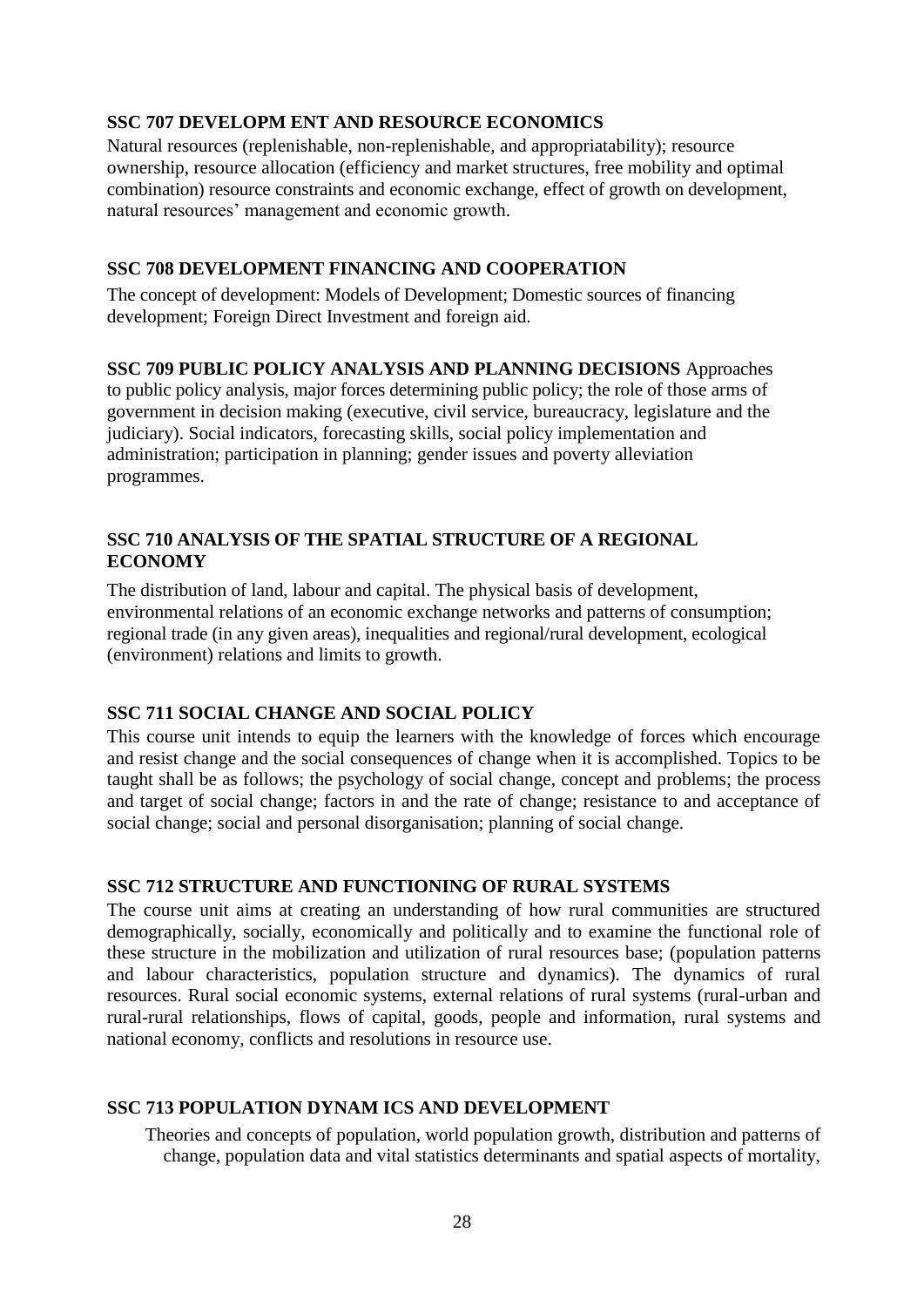fertility and migration, critical population density, population and socio-economic development in different regions of the world, population control policies and problems.

## **SSC 714 Development and the Environment**

Concepts of the environment, sustainability and development. Exploration of the interrelationship between development and the environment. Global milestones in the development-environment discourse. Perspectives of the linkages between development issues of poverty, population and economy with environment. Environmental integration and mainstreaming in development.

## **SSC 715 PUBLIC INVESTMENT PROGRAMMING AND BUDGETING**

Designing public investment programme: resource balancing, funding for ongoing and completed projects. Calculation of the resources, economic analysis, public and private balance, sectoral balancing priorities, flexibility in adjusting programmes, elements of sound public investment programme. Integrating investment programmes and budget, coverage of the budget, organizing budget and planning offices, classification of budget items, budgetary control, financial information system evaluation results.

## **SSC 716 SECTOR ANALYSIS AND MANAGEMENT**

Defining a sector in development planning, its objectives and responsibility for sector analysis, different sectors in Nigeria (Agriculture, education, energy, industry, population, health nutrition, transport, water and sanitation) to be analyzed in terms of their characteristics, development/policy objectives, institutional and investment issues (e.g. overall project performance, sub-sector variations and factors influencing project outcomes).

## **SSC 717 STRATEGIC STUDIES IN DEVELOPMENT**

The concept of strategy, strategic studies and security studies. Grand strategy, schools of strategy. Realism and I nstitutionalism.

## **SSC 721 WORKSHOP**

Will be based on finding solutions to real practical development problems within the immediate environment.

| S/No             | <b>Name</b>        | <b>Qualification</b>     | Rank                       |
|------------------|--------------------|--------------------------|----------------------------|
| 1.               | J.A. Shindi        | B.Sc., M.Sc., Ph.D       | Professor                  |
| 2.               | A.A. Lyam          | B.A., M.Sc., M.Ed., Ph.D | Professor                  |
| 3.               | J.A. Ogwuche       | B.Sc., M.Sc., Ph.d       | <b>Associate Professor</b> |
| $\overline{4}$ . | D.S. Ortserga      | B.A., M.Sc., Ph.D        | Senior Lecturer            |
| 5.               | E.M. George-Genyi  | B.Sc., M.Sc., Ph.D       | <b>Associate Professor</b> |
| 6.               | A. Ngutsay         | B.Sc., M.Sc., Ph.D       | Senior Lecturer            |
| 7.               | G. Ugande          | B.Sc., M.Sc., Ph.D       | Senior Lecturer            |
| 8.               | I. Okpe            | B.Sc., M.Sc., Ph.D       | Senior Lecturer            |
| 9.               | C.O. Obute         | B.Sc., Ph.D              | Lecturer I                 |
| 10.              | <i>i</i> . Ikernum | B.Sc., M.Sc.             | Lecturer I                 |
| 11.              | M.S. Shima         | B.Sc., M.Sc.             | Lecturer I                 |
| 12.              | A. Akaakuma        | B.Sc., M.Sc.             | Lecturer I                 |
| 13.              | G. Anjande         | B.Sc., M.Sc.             | Lecturer I                 |

### **ACADEM IC STAFF**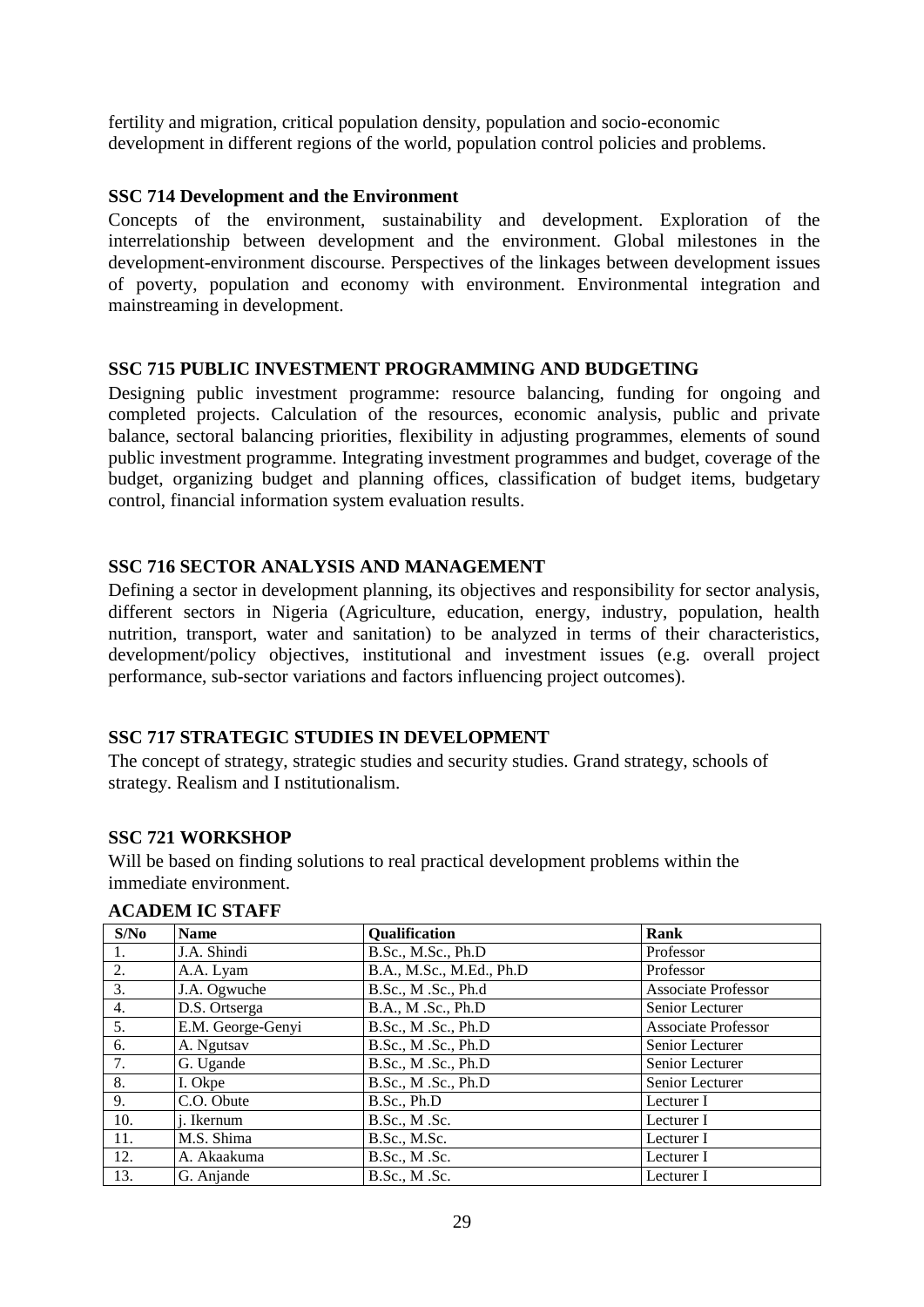## **MASTER OF SCIENCE (M .SC.) GEOGRAPHY**

## **Introduction**

The Department of Geography intends to offer the following postgraduate programme, M .Sc. Geography with specializations in areas of Geography as indicated. Additional specializations will be as staff and other resources become available.

## **1. Philosophy of the Programme**

The guiding philosophy of the programme is to produce graduates in a variety of specialties ranging from social, economic, environmental and earth sciences, with emphasis on spatial analysis and integration, so that they can play key roles in environmental and areal analysis and planning.

## **2. Aim and Objectives**

The aim of the programme is to turn out sound graduates who can pursue career opportunities in the private and public sectors. The objectives are:

- **(a) To equip students with academic and practical knowledge of the natural and human environments;**
- **(b) To make students understand and appreciate the process of interaction between human and the natural environments and the portfolios available in such interaction;**
- **(c) To train students in using knowledge in earth sciences and human interaction, and develop skills for interdisciplinary team work to solve real world problems in both human and environmental spheres.**

## **3. Degree in View**

M.Sc. Degree with specialisation in the following areas:

- Climatology
- Environmental Resources Management
- Geomorphology
- Housing Studies
- Population Studies
- Hydrology and Water Resources
- Rural Geography
- Soil Science
- Urban Geography
- 4. Status of Students

**Registration in these programmes shall be for full-time students only.**

5. Duration

**The programme shall last for a minimum of four semesters and a maximum of six semesters or three academic years. Senate through the Faculty and the Postgraduate Board must approve any extension beyond this period. Candidates are to note that any**

**such extension approved shall be the final opportunity to complete programme, except, of course, in exceptional cases like sickness.**

6. Admission Requirements

**pplicants for the Master's programme should hold the following: (a) Five ordinary level credits including English and Mathematics;**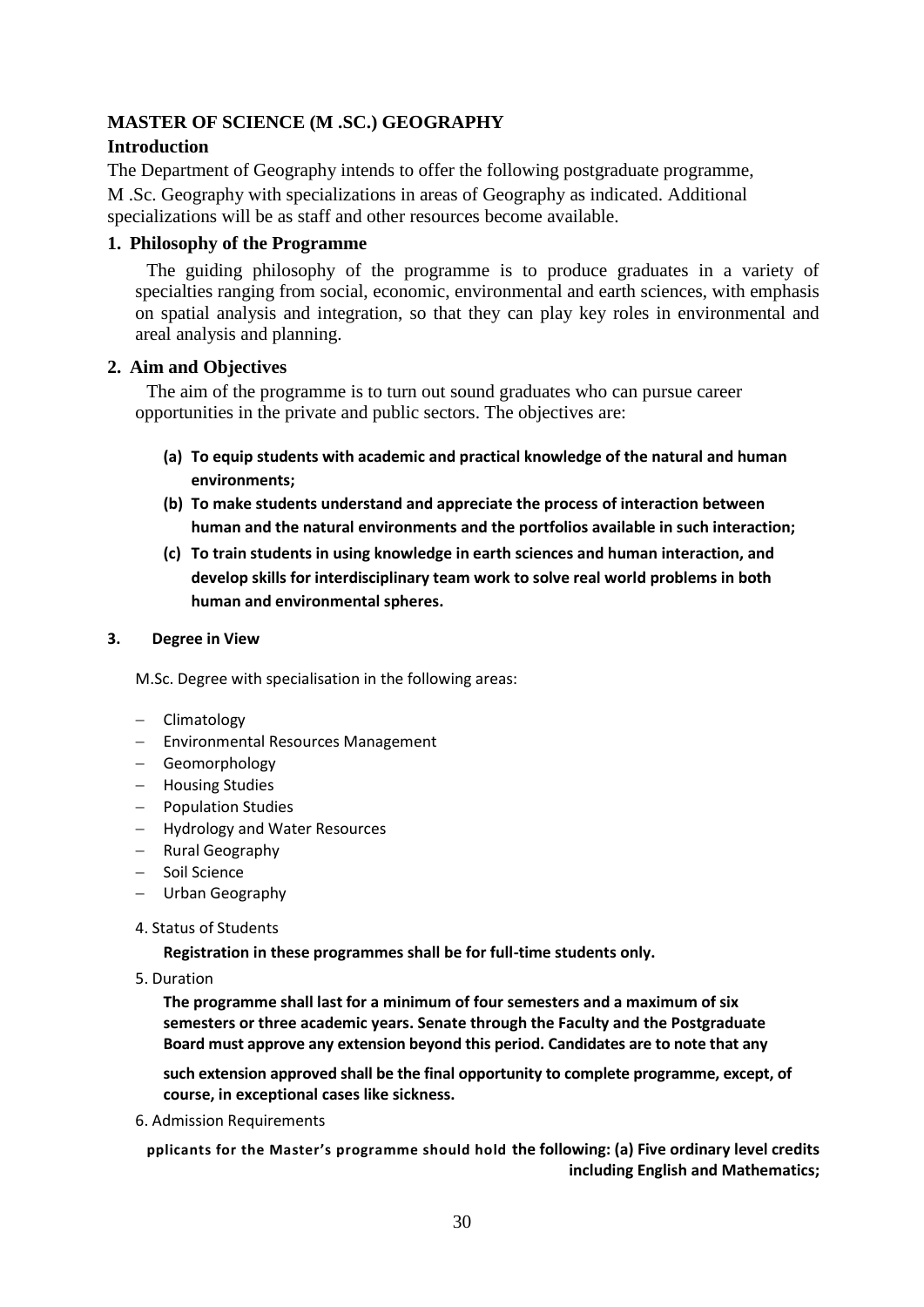- **(b) An undergraduate honours degree with at least a second class standing with a minimum CGPA of 3.0,in Geography;**
- **(c) Applicants must demonstrate that they have the necessary background to pursue postgraduate work in their field of specialization. Students seeking admission into the Masters programme will be required to submit a five hundred words essay stating their objectives for wanting to enrol in the programme.**

### **7. Requirement for Graduation**

For Master's students failure to obtain a passing grade in each course they take means an automatic review of the student's status in the programme. The review committee will consist of the student's advisor, the Programme Director and another staff appointed by the Faculty or Postgraduate School. The review committee may require that the student withdraws from the programme. All together, students are expected to earn at least 30 credit units of course work, plus 10 units for dissertation, making a minimum total of 40units to be able graduate.

### **8. Dissertation**

The M .Sc. programme requires the student to complete 34 units of credit and submit a dissertation of between 45000 and 60000 words based on the original research. All students are required to take the core courses and submit a dissertation. The remaining courses may be selected from among the approved elective courses based on their research interest and with the approval of their supervisor and the Head of Department.

### **9. Dissertation Committee**

The Head of Department of Geography appoints a Dissertation Committee for each candidate, consisting of a supervisor and two additional members. The candidate must prepare a dissertation proposal to be approved in writing by the Dissertation Committee not later than the end of the second semester of registration. The Dissertation when completed must be defended successfully before a Panel of Examiners as approved by the Postgraduate School Board. The Panel shall consist of the Head of Department as chairperson, the external Examiner, PG Representative, Faculty Representative, supervisor, and Coordinator of PG programme in the Department.

# **10. Courses**

| <b>Offered</b> |                                                                  |    |
|----------------|------------------------------------------------------------------|----|
| Core Courses   | be required to complete 30 units of required courses as follows: |    |
| <b>GEO 701</b> | <b>Quantitative Techniques</b>                                   |    |
| <b>GEO 702</b> | <b>Research Seminar</b>                                          | з  |
| <b>GEO 703</b> | <b>The Benue Trough</b>                                          |    |
| <b>GEO 705</b> | <b>Theory and Methods in Geography</b>                           |    |
| <b>GEO 709</b> | <b>Dissertation</b>                                              | 10 |
|                |                                                                  |    |

### **Suggested Elective Courses**

| <b>Climatology</b> |                                                        |  |
|--------------------|--------------------------------------------------------|--|
| GEO 710            | Climatic Variations and Weather Systems in the Tropics |  |
| GEO 711            | <b>Tropical Climatology</b>                            |  |
| GEO 712            | Micro and M eso Climatology                            |  |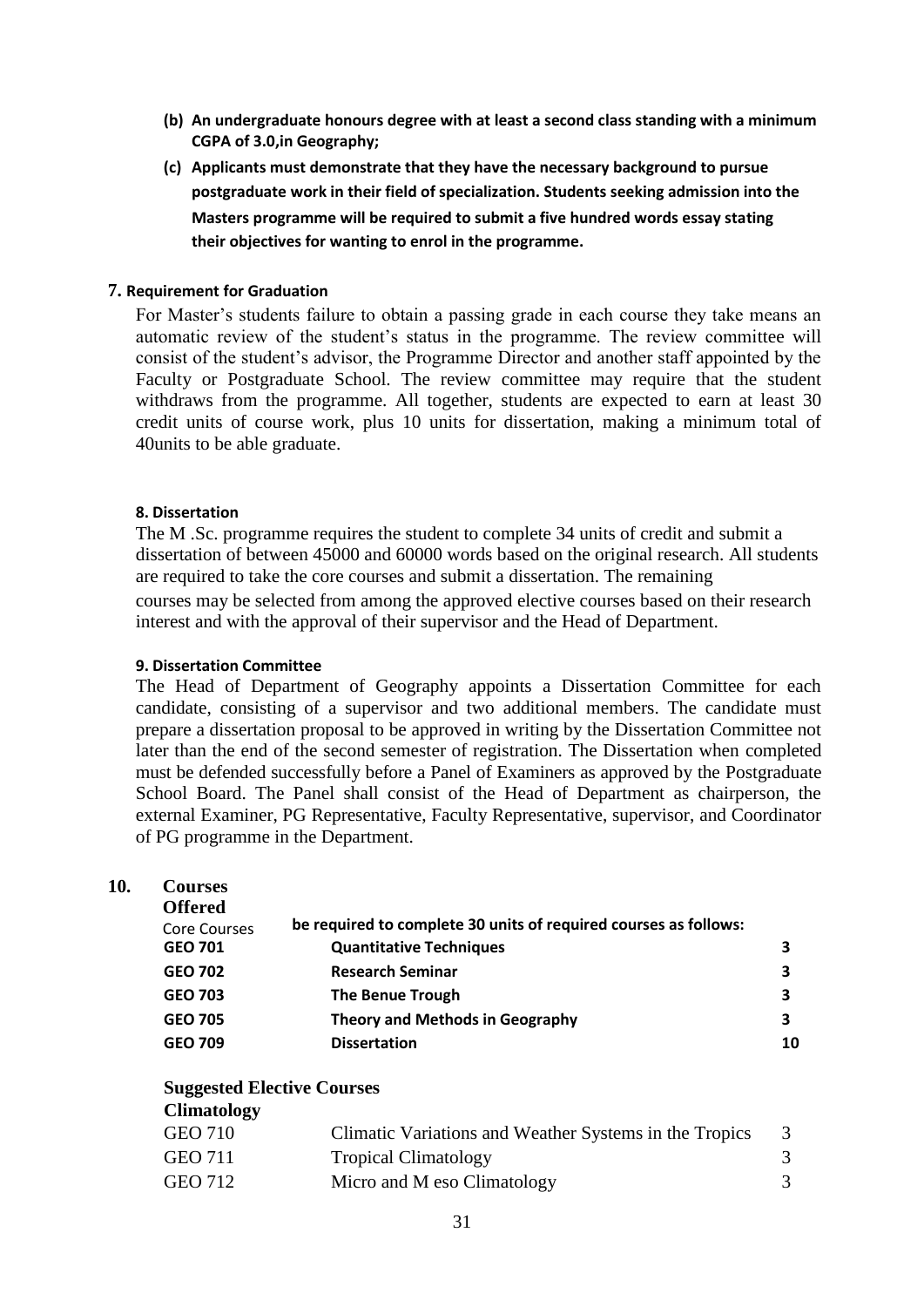| <b>GEO 713</b>                            | <b>Applied Climatology</b>                        |   | 3 |
|-------------------------------------------|---------------------------------------------------|---|---|
| <b>GEO 714</b>                            | Topics in Climatology                             |   | 3 |
| <b>GEO 715</b>                            | The Climate of Nigeria                            |   | 3 |
| <b>Urban Geography</b>                    |                                                   |   |   |
| <b>GEO 720</b>                            | <b>Advanced Urban Geography</b>                   |   | 3 |
| <b>GEO 721</b>                            | <b>Cities Poverty and Development</b>             |   | 3 |
| <b>GEO 722</b>                            | The Economy of Cities                             |   | 3 |
| <b>GEO 723</b>                            | <b>Urban Ecology</b>                              |   | 3 |
| <b>GEO 724</b>                            | <b>Urban Systems</b>                              |   | 3 |
| <b>GEO 725</b>                            | Topics in Urban Geography                         |   | 3 |
| <b>Population Studies</b>                 |                                                   |   |   |
| <b>GEO 730</b>                            | Population and resources                          |   | 3 |
| <b>GEO 731</b>                            | <b>Techniques of Demography</b>                   |   | 3 |
| <b>GEO 732</b>                            | <b>National Census and Population Statistics</b>  |   | 3 |
| <b>GEO 733</b>                            | Population and Development                        |   | 3 |
| <b>GEO 735</b>                            | <b>Rural Populations</b>                          |   | 3 |
| <b>Rural Geography</b>                    |                                                   |   |   |
| <b>GEO 740</b>                            | <b>Land Resources Analysis</b>                    |   | 3 |
| <b>GEO 741</b>                            | <b>River Basin Development</b>                    |   | 3 |
| <b>GEO 742</b>                            | <b>Rural Human Systems</b>                        |   | 3 |
| <b>GEO 743</b>                            | <b>Regional Planning Techniques</b>               |   | 3 |
| <b>GEO 744</b>                            | <b>Issues in Rural Development</b>                |   | 3 |
| <b>GEO 748</b>                            | <b>Rural Resource Development</b>                 | 3 |   |
| <b>H</b> ousing Studies                   |                                                   |   |   |
| <b>GEO 750</b>                            | Issues in Housing                                 |   | 3 |
| <b>GEO 751</b>                            | <b>Housing Form Environment</b>                   |   | 3 |
| <b>GEO 752</b>                            | <b>Housing Economics</b>                          |   | 3 |
| <b>GEO 753</b>                            | <b>Housing Conditions</b>                         |   | 3 |
| <b>Environmental Resource M anagement</b> |                                                   |   |   |
| <b>GEO 760</b>                            | <b>Environmental Problems</b>                     |   | 3 |
| GEO 762                                   | <b>Urban Environmental Management</b>             |   | 3 |
| <b>GEO 764</b>                            | Tourism and Recreational Planning                 |   | 3 |
| <b>GEO 765</b>                            | <b>Environmental Planning Theory and Practice</b> |   | 3 |
| <b>GEO 766</b>                            | <b>Transportation Resources</b>                   |   | 3 |
| <b>GEO 768</b>                            | <b>Environmental Assessment</b>                   |   | 3 |
| <b>Soil Sciences</b>                      |                                                   |   |   |
| <b>GEO 770</b>                            | Applied Soils and Ecological Classification       |   | 3 |
| <b>GEO 771</b>                            | Research Techniques in Soil Studies               |   | 3 |
| <b>GEO 772</b>                            | Soil Characteristics and Formation                |   | 3 |
| GEO 773                                   | <b>Climate and Soils</b>                          |   | 3 |
| <b>GEO 774</b>                            | <b>Ecological System</b>                          |   | 3 |
| <b>G</b> eomorphology                     |                                                   |   |   |
| <b>GEO 780</b>                            | Geomorphological Research Techniques              |   | 3 |
| <b>GEO 781</b>                            | <b>Fluvial Processes in Drainage Basin</b>        |   | 3 |
|                                           |                                                   |   |   |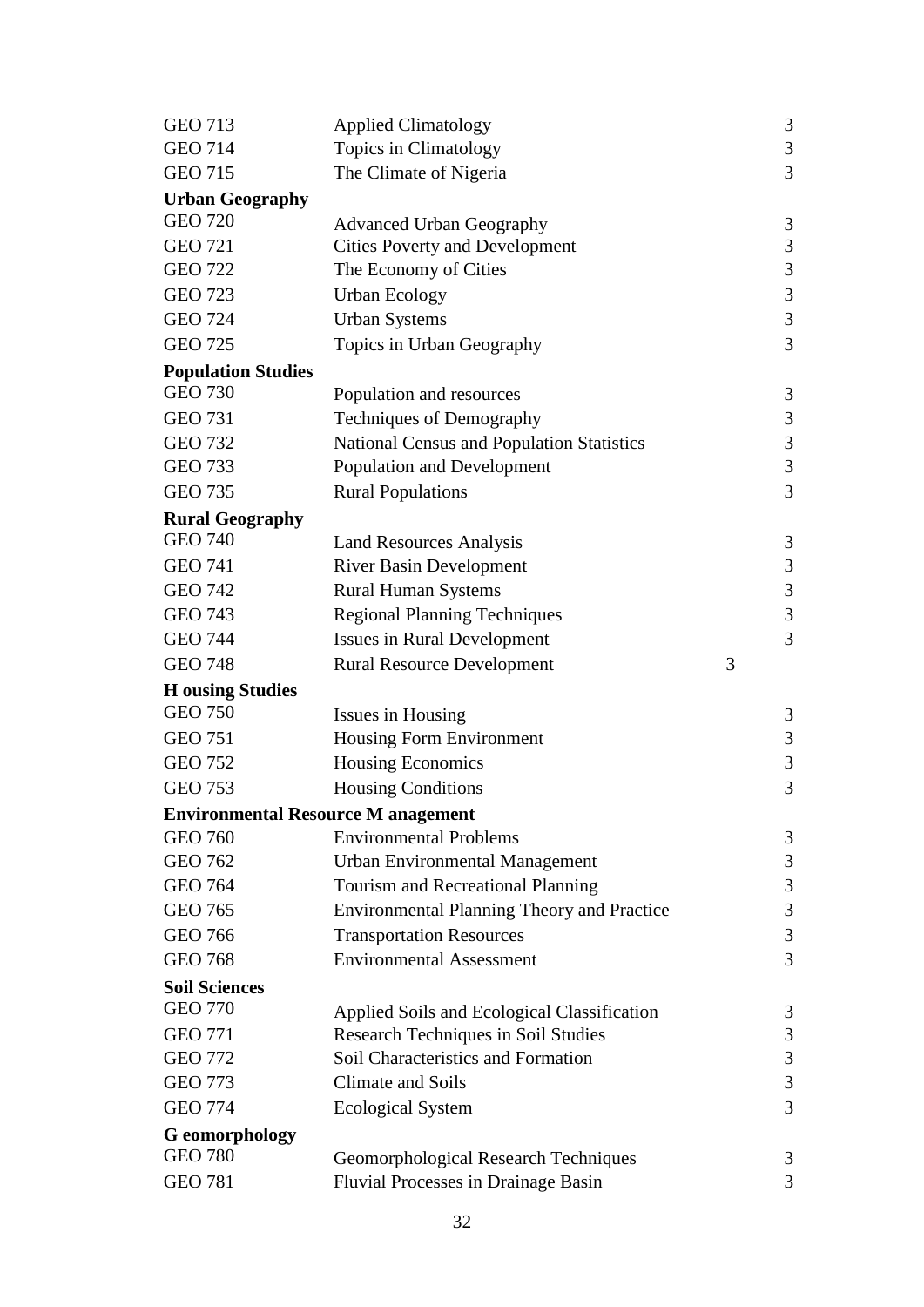| <b>GEO 782</b> | Fluvial Geomorphology and field methods |  |
|----------------|-----------------------------------------|--|
| <b>GEO 783</b> | Topics in Geomorphology                 |  |
| <b>GEO 784</b> | <b>Tropical Geomorphology</b>           |  |
|                | <b>H</b> ydrology and Water Resources   |  |
| <b>GEO 790</b> | <b>Hydrology of Drainage Basin</b>      |  |
| <b>GEO 791</b> | Surface and Groundwater Hydrology       |  |
| <b>GEO 792</b> | Applied Hydrology                       |  |
| <b>GEO 793</b> | Water Resources Management              |  |
| <b>GEO 794</b> | Topics in Hydrology and Water Resources |  |
|                |                                         |  |

### **10. Programme Structure**

The programme structure indicates how students can complete their work within the specified period. Subject to availability of staff, required courses will be offered during each semester allowing students to begin their programme in any semester of the beginning in the second semester of the academic year may be at a disadvantage. On the other hand, by offering courses regularly, it permits students an opportunity to plan better and graduate in a timely manner.

| <b>First Semester</b>   |                                  |                    |  |
|-------------------------|----------------------------------|--------------------|--|
| <b>Core Courses</b>     |                                  |                    |  |
| <b>Course code</b>      | <b>Course Title</b>              | <b>Credit Unit</b> |  |
| <b>GEO 701</b>          | <b>Quantitative Techniques</b>   |                    |  |
| <b>GEO 703</b>          | The Benue Trough                 | 3                  |  |
| <b>GEO 705</b>          | Theory and M ethods in Geography | 3                  |  |
| <b>Elective Courses</b> |                                  |                    |  |

Two elective courses should be taken from the area of interest or specialization with the advise of the supervisor and programme director. Total number of units must not exceed 15 units for the semester.

| <b>Total units</b>      |                                                     | 15 |
|-------------------------|-----------------------------------------------------|----|
| <b>Second Semester</b>  |                                                     |    |
| <b>Core Courses</b>     |                                                     |    |
| <b>GEO 702</b>          | <b>Research Seminar</b>                             |    |
| <b>Elective Courses</b> |                                                     |    |
|                         | Two elective courses from an area of specialization |    |
| <b>Total</b>            |                                                     | 9  |
| <b>Third Semester</b>   |                                                     |    |
| <b>GEO 709</b>          | Dissertation                                        | 10 |
|                         | Total credit units for graduation                   | 34 |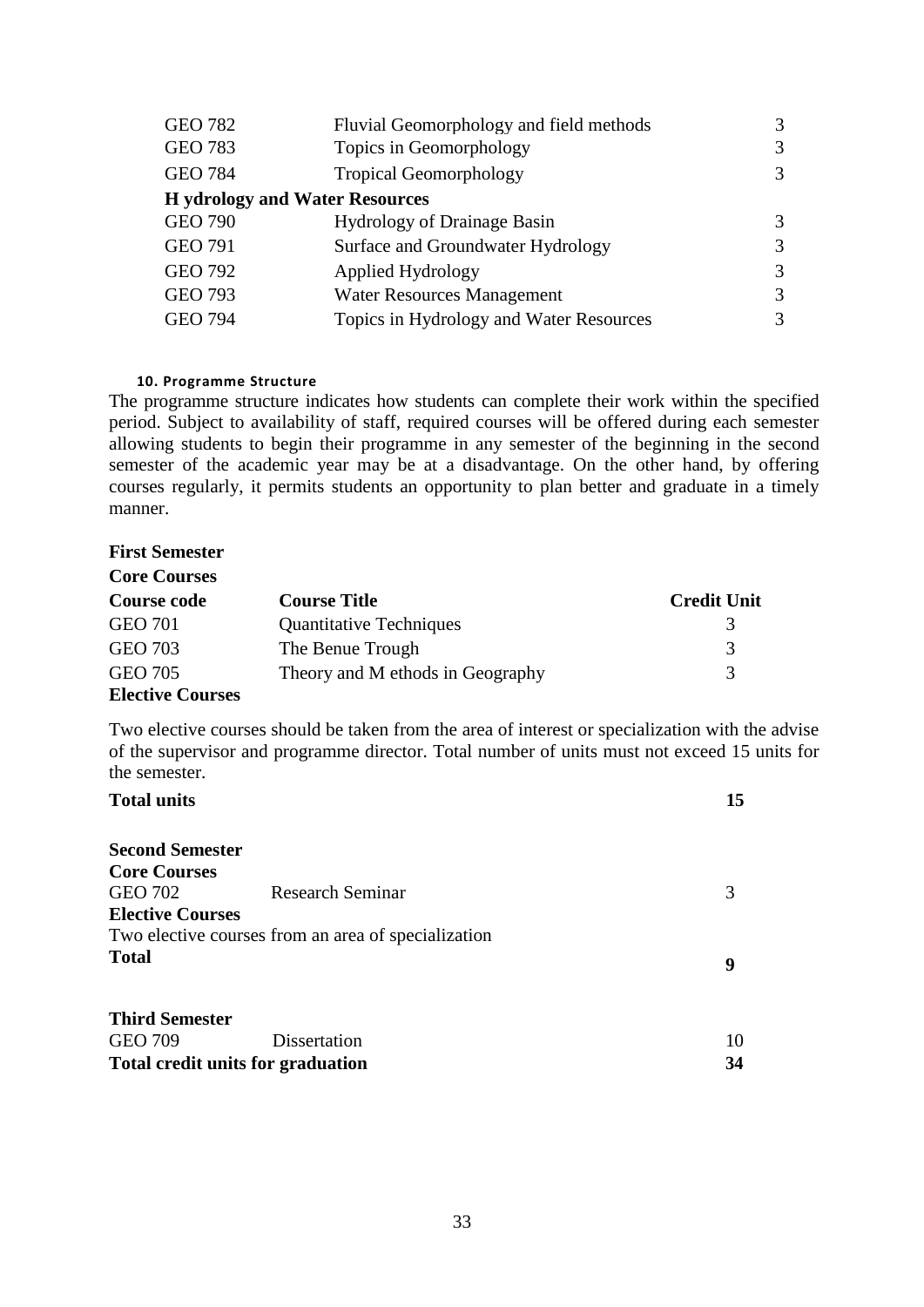## 9.**Course Descriptions**

## **G EO 701 Quantitative Techniques – 3**

Advanced methods in multivariate analysis (multiple regression, actor and principal component analysis, cluster analysis, discriminant analysis, etc.), statistical and mathematical modelling, rationalization and grouping techniques, use of computers in statistical analysis, G IS.

**Prerequisites:** GEO 391, 392 Advanced Quantitative Techniques I, II or consent of departm ent.

### **GEO 702 Research Seminar – 3**

A seminar course covering issues in field research. Students will be expected to present seminars on a regular basis and discuss conceptual and methodological issues

## **GEO 703 The Benue Trough – 3**

A taught course designed to familiarize all students with the unique geography of the Benue Trough. Issues covered will include geology and land forms, the people and settlement of Benue trough. Agricultural and mineral resources, urbanization and transportation, water resources, industrialization and economic base of the trough.

## **GEO 705 Theory and M ethods in Geography – 3**

History of geography ideas, frontiers in geographical knowledge, the role of theory and models in geographical research (data collection, processing etc.) quantification and use of scientific method in geography, hypothesis and hypothesis testing in geographical research, writing in geography.

Prerequisite: GEO 541, 452 Contemporary Philosophy and methods I and II or consent of departm ent.

### **GEO 709 Dissertation – 10**

A research oriented study of a problem in there are of concentration to be conducted under staff supervision. The report should show evidence that the student fully understands how to select and design a research problem, conduct the necessary investigation and prepare a research report in conformity with accepted standards and writing style. The report should normally be between 45,000 and 60,000 words in length.

## **GEO 710 Climate Regions – 3**

Principles, methods, results and issues in climate classifications, (especially systems by Koppen, Thornthwaite and M iller), computer aided classification principles and schemes, climate regions of the world. Climate Variations and Whether Systems in the Tropics: humid and tropical climates, tropical climatic anomalies and the climate of West Africa.

## **GEO 711 Tropical Climatology – 3**

Delimitation and definition of the tropics, tropical energy, pressure patterns in the tropics, general circulation of the tropical atmosphere, tropical winds systems, synoptic scale tropical disturbances, tropical rainfall, cyclones, hurricanes and monsoons, periodic and a periodic in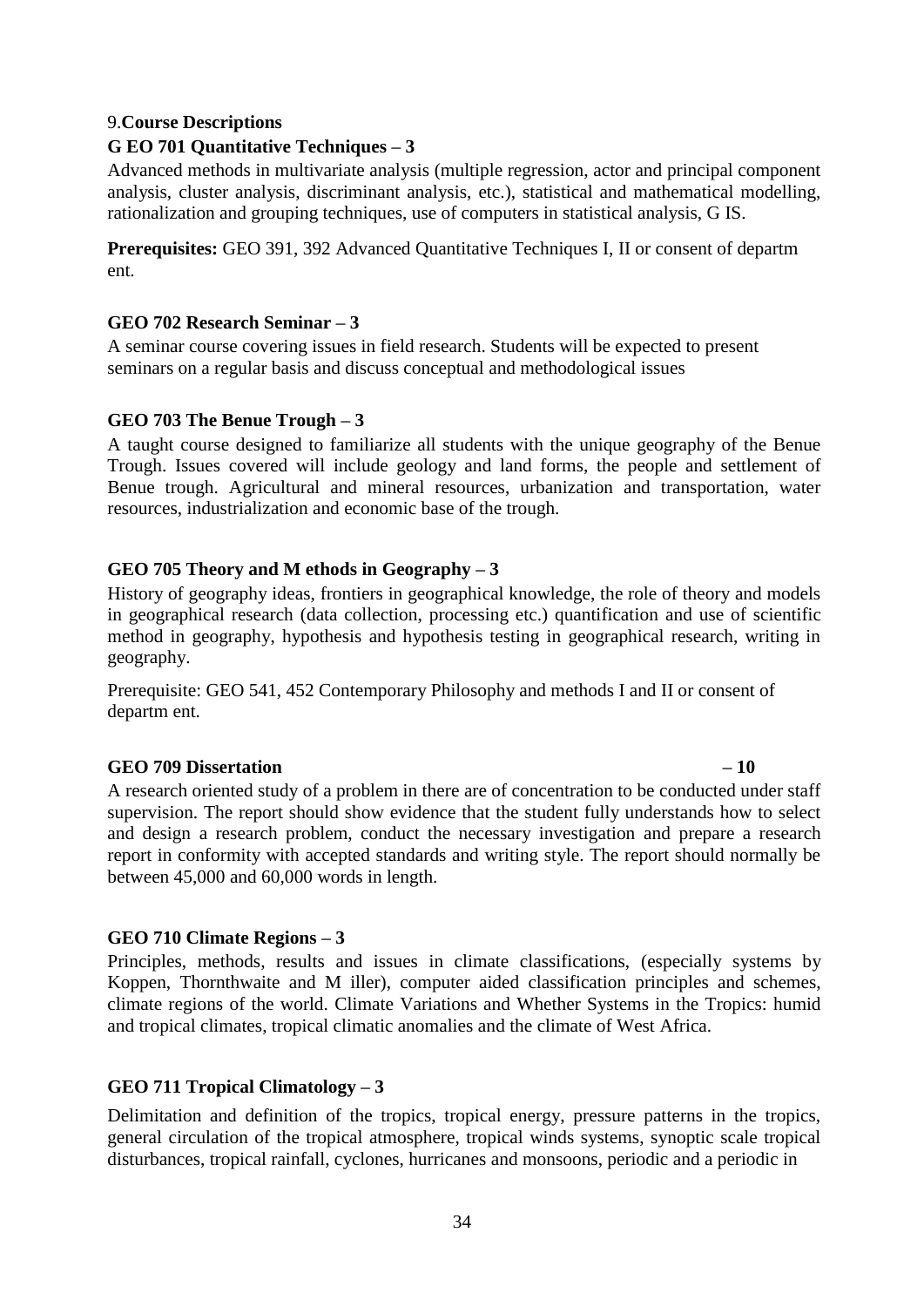tropical climates – southern oscillations, EL Nino and EL Nina Phenomenon and Sahelian drought cycles.

## **GEO 712 Micro and Meso Climatology – 3**

Atmospheric boundary layers, radiation laws and solar radiation at the earth's surface, soil temperature and heat flux, air temperature and humidity at the boundary layer, mesoclimatology, forest climatology, urban climatology and air pollution impacts, mesoscale atmospheric circulation, atmosphere over large inland water bodies.

## **GEO 713 Applied Climatology – 3**

Surface and airborne instruments and instrument platforms, weather stations and collecting climatic data, climate and agriculture, climate and human health, climate and the built environment, weather forecasting, climate modification and climate change, models and modelling in climatology.

## **GEO 714 Topics in Climatology – 3**

Topics discussed in the course will depend on interest of students and availability of instructors to teach the different topics in depth. The purpose of the course is to introduce students to new concepts and discuss issues in depth with experts in the field. Topic will include:

- **Global Warming -Historical Climates and Climatic Data -Weather Forecasting in Nigeria -Climate of the Benue Trough**

## **GEO 715 Climate of Nigeria – 3**

A detailed discussion of climates of Nigeria including, climatic factors, nature and role of ITCZ, cycles of climate and desert creep. "August" rainfall break, deforestation and climatic change, rainfall patterns and agriculture, availability and accuracy of climatic data in Nigeria, importance of climatic information to economic development etc.

## **GEO 720 Advanced Urban Geography – 3**

Selected topics in the field, such as processes of growth in urban system, or urban ecology. Topics will depend on availability of instructors and the research interests of the students in the programme. The course will be run as a combination of seminar, readings and projects.

## **GEO 721 Cities Poverty and Development**

An analysis of the rapid growth and geographical character of cities. Topics will include, rural urban migration, development theory and urbanization, housing, formal and informal labour market, service and food provision, social and political conflicts. Case studies will be drawn from Africa, Asia and Latin America with special emphasis on the Nigerian experience.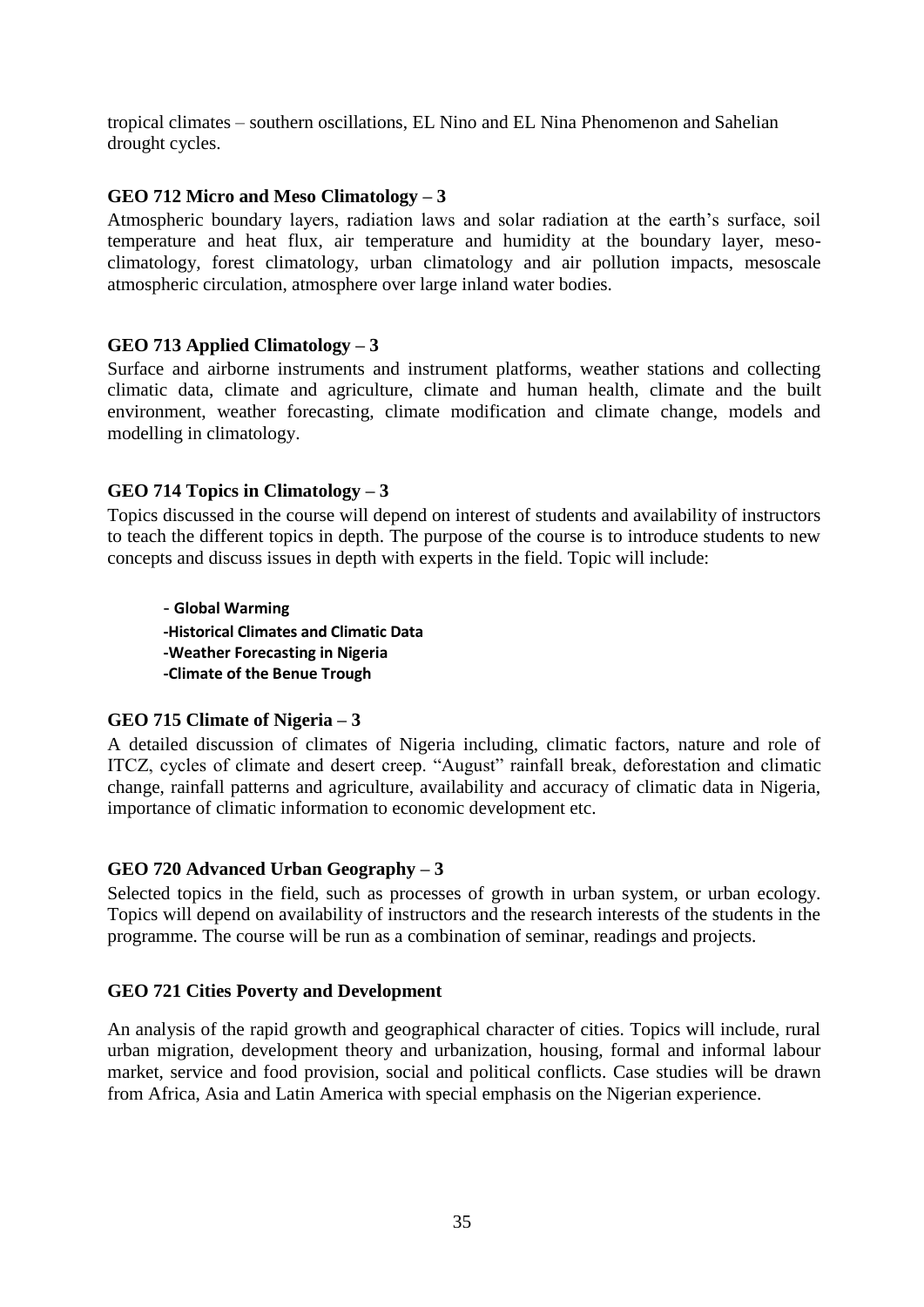## **GEO 723 The Economy of Cities – 3**

What keeps the city going economically? This course will study the economic base of cities, with special emphasis on cities in Nigeria. Topics will include occupational structure of cities, service and service structures, industrialization, transportation and linkages between cities and between cities and surrounding rural areas. Employment and income levels, the status and role of women and children in the economy.

## **GEO 724 Urban System**

The city as a system of cities. A critical review of the principles of urban growth and development in the context of systems of cities. Topics to be covered include single factor explanations (central place theory, trade routes, industrial and service growth, cumulative development models).

## **GEO 725 Topics in Urban Geography – 3**

Topics included in this course could in future become full courses of their own. This course could be offered as a term long seminar or an intensive block couse (45 hours in 6 days) Potential topics include:

- **Image of the City**
- **- Culture and Urban Form**

**- City Classification - Location Analysis**

- **- Urban Traffic and Transportation**
- **- Urban Health**
- **- New Towns**
- **- Social Justice in the City**
- **- Children of the City -**
- **Urban Recreation**

## **GEO 730 Population and Resources – 3**

Theories of population and population growth, population resource relationship, is there a limit to growth? Carrying capacity. Population models and life tables.

## **G EO 731 Techniques of Demographic Analysis – 3**

Advanced techniques for measuring distribution and density for population, mobility and migration, estimation parameters ratio indices and rates. Analysis of fertility, mortality and reproduction capacities and rates. Designing demographic surveys and analysis of demographic data, models of population growth.

## **GEO 732 National Census and Population Statistics -3**

Demographics trends in Nigeria, evaluation of census 1910-1990, uses of census, techniques, methods and problems of population enumeration in underdeveloped societies, analysis of Benue State census figures, Nigerian population Bureau and census taking in Nigeria.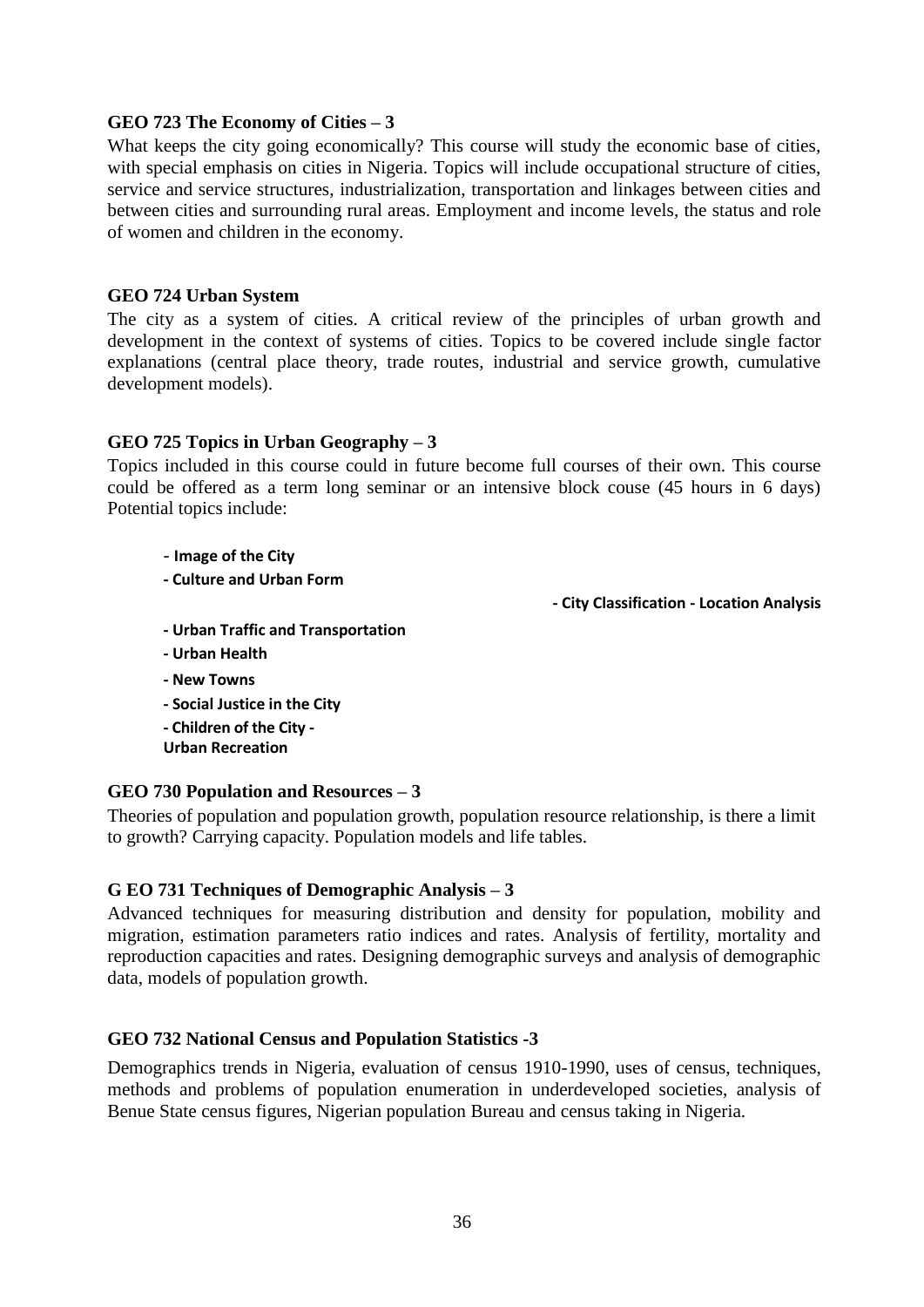## **G EO 733 Population and Development -3**

Relationship between population and economic development economic-demographic modelling, demographic factors in consumption and savings, labour supply, investment and economic development.

## **GEO 735 Rural Population -3**

Characteristics of rural populations in Nigeria, survey of rural manpower needs and stocks. Factors affecting migration from rural areas, rural-urban dependencies in Nigeria, opportunities in rural Nigeria, population and HIV/AIDS.

## **GEO 740 River Basin Development – 3**

Evaluation of River Basin as unit of development with special emphasis to Nigeria's experience with river basins development authorities. Have they been engines of development? Potential benefits of integrated river basin development strategies, floods and flood control, irrigation and water supply, electrical power generation and fisheries. Peculiar problems associated with the strategy including jurisdictional control, funding, social mobilization, appropriate technology, changes in river regime, siltation etc. evaluation of alternative models of development.

## **GEO 742 Rural Human Systems -3**

Principles of human settlements, impact of colonization on rural Nigeria with special reference to peoples in the Benue Valley, conflicts in rural populations, rural central places, rural markets and marketing, agricultural location theories, models of rural change and development, concepts and approaches to rural development planning.

## **GEO 743 Regional Planning Techniques**

Application of economic and social measurement techniques in regional planning, includes discussion of input-output analysis; regional accounting techniques, cost benefit analysis, planning, programming and budgeting systems, the multiplier and accelerator concepts and balances of payments. Recommended: Introductory Statistics course before entering GEO 743

## **GEO 744 Issues in Rural Development -3**

This course will be taught as a seminar or workshop and is designed to deal with selected topical areas in rural development including:

- **Rural Poverty**
- **- Rural Women and the Rural Economy**
- **- Rural Settlements and Settlement Pattern**
- **- Rural Housing**
- **- Land Use and Land Tenure System**
- **- Rural Housing**
- **- Rural Water Supply**
- **- Rural Energy Sources**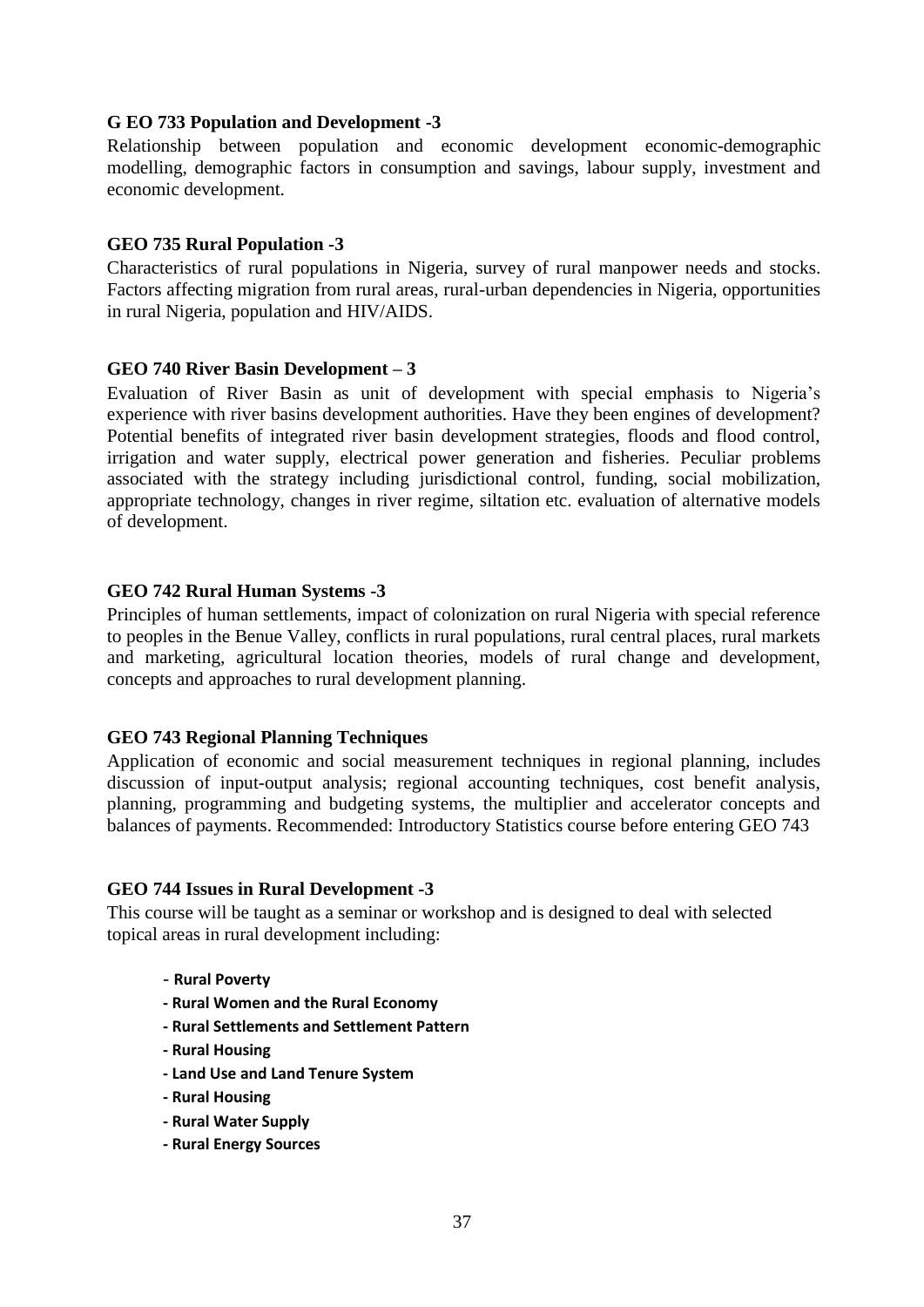## **GEO 748 Rural Resources Development – 3**

M an/environment relationships in rural areas, population and population pressure, strategies for inventorying classification and management of rural resources, agricultural and forestry resources, exploitation of mineral resources, rural water supply, rural transportation development, rural health and social services, agricultural policies and agricultural developm ent.

### **GEO 750 Issues in Housing – 3**

Nigerian housing policies and programmes, particularity with regard to the housing of low and moderate-income families. Economic political physical and social consideration underlying these policies. Study of the housing problems and programmes of developing countries and developed countries.

## **GEO 751 Housing Form and Environment – 3**

Theories of housing forms, factors influencing housing form, contemporary housing design standards, economics and technological parameters for housing form. Housing forms in settlement context (densities, layouts) evaluation of effectiveness of housing forms in urban and rural areas.

## **GEO 752 Housing Economic – 3**

Sources of housing in rural and urban communities, housing for the urban poor, squatter settlements, housing finance, urban land markets, informal settlements.

## **GEO 753 Housing Conditions – 3**

Nature and types of housing in urban and rural areas, housing stocks in Nigeria conditions of the housing stock methods of research into housing settlements

## **GEO 760 Environmental Problems – 3**

Familiarize students with the broad scope of environmental problems including natural and man-made disasters, flood, drought decertification, erosion, urban-wastes and pollution, industrial pollution, agricultural chemicals, deforestation and transportation impact and similar issues.

## **GEO 762 Urban Environmental Management – 3**

Strategies for managing the urban environment for health ad welfare including environmental psychology, sanitation and solid waste management, wastewater and storm water management, sewage treatment and disposal, industries and industrial waste management, housing environment, transport impacts, parks and recreation, health impacts of the urban environment.

## **GEO 764 Tourism and Recreational Planning – 3**

The nature of tourism and the tourist industry, parks planning, designation and creation of tourist attractions, wild life parks, types of urban parks and recreational facilities (zoological,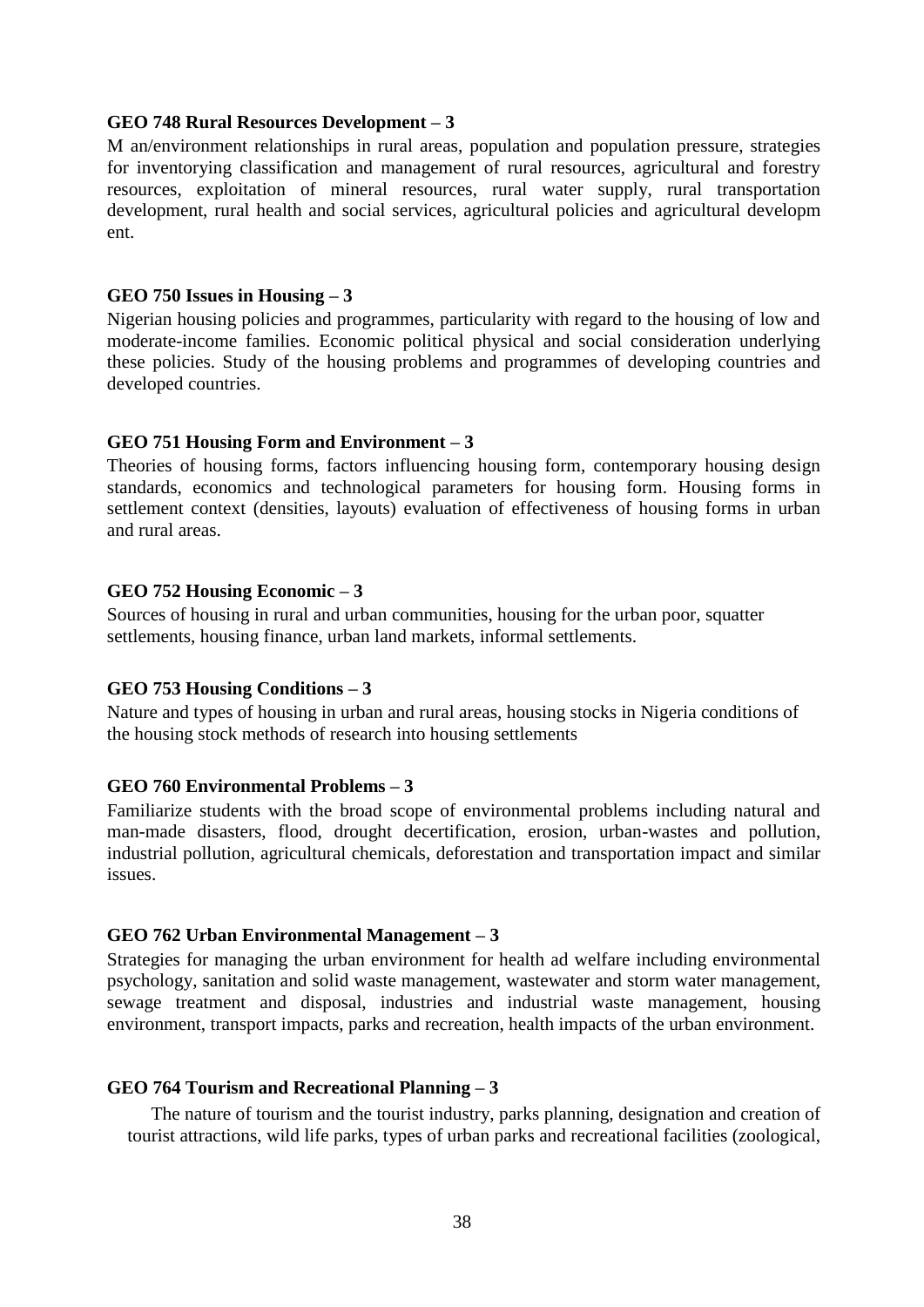amusement, botanical, museums and monuments, historical, athletics and games), tourist service services (hotels, communication, travel and information) etc.

## **G EO 765 Environmental Planning Theory and Practice -3**

An interdisciplinary approach to environmental planning. Focuses on the socio-economic, planning, environmental science, design and decision Faculty of Social Sciences.

M aking theories and methods utilized in environmental planning on the practice. Regional and local case studies and studio projects will be used to demonstrate professional practice issues and techniques.

Recommended: A senior level course in ecology, environmental science.

## **G EO 766 Transportation Resources – 3**

The nature of transportation in urban and rural areas, transportation planning processes, route planning and design, environments, transportation networking air, ground and water transportation. Special applications and case studies will be made of transportation issues in Benue State.

## **GEO 768 Environmental Assessment – 3**

Techniques and technicalities of environmental impact assessment covered in the first part of the course include legal aspects, teamwork, data collection and manipulation, public participation and cost benefit analysis. These topics are followed by case histories considered from the perspective of proponent, public, consultant and government. Finally, the ethnics and politics of environmental impact assessment are reviewed. Students are required to participate in a group case study of a current impact assessment issue.

Estimated additional field trip cost to student: 500 Naira.

## **GEO 770 Applied Soils and Ecological Classifications – 3**

Soils and plant community characteristics and soil classification applied to ecological land classification, environmental impact assessment, land capability and suitability evaluation, watershed management, applications of these concepts to Benue Valley and watersheds

## **GEO 771Research Techniques in Soil Studies – 3**

Field methods in soil studies, sampling techniques, sample acquisition, analysis of samples and data including methods of structural and chemical analysis of soil, soil mapping.

## **GEO 722 Soil Characteristics and Formations – 3**

Characteristics and the processes and factors of soil formation. Relationship of soils development to geomorphic materials, events and anthropogenic sources, erosion and depositional landscapes. Soils and soil formation in the Benue Valley, the condition of soil in the Benue Valley.

## **GEO 773 Climate and Soils – 3**

This course emphasizes the relationships of plant communities, interpretation of soil-plant interrelationships applied to the classification and distribution of natural ecosystems.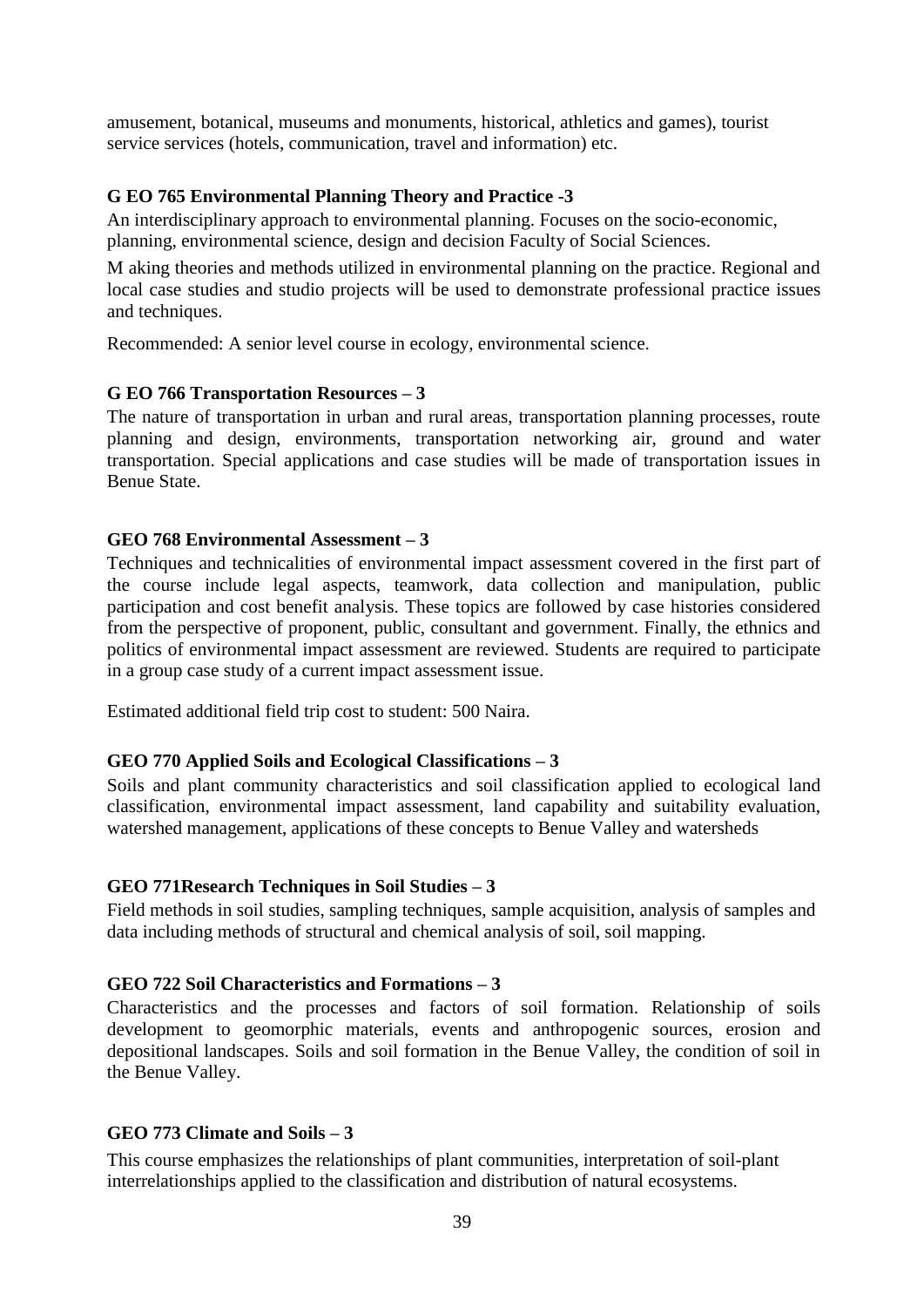Prerequisite GEO 224.

## **G EO 780 G eom orphological Research Techniques**

M ethods of geomorphological investigations, advanced morphometry. M aterial properties of rocks. Weathering slope, river processes, geomorphic processes in cold climates, methods of dating.

## **GEO 781 Fluvial Processes in the Drainage Basin – 3**

Discussion of basin form and morphometry, mechanics of stream flows, channel patterns, basin yield and water balance, sediment and solute transport, drainage basin models, river water properties and quality, human activities and fluvial processes in the drainage basin, drainage basin management and erosion control and forest hydrology.

## **GEO 782 Fluvial Geomorphology and Field Methods – 3**

Research approaches and field techniques in studies of fluvial parameters, channel processes, channel morphology, sedimentology and deposition models, mapping of texture fancies and depositional environments.

## **G EO 783 Topics in Geomorphology – 3**

Topics to be decided according to student research interest and appropriately qualified instructors.

## **GEO 784 Tropical Geomorphology – 3**

The concept of geomorphology in the tropics, tropical weathering processes and landform evolution, tropical plains, geomorphic features.

## **GEO 790 Hydrology of Drainage Basin – 3**

Issues to be covered in this course shall include the following, the hydrological cycle, basic processes in the drainage basin such as precipitation, infiltration, soil water evaporation, transportation and characteristics of groundwater and surface run off, hydrographic analysis, hydrological mapping, hygrometry, hydrologic networks and hydrologic extremes such as droughts and floods.

## **G EO 791 Surface and Groundwater H ydrology – 3**

Principles of open channel from flood routing techniques, simulation methods, formation of aquifers and methods of groundwater prospecting, instrumentation and well logging.

## **GEO 792 Applied Hydrology – 3**

Hydrometric networks, precipitation analysis, stream flow-precipitation, relationships such as rating curves and discharge equations, catchments modelling, stochastic hydrology, remote sensing in hydrology, hydrology of urban areas.

## **G EO 793 W ater Resources M anagement**

Water resources appraisal, exploitation of natural water resources water treatment and recycling, rural water supplies, water resources and health, water resources for agriculture,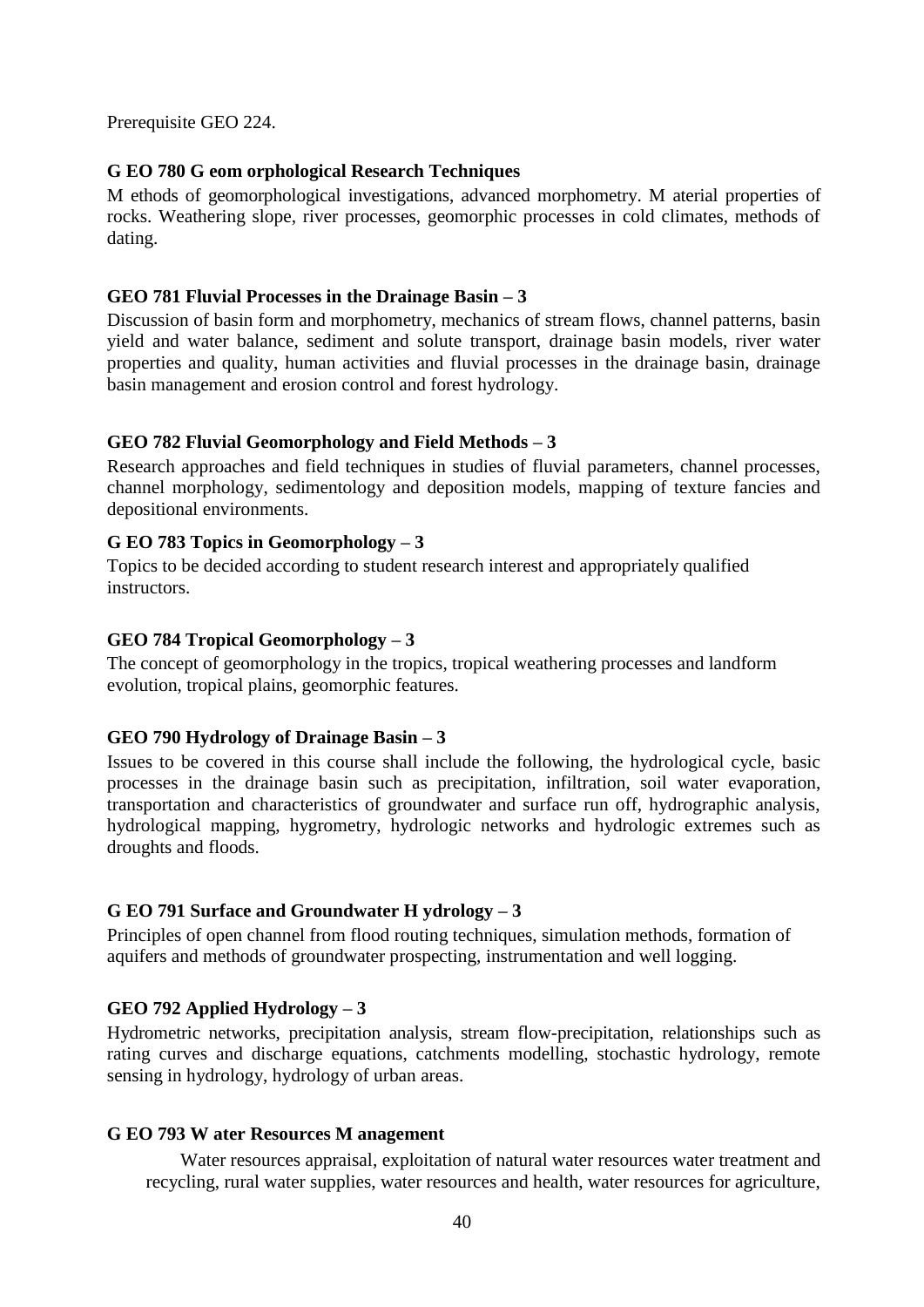industry and power, planning for water resources, social and environmental implications of water resources, internal rivers and international water laws, development commission, trans-border water hazards and problems.

## **GEO 794 Topics in Hydrology and Water Resources – 3**

Topics covered will vary with the needs of the students and availability of qualified staff to lead the seminars or teach the sessions. Topics will include the followings:

- **Surface water pollution and weeds of water hyacinth**
- **- Rising sea levels and flooding**
- **- Basin Water Depletion**
- **- Inland Water Transportation**

**- Strategies for Water Supply (boreholes, dams, earth dams, well etc). - Urban Drainage problems**

| S/No | <b>Name</b>         | <b>Qualification</b>             | <b>Rank</b>            |
|------|---------------------|----------------------------------|------------------------|
| 1.   | A.A. Lyam           | B.A., M .Sc., M .Ed., Ph.D       | <b>Professor</b>       |
| 2.   | T.T. Gyuse          | B.A., M .Sc., M .Env. Des., Ph.D | <b>Professor</b>       |
| 3.   | C.Y. Oche           | <b>B.Sc., M .Sc., Ph.D</b>       | <b>Professor</b>       |
| 4.   | OgidioluAdesola     | <b>B.Sc., M .Sc., Ph.D</b>       | <b>Visiting</b>        |
|      |                     |                                  | <b>Professor</b>       |
| 5.   | J.A. Ogwuche        | <b>B.Sc., M .Sc., Ph.D</b>       | <b>Associate</b>       |
|      |                     |                                  | <b>Professor</b>       |
| 6.   | M.I. Ocheri         | <b>B.A., M.Sc., Ph.D</b>         | <b>Associate</b>       |
|      |                     |                                  | <b>Professor</b>       |
| 7.   | D.S. Ortserga       | <b>B.A., M .Sc., Ph.D</b>        | <b>Senior Lecturer</b> |
| 8.   | S.A. Iorkua         | <b>B.Ed., M .Sc., Ph.D</b>       | <b>Senior Lecturer</b> |
| 9.   | <b>B.T. Tyubee</b>  | <b>B.Sc., M .Sc., Ph.D</b>       | <b>Senior Lecturer</b> |
| 10.  | T.A. Kerenku        | <b>B.Sc., M .Sc. Ph.D</b>        | <b>Senior Lecturer</b> |
| 11.  | <b>S.I.</b> Iorliam | <b>B.Sc., M .Sc., Ph.D</b>       | <b>Senior Lecturer</b> |
| 12.  | K. Uchua            | <b>B.Sc., M .Sc., Ph.D</b>       | <b>Visiting Senior</b> |
|      |                     |                                  | Lecturer               |
| 13.  | J. Ikyernum         | <b>B.Sc., M.Sc.</b>              | <b>Lecturer 1</b>      |
| 14.  | J.I. Abawua         | <b>B.Sc., M.Sc.</b>              | <b>Lecturer 1</b>      |
| 15.  | P.T. Anule          | <b>B.Sc., M.Sc.</b>              | <b>Lecturer 1</b>      |

### **LIST OF TEACHING STAFF AND QUALIFICATIONS**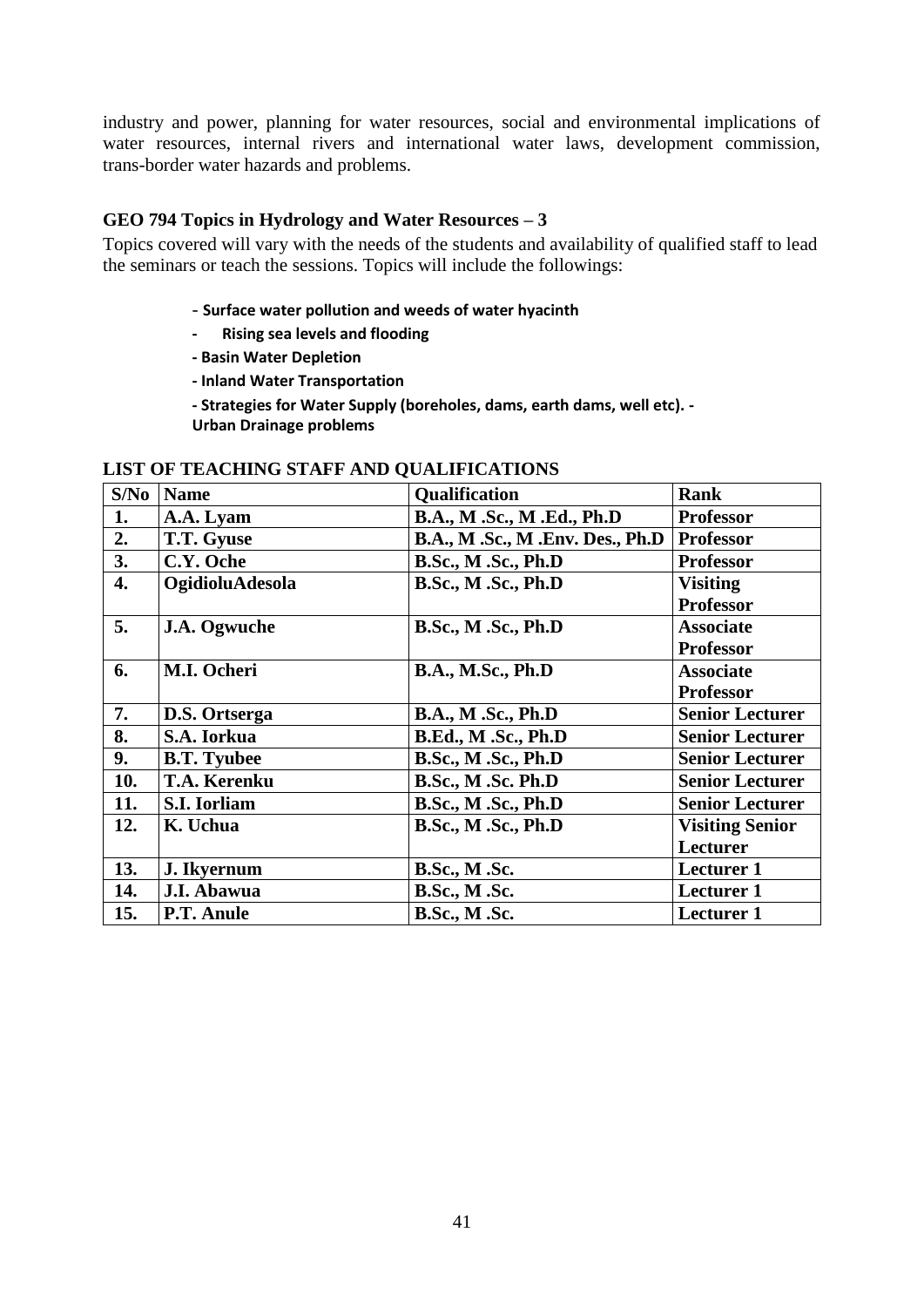## **Ph.D IN GEOGRAPHY**

Candidates will only be admitted in the areas of specializations in which there are qualified supervisors. These areas will be advertised prior to sale of application forms.

1. Philosophy of the Programme

**This programme is hinged on the need to offer opportunity to prospective candidates who have demonstrable potentials for highest intellectual development, and who can be aided to show-case such abilities. It is also to produce intellectuals who are capable of highest reasoning, and who can on their own originate problem solving ideas for the benefit of human society.**

2. Aim and Objectives:

**The aim is to turn out world class intellectuals who are capable and confident to interact with counterparts in any part of the world and contribute effectively to improvement of human society. The objectives area:**

- **(a) To offer opportunity to suitably qualified candidates fulfil their ambition for higher certificate;**
- **(b) To expose students to current trends, approaches and methods in their chosen areas of specialisation;**
- **(c) To produce intellectual man power who can meet the growing critical need for academic development in the country.**

## **3. Admission Requirement**

The requirements for admission into Ph.D programme in Geography are as follows:

- **(a) minimum of a master's degree in geography from Benue State University or other universities recognised by the Senate of Benue State University.**
- **(b) Candidates who have attained a minimum of a B average in the Master programme will be admitted.**
- **(c) Exceptional students can enter the Ph.D. programme directly from the Masters programme. Such candidates must have completed all M.Sc. requirements except the thesis; they must have demonstrated a superior academic record (that is attain an A-average in all their M.Sc course work) and have satisfied other conditions (such as possession of five credits at ordinary level which must include English and Mathematics).**
- **(d) PhD candidates will be admitted only to specializations where there are qualified resident supervisors (as specified by the Postgraduate School).**

## 4. **Course Work**

The course load at the doctoral level is a minimum of 12 units. Students are required to take course work in each of first two semesters of registration. Additional course work may be assigned subject to the needs of individual candidates in consultation with supervisor.

For students in the doctoral programme, failure to obtain a passing grade in each course they take means an automatic review of the student's work by the advisor and two other academic staff appointed by the Head of Department. The review committee may require that the student withdraws from the programme.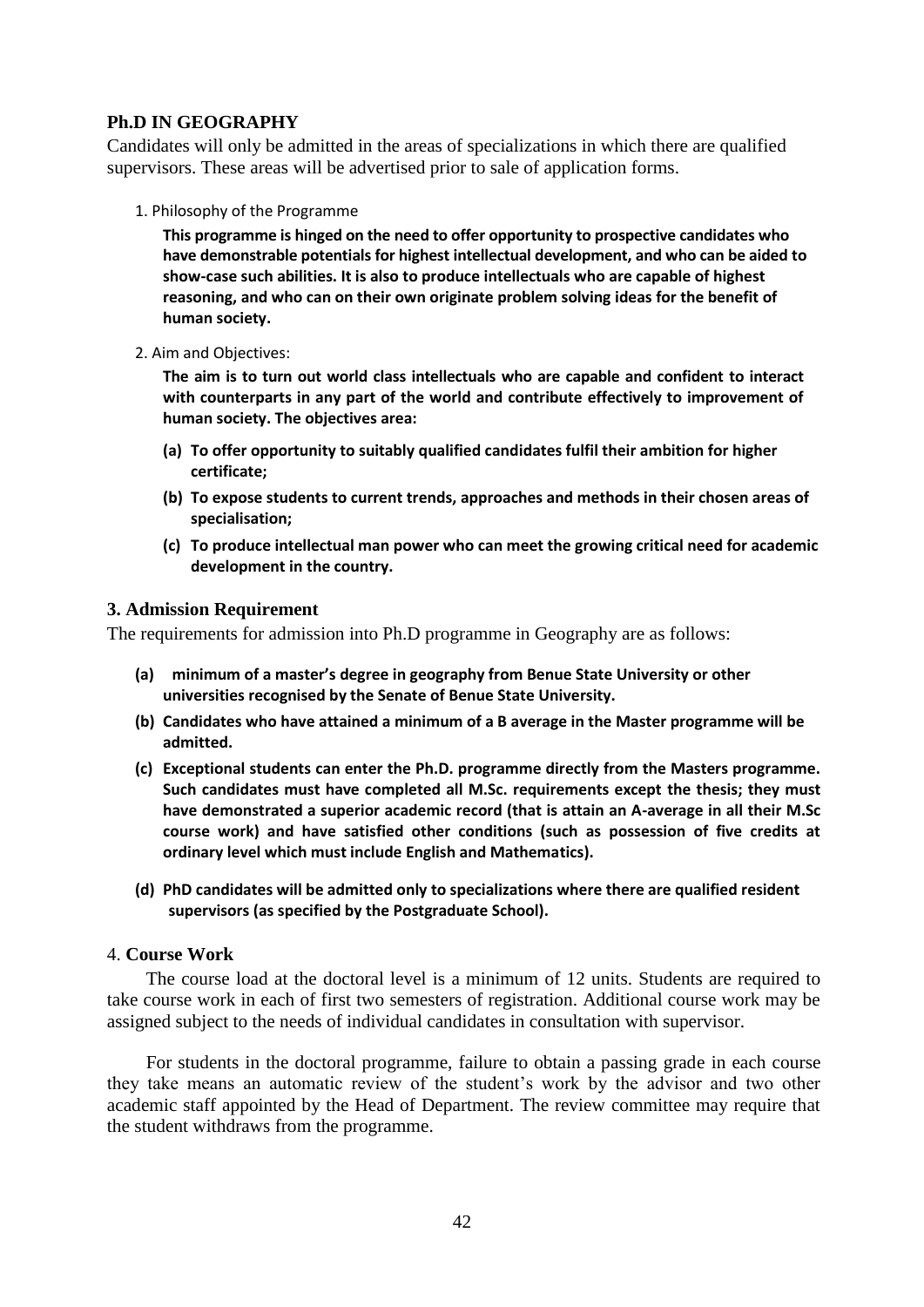All doctoral candidates are expected to attend colloquia and guest lectures. All doctoral candidates in programme are required to give a seminar in a class setting after completion of the Thesis Proposal and before defending their dissertations.

## **5. Programme structure for Ph.D in Geography**

### **First Semester**

### **Core courses**

| Course code            | Course Title                                  | Credit Units   |
|------------------------|-----------------------------------------------|----------------|
| <b>GEO 801</b>         | Theory and research methods in geography      | $\overline{2}$ |
| <b>GEO 803</b>         | Research seminar 1                            | $\overline{2}$ |
|                        | <b>Choose one from the following</b>          |                |
| <b>GEO 805</b>         | Theories and models in climatology            | $\overline{2}$ |
| <b>GEO 807</b>         | Hydrologic and water resource models          | $\overline{2}$ |
| GEO 813                | Land use mapping                              | 2              |
| <b>GEO 811</b>         | Trends in rural geography                     | $\overline{2}$ |
| <b>GEO 815</b>         | Urban Policy Analysis and Health care         | $\overline{2}$ |
| Total credits          |                                               | 6              |
| <b>Second Semester</b> |                                               |                |
| <b>Core courses</b>    |                                               |                |
| <b>GEO 802</b>         | Computer application in geographical research | 2              |
| <b>GEO 804</b>         | <b>Research Seminar II</b>                    | $\overline{2}$ |
|                        | <b>Choose one from the following</b>          |                |
| <b>GEO 806</b>         | Climate change studies                        | $\overline{2}$ |
| <b>GEO 808</b>         | Water supply and health                       | $\overline{2}$ |
| <b>GEO 810</b>         | Advanced geomorphological techniques          | $\overline{c}$ |
| <b>GEO 812</b>         | Rural change analysis                         | $\overline{2}$ |
| <b>GEO 814</b>         | <b>Urban Studies</b>                          | 2              |
| Total credits          |                                               | 6              |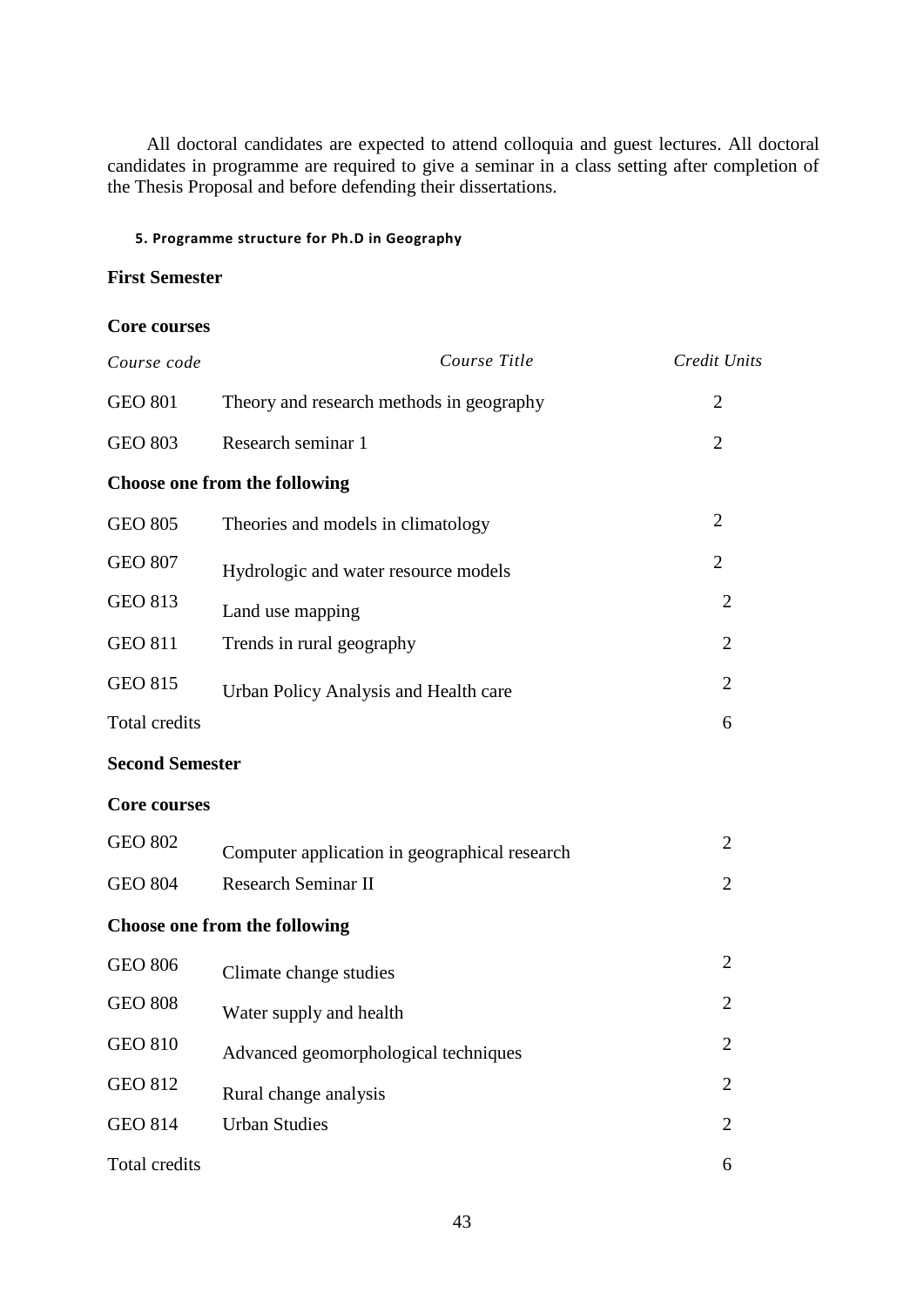Minimum total credits for graduation 42 GEO 809 Thesis 30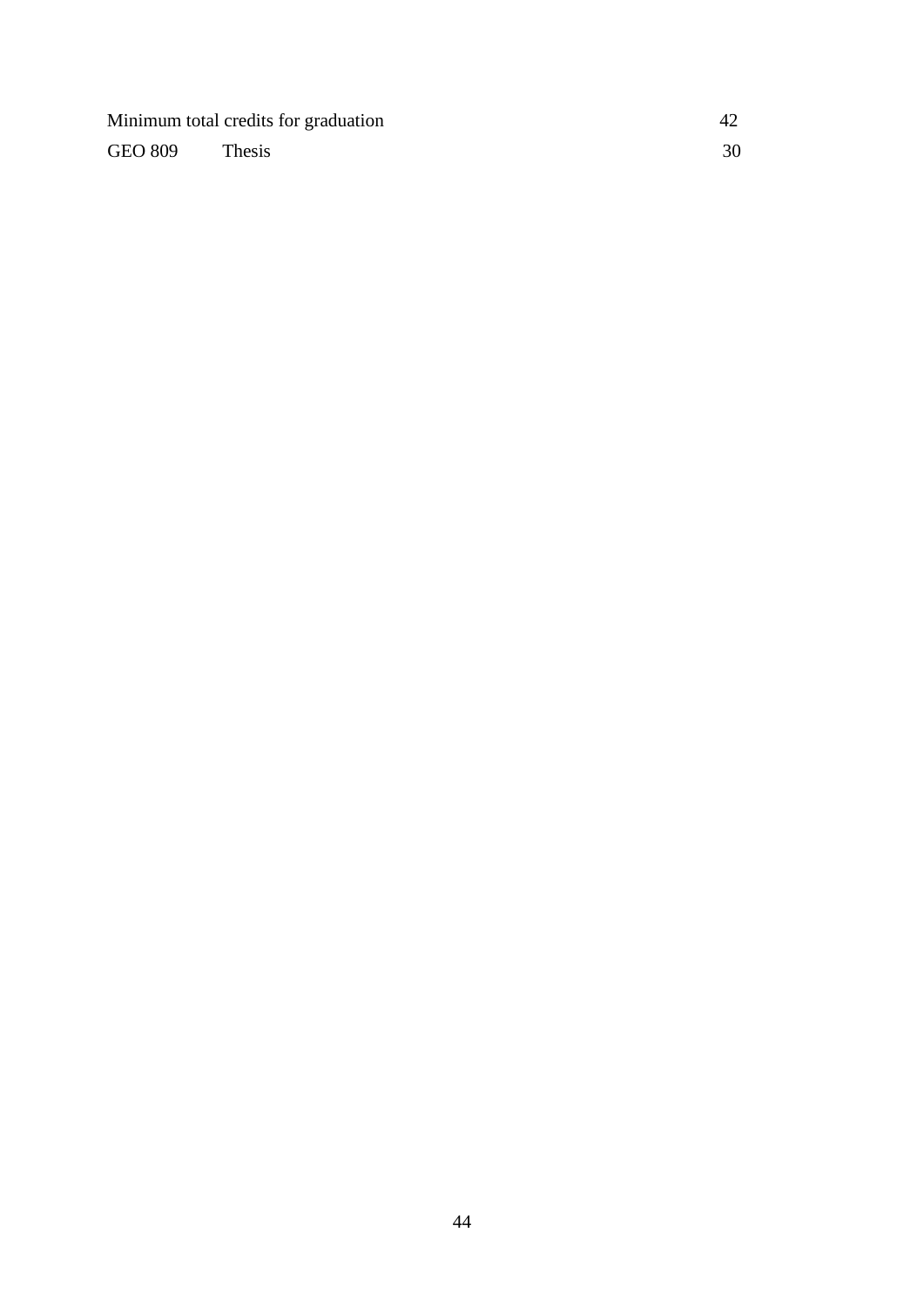## **GEO 801 Theory and Research Methods in Geography (2 credit)**

Scientific basis of geographic investigation, measurable concepts in geographic research: Reading for research; Focused literature search; Issues in literature search (broadening knowledge, suitable methods for adaptation, gap left by previous works); Hypotheses and theories in geographic research; Evolving geographic research paradigms; Quantitative and qualitative types of research and analysis; Data collection and analysis; Ethical issues in research.

## **G EO 802 Computer application in geographic research (2 credits)**

Computer revolution in geography. Computer hardware and software in geographical research. Computer data structure-Vector and Raster formats. Principles of database and database management systems. Geographical data management-concepts and structures. Computer-cartography applications and benefits. Remote sensing and image analysis.

## **G EO 803 Ph.D Research Forum 1 (2 credits)**

Advanced examination of theories, methods and process of geographical and environmental studies through intensive examination of selected geographical and environmental problems. Students through a seminar presentation must convince the department of the depth and breadth of their knowledge in their chosen area of specialization. They must show familiarity with up to date state of knowledge through an adequate theoretical and empirical research literature. Candidates who enter directly from a M aters programme (without submitting a master thesis are expected to attain a minimum of a B in this course to be allowed to continue with the PhD programme).

Prerequisite, GEO 702 or equivalent and Restricted to PhD students in Geography.

## **G EO 804 Ph.D Research forum 2 (2 credits)**

Continuation of GEO 803. In this course, the candidates will focus primarily on their research focus. The end research will be a defensible research proposal. Candidates who enter directly from a Master's programme (without submitting a Master's thesis are expected to attain a minimum of a B in this course to be allowed to continue in the PhD candidates.

Prerequisite: Candidates must fulfil conditions in GEO 803 by obtaining a minimum of B grade to be allowed to proceed with GEO 804.

## **GEO 805 Theories and M odels in Climatology (2 Credits)**

This is designed to bridge the gap for candidates who are not well grounded in both theoretical and applied climatology and meteorology as well as for candidates who wish to advance in their knowledge of climatology and meteorology. The course content includes:

- **Thermodynamic laws: Gas law and hydrostatic equilibrium**

**- Radiation laws and earth-atmosphere energy balance Lorenz Model of energy flow/Heat flux**

**- Turbulent eddy and viscosity (including Gravity Model and momentum flux) - Water balance model**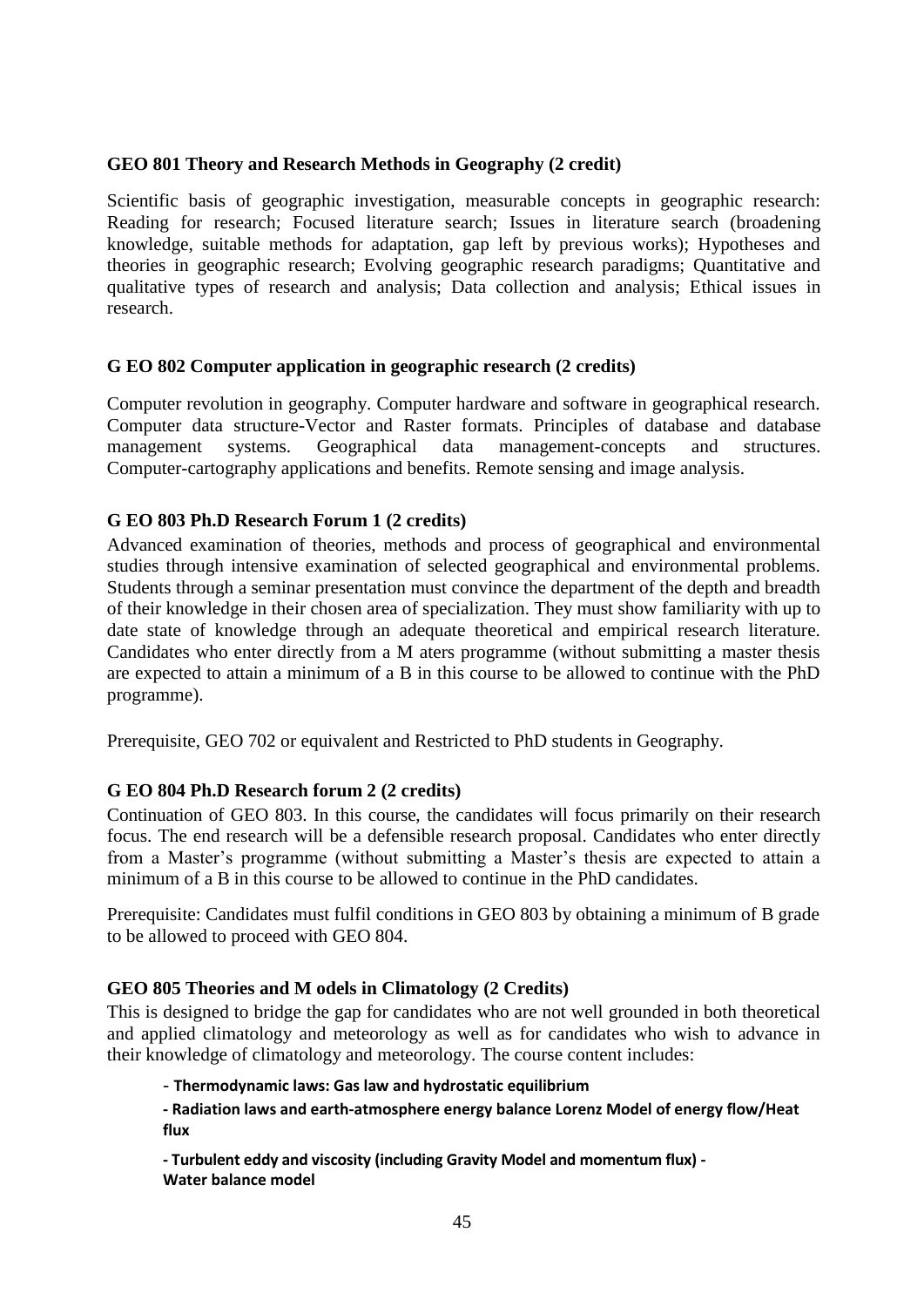Minimum total credits for graduation 42

- **- Land-water models**
- **- Crop-weather models**

### **G EO 806 Climate change analysis (2 Credits)**

Climate in context: the climate system. Global warming and climate change, green house gases and green house effects. The world oceans, climates of the past and lessons. The carbon cycle and climate. A scientific framework for climate change. Modelling climate change in the  $21<sup>st</sup>$ century and beyond. Impacts and consequences of global warming. Climate change uncertainties, strategies for mitigation/adaptation. Energy and transport for the future. International cooperation. The global climate change village. Climate change pricing.

### **GEO 807 Hydrologic and Water Resources models (2 Credits)**

This is intended to equip students with relevant skills in the analysis, interpretation and prediction of process operating in the drainage basic. These models are primarily used for hydrologics prediction and understanding of hydrologic processes. They are stochastic models-black box system, based on data using mathematical and statistical concepts to link certain input (rainfall) to a model output (runoff) using regression, transfer function, neutral network and systems identification; deterministic hydrologic models-process based model seek to represent physical processes as observed in the real world such as surface runoff, subsurface flow, evapotranspiration and channel flow. Applied in surface whatever, groundwater and water resources management e.g. Hydrologic Modelling Systems (HECHMS), Stormwater Management Model (SWMM). Hydrological model and forecasting system (WATFOOD), Watershed bounded network simulation model (WBNM) Deterministic 3atchment M odel (AcEGM O).

### **GEO 808 Water supply, health and sanitation (2 Credits)**

Sources of water, water supply, pricing, nurturing, quality analysis, WHO, EEC standards. Water, sanitation, hygiene and health. Heavy metals and other chemicals in water. Peculiar water contamination and problems in developing countries. Recycled water and health. UN-water Global Analysis and Assessment of Sanitation and Drinking Water (GLASS).

## **GEO 813 Landuse mapping (2 Credits)**

Landuse mapping concepts and techniques: Landuse coding and classification schemes. Storage and representing of landuse data.

### **GEO 810 Advanced Geomorphological Techniques (2 Credits)**

Advanced methods of geomorphological investigation. Advanced morphometry. Materials properties of rocks. Advanced geomorphometry; general & specific. Weathering; river, glacial and desert processes. Dating methods. Geomorphological problems in the tropics e.g. landslides etc.

## **GEO 811 Trends in Rural Geography (2 Credit)**

Conceptual and philosophical shifts from primary activities (agriculture and mining) to secondary and tertiary activities (modern industry and services); labour unification between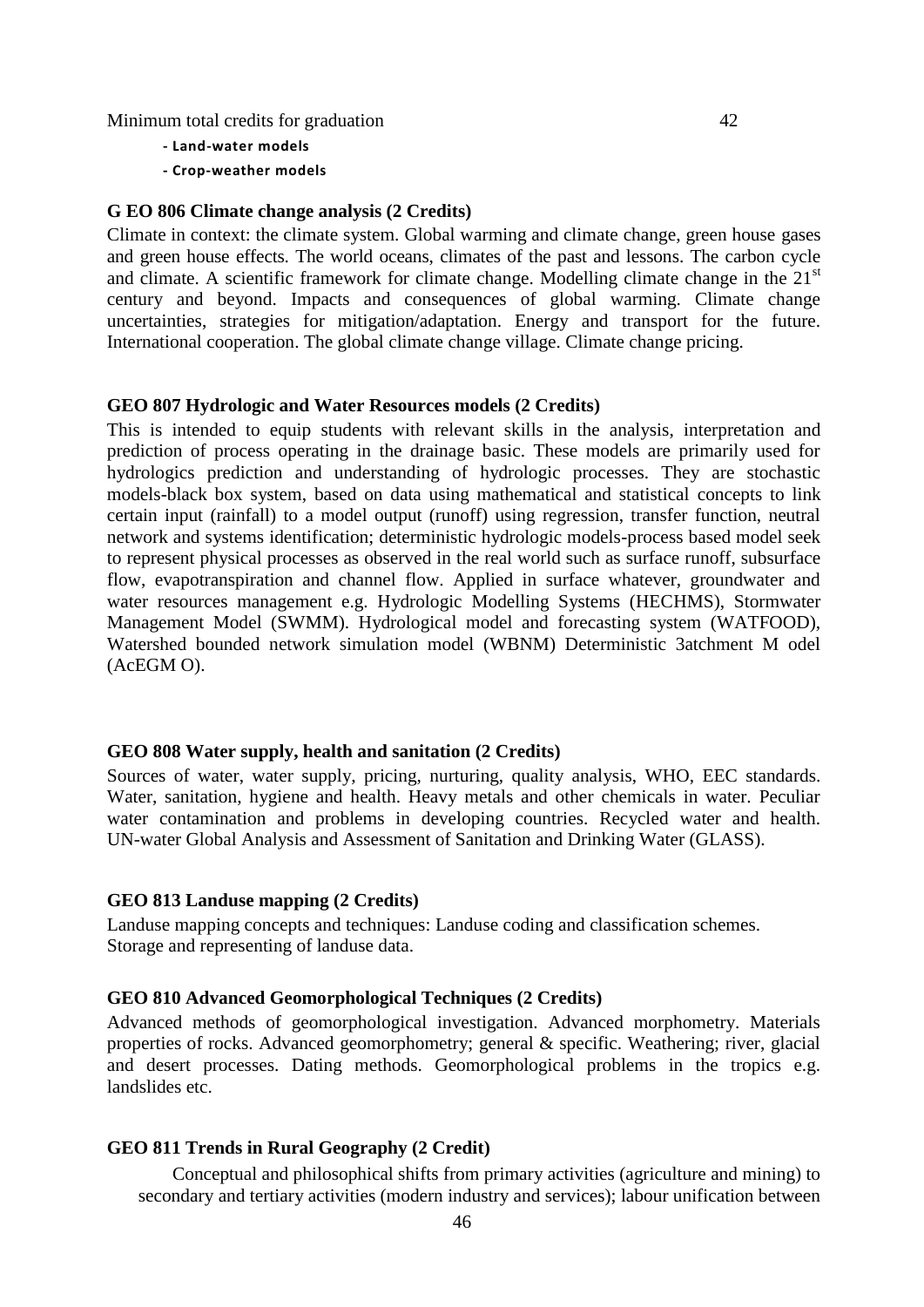village and town; deagrarianization and depeasantization of rural population in Africa and how these processes impact on livelihoods in rural areas; rural depopulation and repopulation (rural population dilution); Theories of settling and occupance strategies from the perspective of ecology; resource exploitation, cultural adaptation in rural environment); rural areas' adaptation to globalization.

## **GEO 812 Rural Change Analysis (2 credits)**

Demographic change. Rural resource exploitation and management. Rural land use change. Implications of land use change on rural socio-economy. Rural development planning and policy initiatives in rural communities. Comparative analysis of rural development strategies. Research in contemporary rural geography.

## GEO 814Urban Studies (2 credits)

The concept of urbanization and modern trends in urbanization, urban problems-pollution traffic, housing waste disposal and water supply, crime urban landuse pattern models. The residential structure of cities-factorial ecology and social area analysis. M ovement within the city, journey to work, shop, recreation. Residential mobility, the use of urban recreation spaces. Case study of an urban environmental problem.

## G EO 81 5U rban policy analysis and H ealth care

A critical Analysis and description of organization, provision and utilization of heaith care in urban centres. The distance – decay functions in health care assessibility. Rural-urban dichotomyin health care provisions. Traditional/modern health care services and utilization.

## 4. **Thesis Proposal Defence**

The Thesis Proposal will be held in public. The aim of the Thesis proposal defence is to confirm that the student has adequate knowledge in the chosen field of study and has identified a major research issue to be pursued in the Thesis research.

The process includes both written and an oral component. The student will be expected to submit a research proposal not exceeding 20,000 words excluding the references, abstract, figures and tables. In the oral component of the process, which normally lasts no longer than three hours, the student presents their doctoral research proposal and defends it.

The student's Thesis committee determines the format of the process. H ead of D epartm ent must approve the committee.

The Thesis proposal will normally be completed by the end of the fourth semester of registration in the doctoral programmes. (This assumes continuous registration once admitted into the programme an equivalent time frame, based on terms of registration should be calculated by a part-time Ph.D student). The dates for the written and oral components of the examination will be established by the supervisor, the other members of the Thesis Committee and the Head of department.

The Thesis proposal committee normally will consist of the student's supervisor and three additional examiners, one of whom may be from outside the Department of Geography.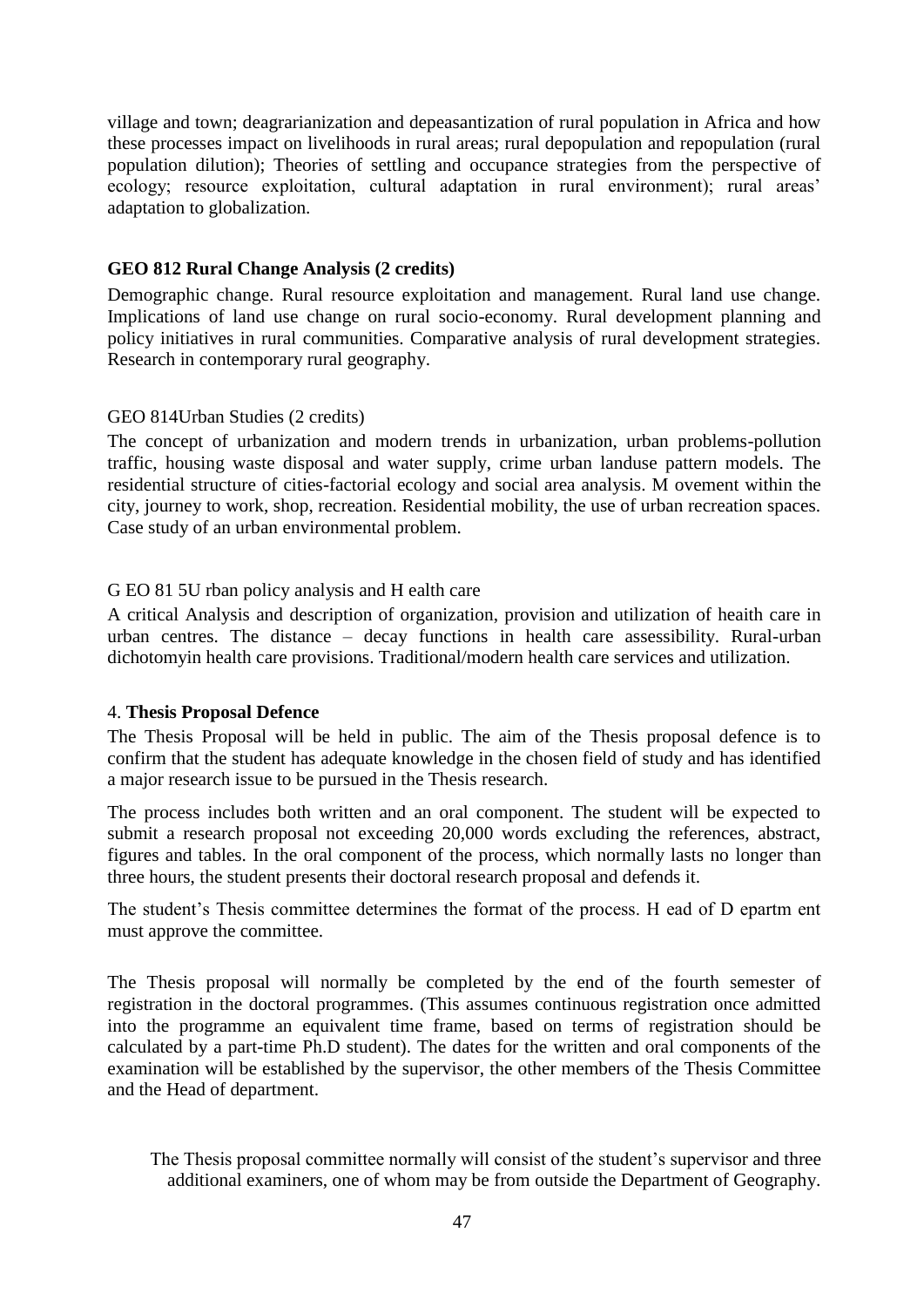Advisors and examiners from Benue State University must be qualified to supervise PhD candidates and should be knowledgeable in the area to be examined. At least two members of the Thesis Proposal Committee must be members of the BSU Postgraduate in Geography, the Head of Department of Geography will determine the Chair for the Examination.

## 5 **Ph.D Thesis Requirements**

Ph.D examinations will be based upon the submission of a thesis and successful defence of it. The minimum procedures for thesis defence are as contained in the PG Handbook. Prior to the oral defence, a Thesis Examining Committee is established in line with Section 23.3.2. of the BSU PG Regulations. The Panel of Examiners for the thesis defence shall consist of H ead of Department as chairperson, Exaternal Examiner, PG Representative, Faculty Representative, Supervisors, and Coordinator of PG programme for the Department. Members of the Panel will be nominated by the Head of Department and approved by PG School. The decision for the Thesis examining committee is based both on the thesis and on the candidates' ability to defend it. Reporting by the committee will be generally as follows:

## **a. Accepted**

Thesis may require typographical and/or minor editorial corrections to be made to the satisfaction of the supervisor normally within one month.

## **b. Accepted Conditionally**

Thesis is acceptable but requires some changes in substance or editorial changes, which are to be made to the satisfaction to members of the Examination Committee designated by the committee. The examination Committee's report must include a brief outline of the nature of the changes required and must indicate the time by which the changes are to be completed. In any case, changes must be completed to the Committee's satisfaction within six months of the date of the defence or the student must withdraw from the programme.

## **c. Decision Deferred**

Thesis requires modifications of a substantial nature the need for which makes the acceptability of the thesis questionable. Examining Committee's report must contain a brief outline of the modifications expected and should indicate the time by which the changes are to be completed. The revised thesis must be re-submitted to the dean of Postgraduate School for re-examination. Normally, the re-examination will follow the same procedures as for the initial submission except that the display period may be reduced or eliminated at the discretion of the Dean, normally; the same Examining Committee will serve. A decision to defer is open only once for each candidate.

## **d. Rejected**

Thesis is rejected. The examining Committee shall report the reasons for rejection. A student whose doctoral thesis has been rejected will be required to withdraw from the PhD programme. The Head of Department will confirm in writing the decision of the Examining Committee to the student and the requirement to withdraw within one week of the date of the Examination.